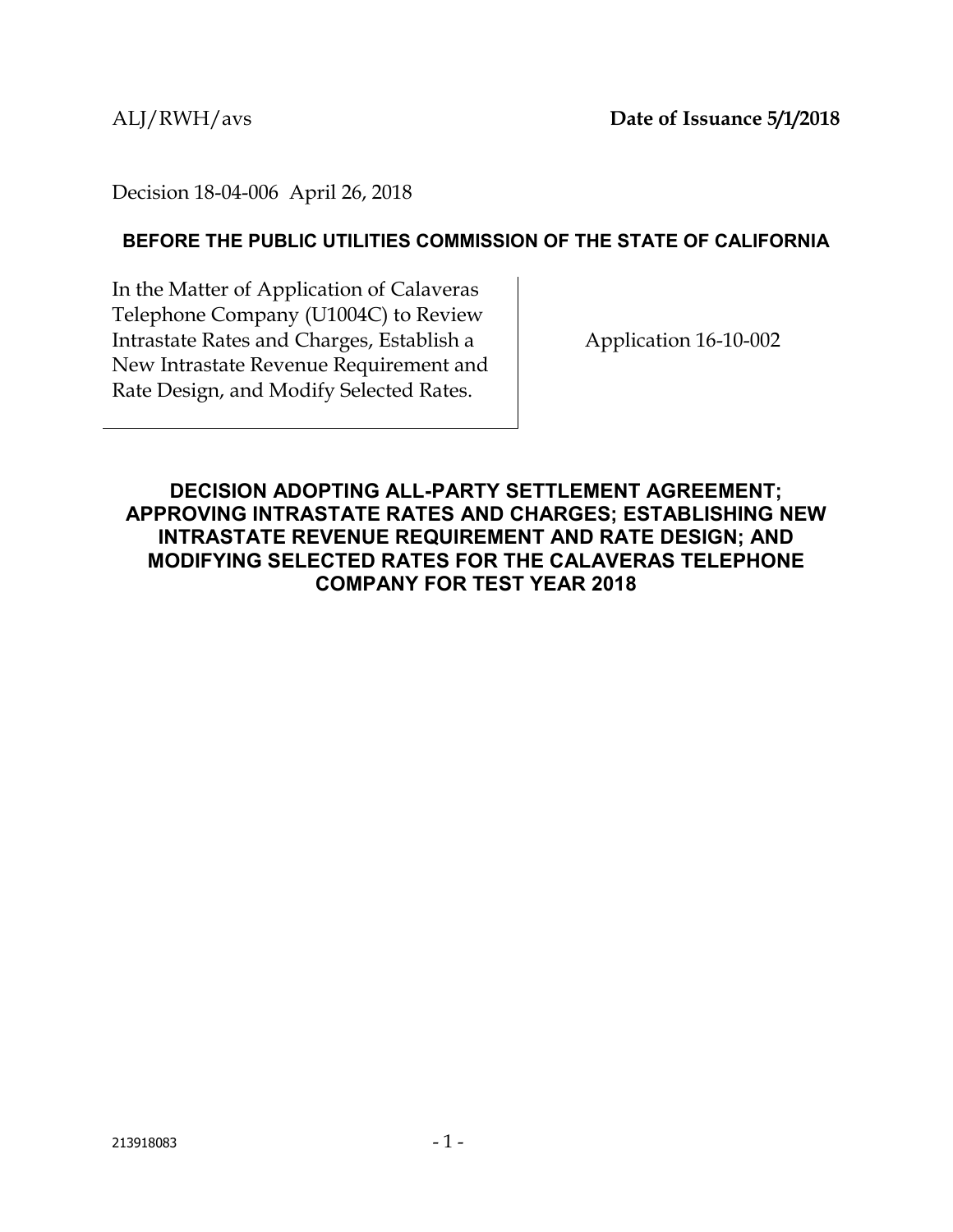# **TABLE OF CONTENTS**

# **Title Page**

| DECISION ADOPTING ALL-PARTY SETTLEMENT AGREEMENT;                       |  |
|-------------------------------------------------------------------------|--|
| APPROVING INTRASTATE RATES AND CHARGES; ESTABLISHING NEW                |  |
| INTRASTATE REVENUE REQUIREMENT AND RATE DESIGN; AND                     |  |
| MODIFYING SELECTED RATES FOR THE CALAVERAS TELEPHONE                    |  |
|                                                                         |  |
|                                                                         |  |
|                                                                         |  |
|                                                                         |  |
|                                                                         |  |
| 1.3. Prehearing Conference, Motion for Party Status Scope and Issues  6 |  |
|                                                                         |  |
| 2. Calaveras Telephone Company and Organizational Structure 8           |  |
|                                                                         |  |
|                                                                         |  |
|                                                                         |  |
|                                                                         |  |
|                                                                         |  |
|                                                                         |  |
| 7.1. Rulings and Information Received After                             |  |
|                                                                         |  |
|                                                                         |  |
|                                                                         |  |
|                                                                         |  |
|                                                                         |  |
|                                                                         |  |
|                                                                         |  |
|                                                                         |  |
|                                                                         |  |
|                                                                         |  |
|                                                                         |  |
|                                                                         |  |
|                                                                         |  |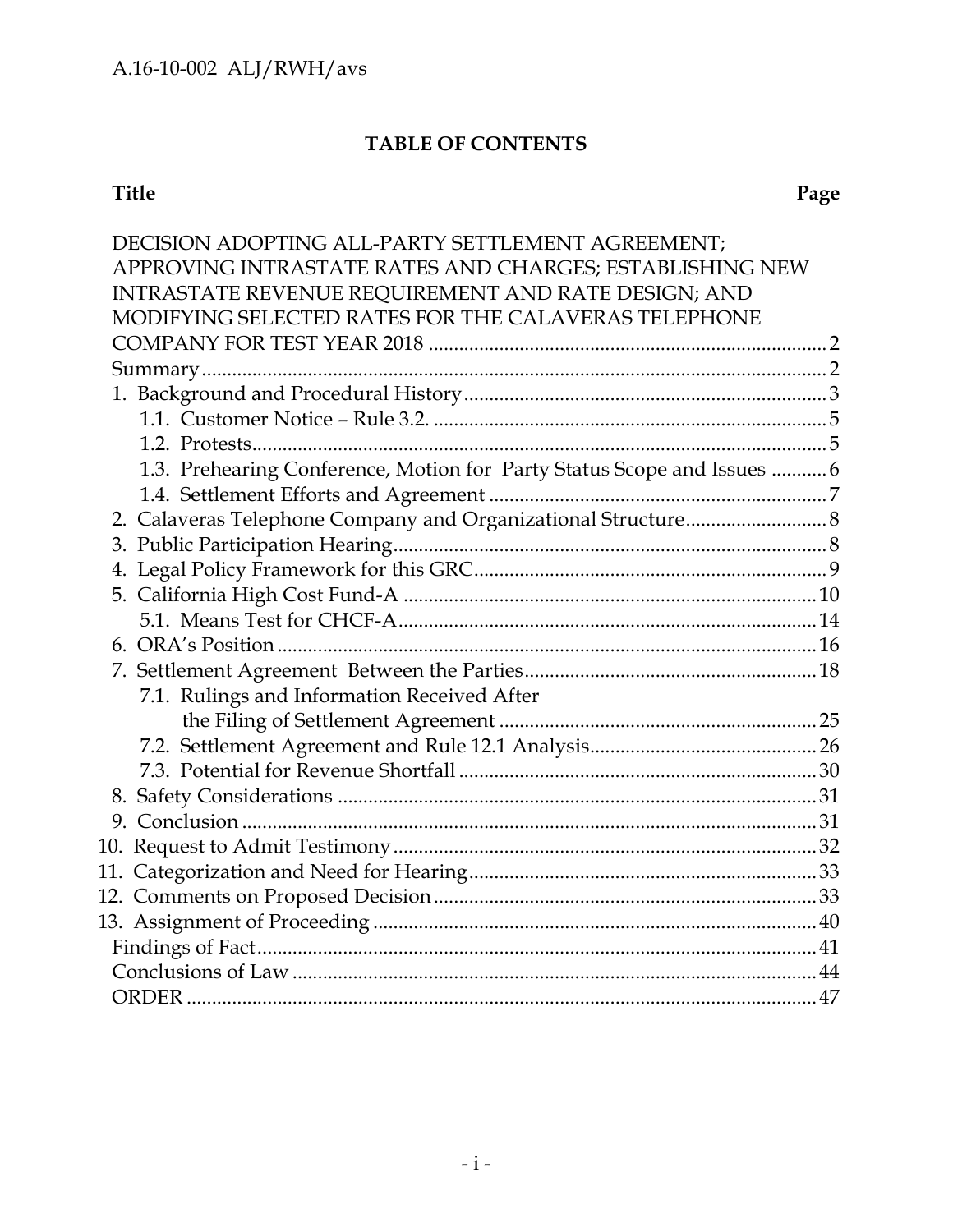# **TABLE OF CONTENTS Con't.**

**Title Page**

**APPENDIX 1 – Settlement Agreement APPENDIX 2 – Results of Operations APPENDIX 3 – Results of Operations Details APPENDIX 4 – Comparison of Parties' Position and Settlement Terms**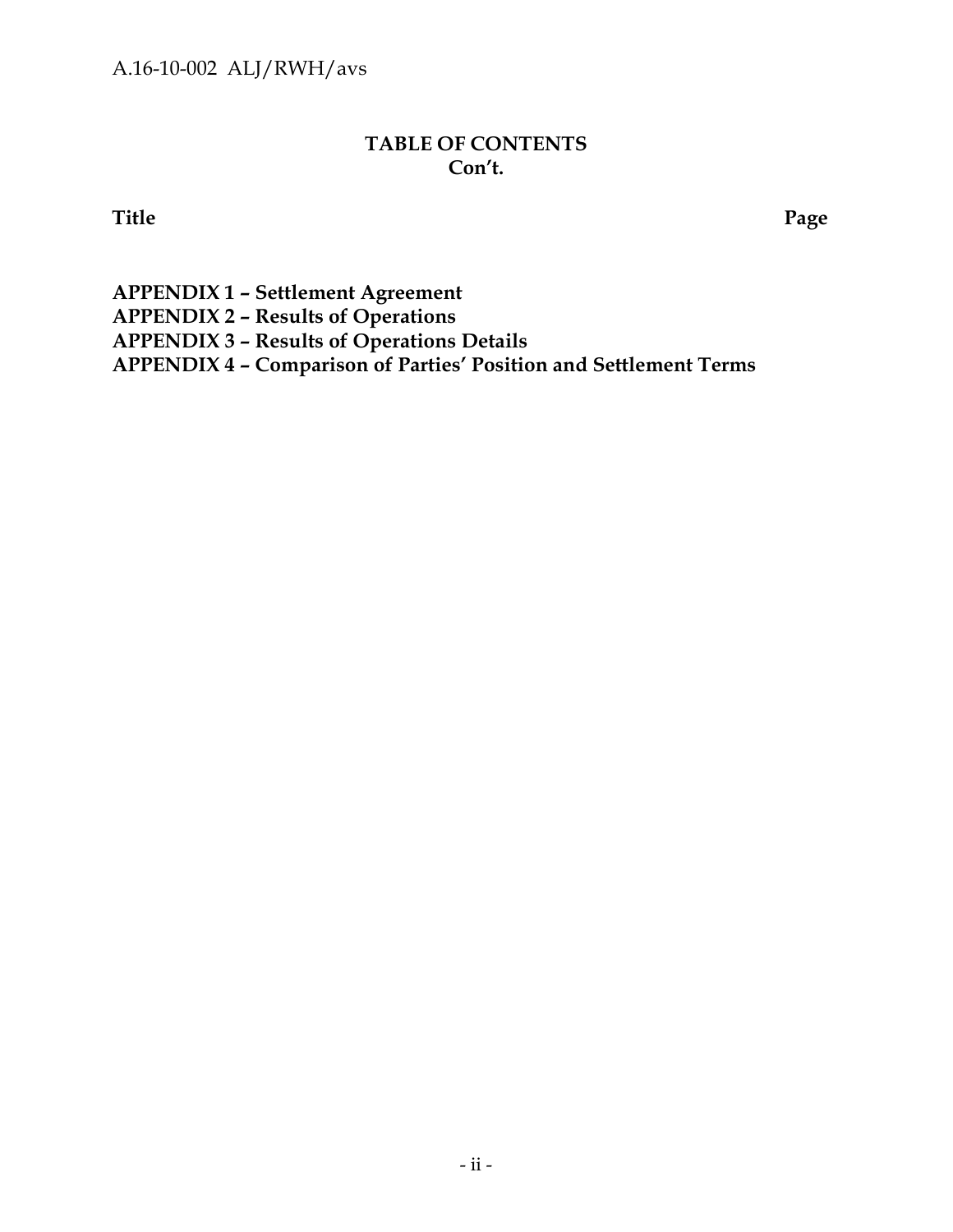## <span id="page-3-0"></span>**DECISION ADOPTING ALL-PARTY SETTLEMENT AGREEMENT; APPROVING INTRASTATE RATES AND CHARGES; ESTABLISHING NEW INTRASTATE REVENUE REQUIREMENT AND RATE DESIGN; AND MODIFYING SELECTED RATES FOR THE CALAVERAS TELEPHONE COMPANY FOR TEST YEAR 2018**

#### <span id="page-3-1"></span>**Summary**

This decision adopts and approves the All-Party Settlement Agreement between the Office of Ratepayer Advocates (ORA) and the Calaveras Telephone Company (Calaveras) (Settlement Agreement) attached as Appendix 1 to this decision and as Exhibit 1 to the Joint Motion for Adoption of All Party Settlement Agreement submitted by Calaveras and ORA (collectively the Parties).

This decision finds that the Settlement Agreement between the parties is reasonable in light of the whole record in this proceeding, is consistent with the law, and is in the public interest.

This decision adopts an overall intrastate revenue requirement of \$6,200,000 for Test Year 2018 including a subsidy draw of \$2,932,899 from the California High Cost Fund-A (CHCF-A). Further, this decision, among other things specifically: (1) adopts new rates for residential and business customers of Calaveras that are reasonable comparable to the rates urban customers pay, pursuant to Public Utilities Code § 275.6(c)(3); (2) authorizes a revenue requirement for Calaveras based on sound analysis of the infrastructure and operational needs, revenue sources and income, costs and expenses, and deductions of Calaveras; (3) adopts new rules regarding interactions with its affiliates; and (4) adopts requirements relating to service quality, safety and project reporting for Calaveras.

- 2 -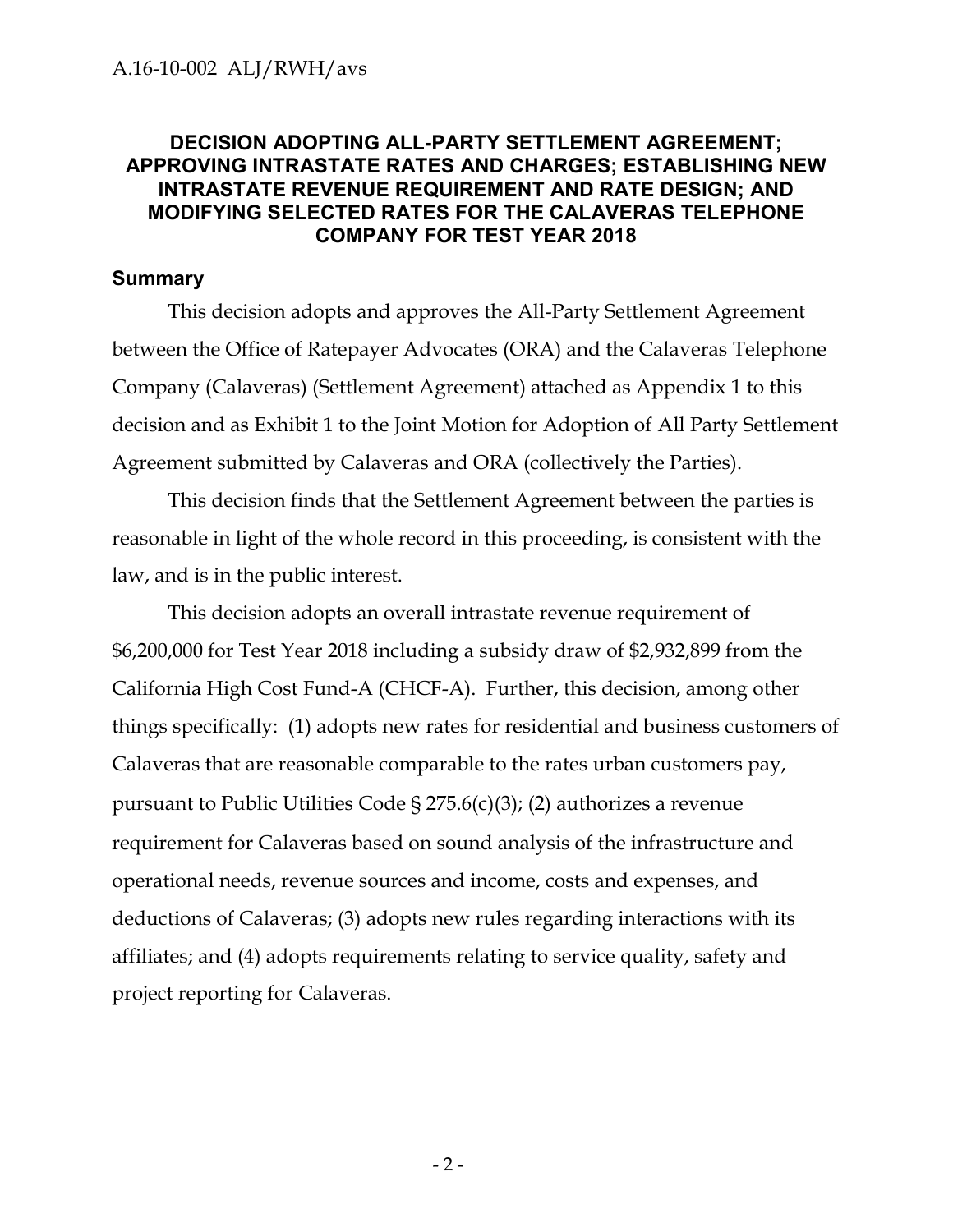Upon adoption of this decision the tariffed basic residential rates for Calaveras will be set at \$25 (exclusive of surcharges, fees or taxes), business rates at \$27.33 (exclusive of surcharges, fees or taxes), and new rates for other Calaveras services will be set as identified in Attachment 1 to the Settlement Agreement. There will be no further adjustments in its residential or business rates until the next Calaveras general rate case.

Based on the forecasted revenue sources noted below, this decision accepts and sets the rate design of Calaveras as shown in the Settlement Agreement:

| <b>Forecasted Revenue Source</b>                         | Amount      |
|----------------------------------------------------------|-------------|
| <b>Local Network Services Revenues</b>                   | \$1,431,708 |
| Interstate Universal Service Fund Support for Intrastate | \$1,613,488 |
| Revenue Requirement                                      |             |
| <b>Intrastate Access Revenues</b>                        | \$135,094   |
| Miscellaneous and Uncollectible Revenues                 | \$86,811    |
| California High Cost Fund-A                              | \$2,932,899 |
| Total Revenue Requirement for 2018 Test Year             | \$6,200,000 |

Application 16-10-002 is closed.

# <span id="page-4-0"></span>**1. Background and Procedural History**

In response to the General Rate Case (GRC) Application cycle for the Small Local Exchange Carriers listed in Group B in the California Public Utilities Commission (Commission) Decision (D.) 15-06-048 (*Rate Case Plan for General Rate Case Applications Filed by California High Cost Fund-A Recipients*, *hereinafter* Rate Case Plan), Calaveras Telephone Company (Calaveras) submitted this GRC Application (A.) 16-10-002 to the Commission on October 3, 2016. In the GRC Application Calaveras seeks: (1) Commission approval of its intrastate rates and charges for regulated intrastate telecommunications services; (2) to update its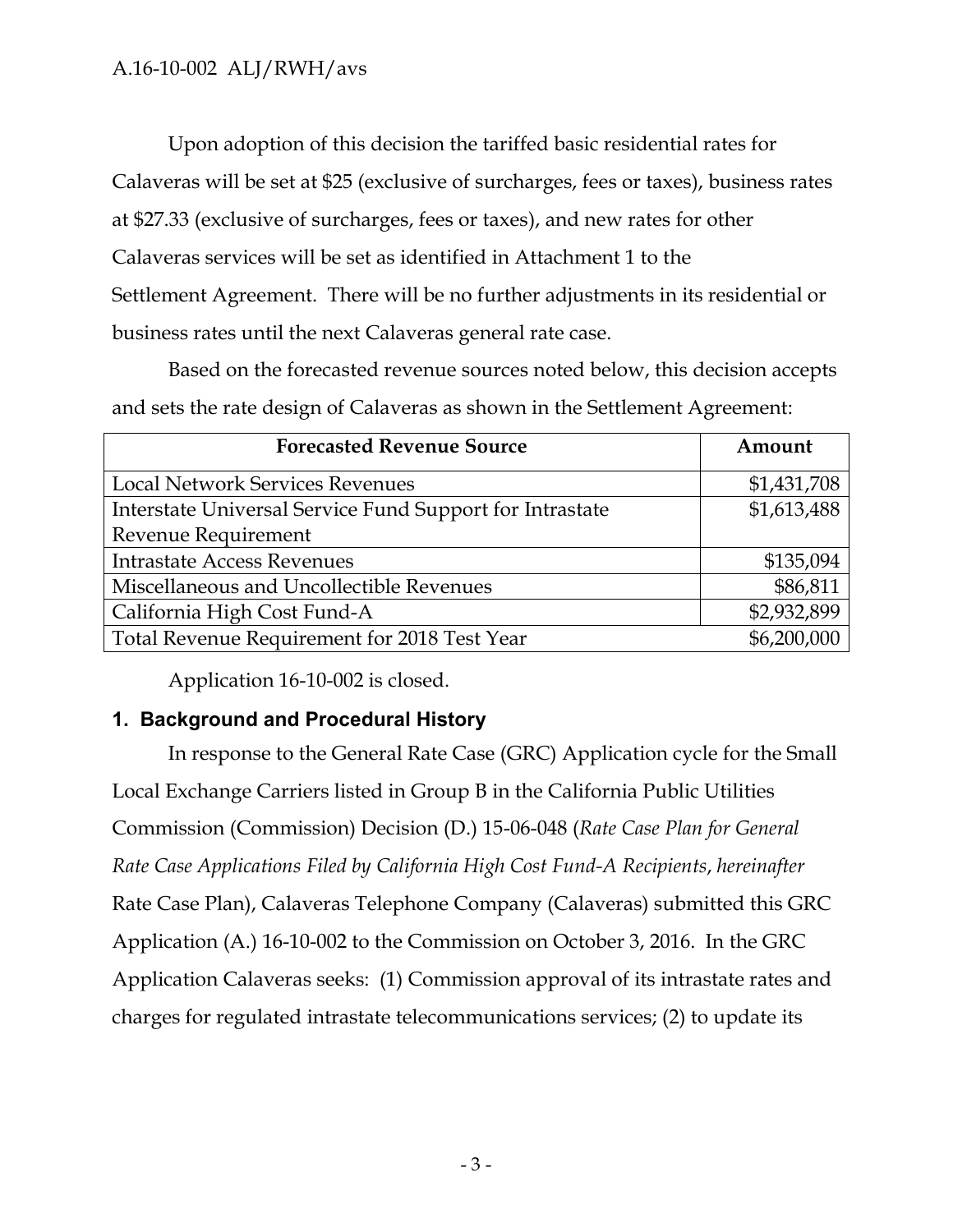$\overline{a}$ 

intrastate revenue requirement; and (3) to establish "a rate design that will give Calaveras a reasonable opportunity to meet its revenue requirement."<sup>1</sup>

In its October 3, 2016 Application, Calaveras requested that the Commission review and approve its estimated intrastate revenue requirement of \$7,299,807 for Test Year (TY) 2018,<sup>2</sup> including a subsidy draw of \$4,109,108 from the California High Cost Fund-A (CHCF-A).3 The TY 2018 estimated intrastate revenue requirement proposed by Calaveras would represent an increase from its current Commission approved intrastate revenue requirement of \$6,360,456, and an increase in its current CHCF-A subsidy draw of \$2,148,967 based on its last rate case for test year 2009.4 Finally, Calaveras proposed to align its rates across its two exchanges, Copperopolis and Jenny Lind. In doing so, Calaveras proposed an 11.11% increase in rates for residential customers and a 17.43% increase for business customers in the Copperopolis Exchange, and a 6.13% increase in residential rates and a 2.77% increase in business rates in the Jenny Lind Exchange. Specifically, Calaveras proposed to increase its residential

4 Res. T-17184 (2009) as modified by D.10-09-007.

<sup>1</sup> Application at 1. (*See* Pub. Util. Code § 275.6(b)(5) which defines revenue requirement for California High Cost Fund-A recipients as "the amount that is necessary for a telephone corporation to recover its reasonable expenses and tax liabilities and earn a reasonable rate of return on its rate base.")

<sup>2</sup> Application at 1 and 3. Calaveras's requested intrastate revenue requirement for the TY 2018 in its application was based on a 14.30 percent rate of return that it requested in A.15-09-005. After this application was filed, the Commission, in D.16-12-035, established an 8.91 percent rate of return for Calaveras. Calaveras's estimated intrastate revenue requirement after that adjustment would have been \$6,581,807. Calaveras-2 at p.4. Rehearing of D.16-12-035 was denied by the Commission in D.17-12-029.

<sup>&</sup>lt;sup>3</sup> Application at 4. The CHCF-A was established in 1987 to minimize basic telephone service rate disparity between rural and metropolitan areas. (*See, e.g.*, [http://www.ora.ca.gov/chcfa.aspx.](http://www.ora.ca.gov/chcfa.aspx))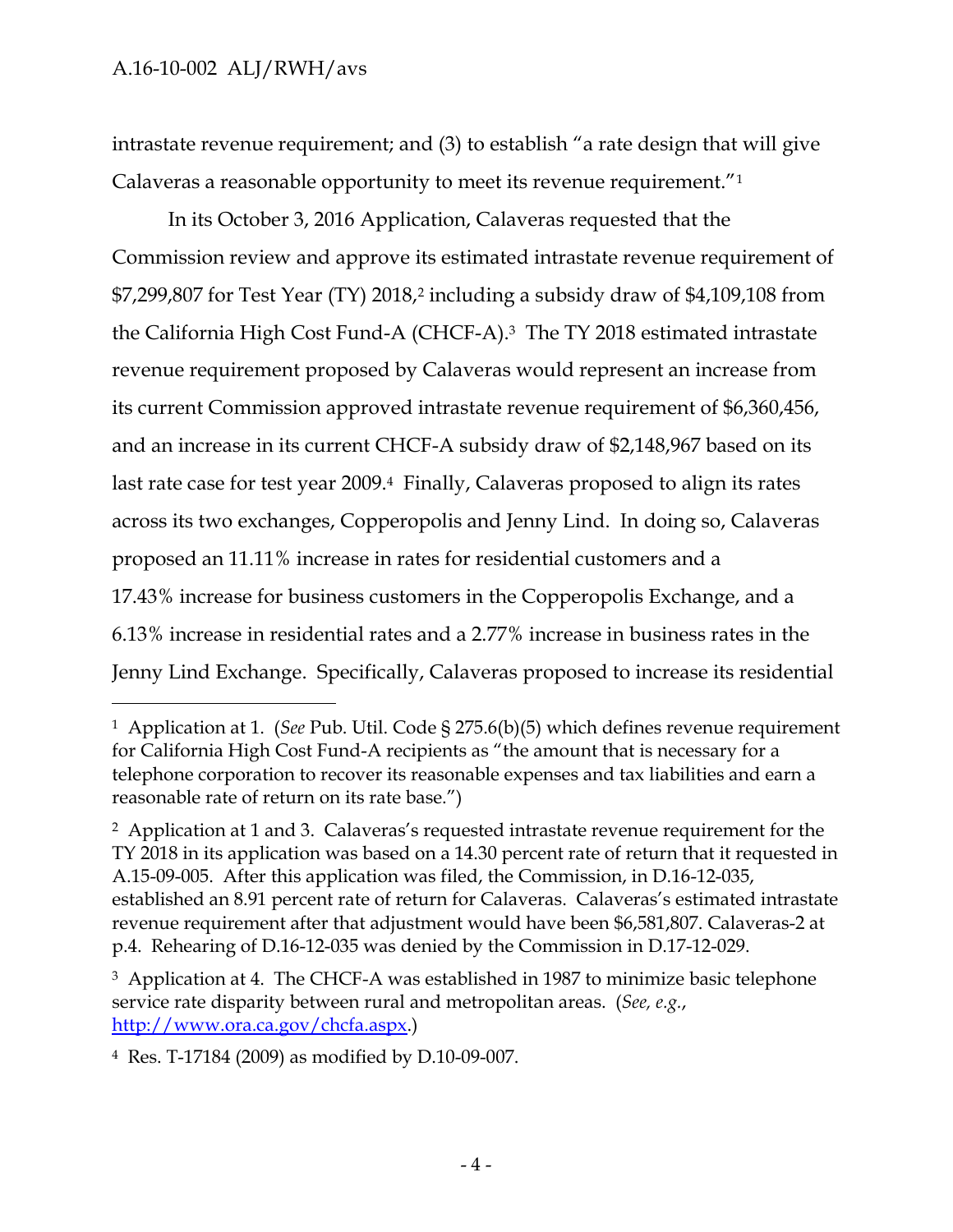basic rate to \$22.50 per month (exclusive of the Subscriber Line Charge and the other surcharges), and to increase its single-line business rate to \$26.00. Concurrently with the Application, Calaveras served prepared direct testimony of five witnesses, including two company employees and three outside experts, in support of its Application and requests.

### **1.1. Customer Notice – Rule 3.2.**

<span id="page-6-0"></span>As required by Rule 3.2,<sup>5</sup> Calaveras complied with the Commission's Customer Notice requirements by timely notifying its customers on November 1, 2016 by bill inserts (or by electronic link for customers who receive bills electronically) of the proposed rate increases to its services, and published Notice of its Application approved by the Commission's Public Advisor's Office in the "Calaveras Enterprise," a newspaper of general circulation on October 21, 2016. Calaveras filed its Notice of compliance with Rule 3.2 with the Commission on November 21, 2016.

# **1.2. Protests**

 $\overline{a}$ 

<span id="page-6-1"></span>On November 2, 2016, the Office of Ratepayer Advocates (ORA) protested the Application, and identified the following substantive issues/areas that it argued should be evaluated and addressed with the scope of this proceeding: (1) Calaveras's proposal to align its rates across its two exchanges; (2) Calaveras's proposal to increase its A-Fund subsidy/draw and overall per line subsidy amount; (3) Calaveras's overall service quality pertaining to safety and reliability; and (4) Calaveras's proposal for a new depreciation study and resultant

<sup>5</sup> All references to Commission rules are to the California Public Utilities Commission Rules of Practice and Procedure unless otherwise stated.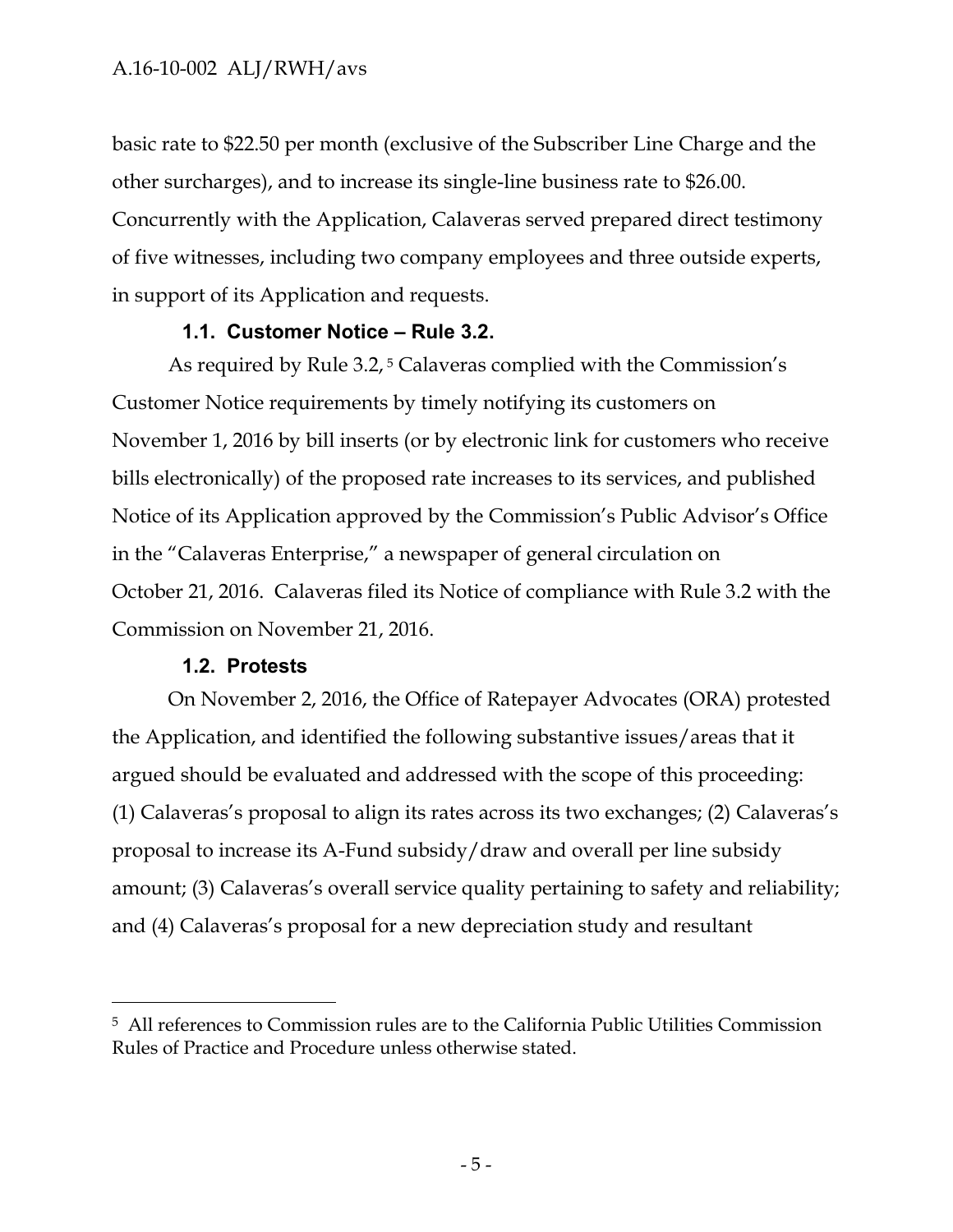reduction of existing plant service lives. Calaveras filed its reply to ORA's protest on November 14, 2016.

# **1.3. Prehearing Conference, Motion for Party Status, Scope and Issues**

<span id="page-7-0"></span>On December 12, 2016, the assigned Administrative Law Judge (ALJ) Robert Haga held a prehearing conference in this proceeding. On February 7, 2017, the assigned Commissioner, Carla J. Peterman, and ALJ Haga issued the Joint Scoping Memo and Ruling, which, among others, confirmed the scope and schedule for the proceeding, and identified issues to be briefed and decided in this proceeding.

The issues identified in the Joint Scoping Memo and Ruling were:

- (1) Operating Expenses, including whether corporate expenses exceed the rebuttable presumption as to the limit of those expenses established in D.14-12-084;
- (2) Safety concerns or considerations;
- (3) Service quality;
- (4) Application of the capital structure and cost of capital determined in D.16-12-035;
- (5 ) Affiliate transactions and relationships including how affiliate transactions are handled currently as well as any new or modified requirements;
- (6) The methodology used to determine the rate increase, including:
	- a. Rate base; and
	- b. Rate design, including:
		- i. The estimate of sales, revenues, and uncollectibles; and
		- ii. Determination of the appropriate levels to be paid by applicant's customers and appropriate level of supplemental intrastate funding (*e.g.,* CHCF-A), including: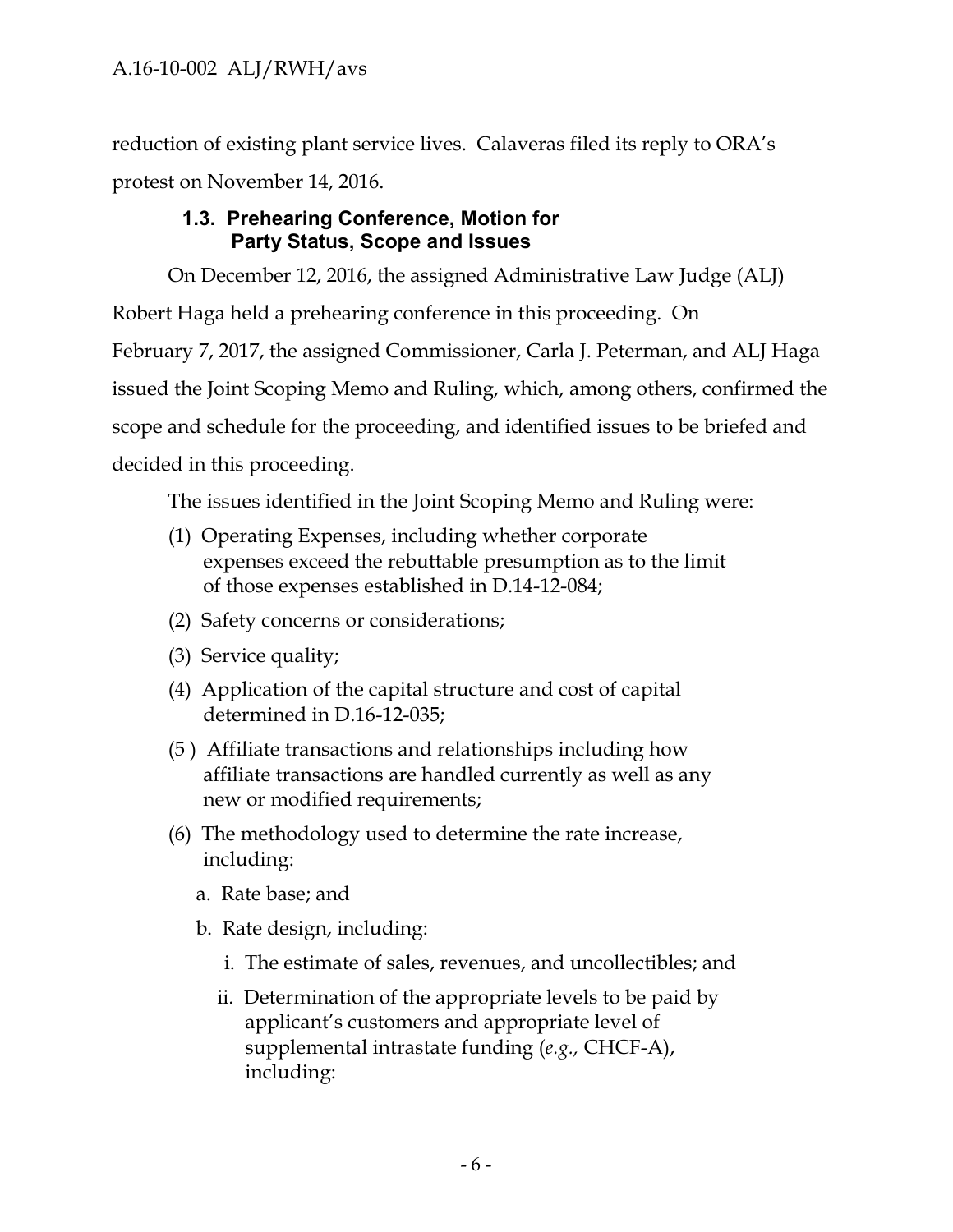$\overline{a}$ 

a) Whether rates in the Copperopolis and Jenny Lind Exchanges should be aligned.

On March 10, 2017, ORA served its responsive testimony of five witnesses to the Application of Calaveras. On March 14, 2017, Calaveras filed a Motion to Strike portions of ORA's testimony to which ORA filed a response on March 29, 2017. On April 4, 2017, ALJ Haga issued a ruling amending the schedule to allow Calaveras and ORA additional time to work out the details of a settlement agreement and hold a noticed settlement meeting as required by Rule 12.1(b). On April 13, 2017, ALJ Haga suspended the deadline for Calaveras to submit rebuttal testimony based on the parties' representation that a settlement agreement had been reached. The matter was submitted on February 2, 2018.

# **1.4. Settlement Efforts and Agreement**

<span id="page-8-0"></span>On April 7, 2017, the parties held a duly-noticed all-party formal settlement conference in compliance with Rule 12.1(b), which resulted in the execution of an All-Party Settlement Agreement (Settlement Agreement or Joint Settlement Agreement) that resolved all issues in this proceeding. On April 18, 2017, the parties filed a Joint Motion and the associated Settlement Agreement to the Commission seeking adoption of the Settlement Agreement as a final resolution of this matter. 6

<sup>6</sup> *Joint Settlement Agreement* filed by the parties on April 18, 2017 (**Appendix 1**), as clarified and further explained in "Joint Response of Calaveras Telephone Company (U1004C) and the Office of Ratepayer Advocates to the May 25, 2017 ALJ Amended Ruling Seeking Additional Information Regarding the Proposed Settlement" submitted on June 13, 2017 (June 2017 Joint Response). The parties emphasize that their clarifications and responses offered are not intended to modify the Settlement Agreement. The Commission finds it appropriate and reasonable based on the record in this case to adopt the Results of Operations set forth in **Appendix 2**.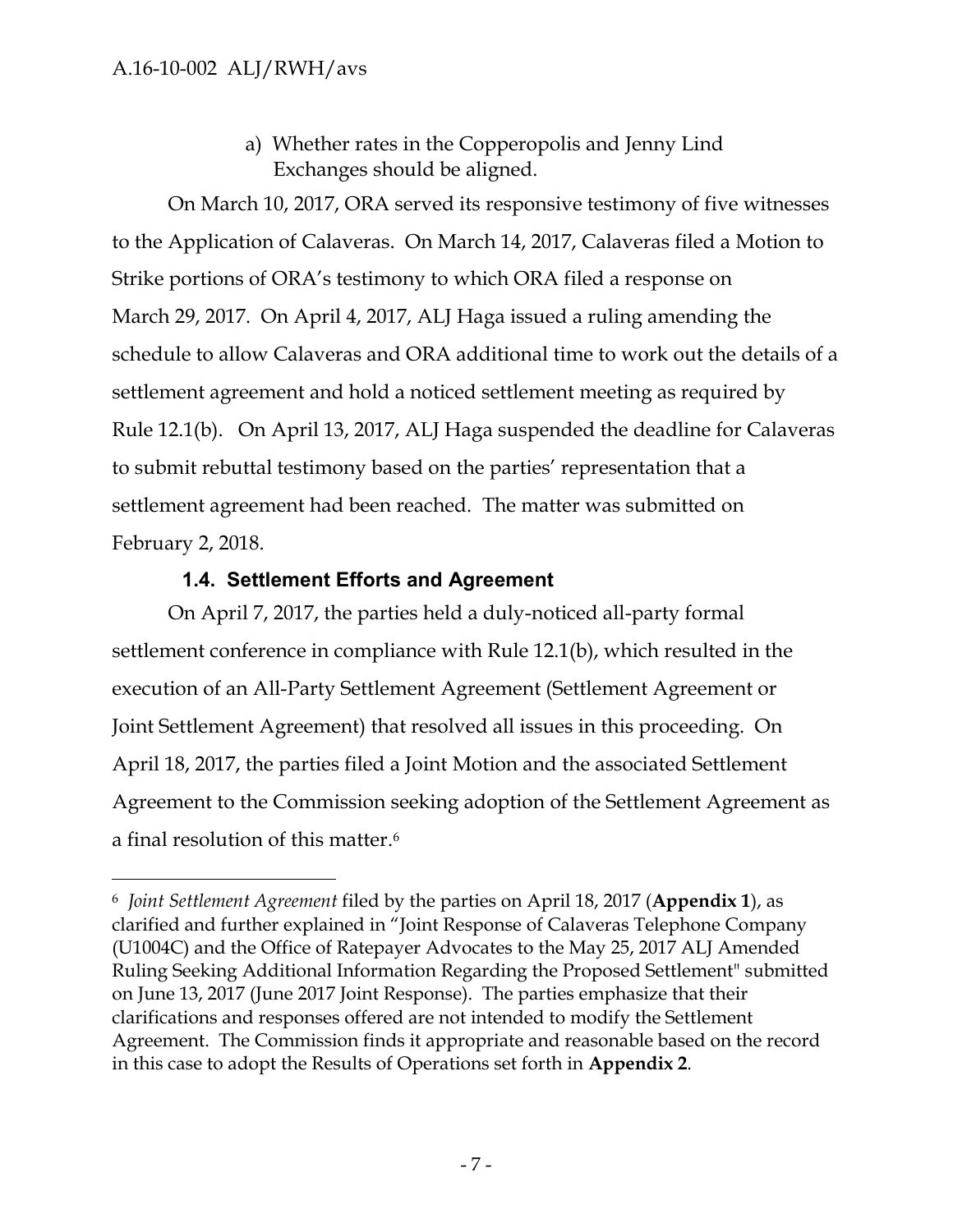On June 13, 2017, the parties filed additional information with the Commission in support of the Settlement Agreement as directed by ALJ Haga in an amended ruling issued on May 25, 2017. The ALJ conducted additional follow up inquiry during the evidentiary hearing on June 27, 2017, and through issuance of a further ruling on July 26, 2017. Calaveras responded with additional information as to non-regulated revenue on August 15, 2017.

### <span id="page-9-0"></span>**2. Calaveras Telephone Company and Organizational Structure**

Calaveras is a telephone company that owns and operates a telephone system that provides local exchange telephone service in western Calaveras County. In the test year, Calaveras expects to serve 3,349 access lines in its two telephone exchanges: Copperopolis and Jenny Lind. Calaveras's telephone system consists mainly of a local exchange telephone network and facilities for its interconnection to the public switched telephone network, including underground and aerial cable and lines, radio equipment, central office equipment, land, buildings, and miscellaneous other equipment.

# <span id="page-9-1"></span>**3. Public Participation Hearing**

On May 26, 2017, the Commission held a publicly Noticed Public Participation Hearing (PPH) at the Copperopolis Elementary School at 217 School Street, Copperopolis, California, to take comments from the public, ratepayers, and elected or official representatives of the serviced communities and county. Four members of the public attended the PPH along with a number of Calaveras employees. Two members of the public provided comment, the first was a retired Calaveras employee and the second was the county supervisor that represents the area served by Calaveras. Both speakers described the support Calaveras provides to the local community.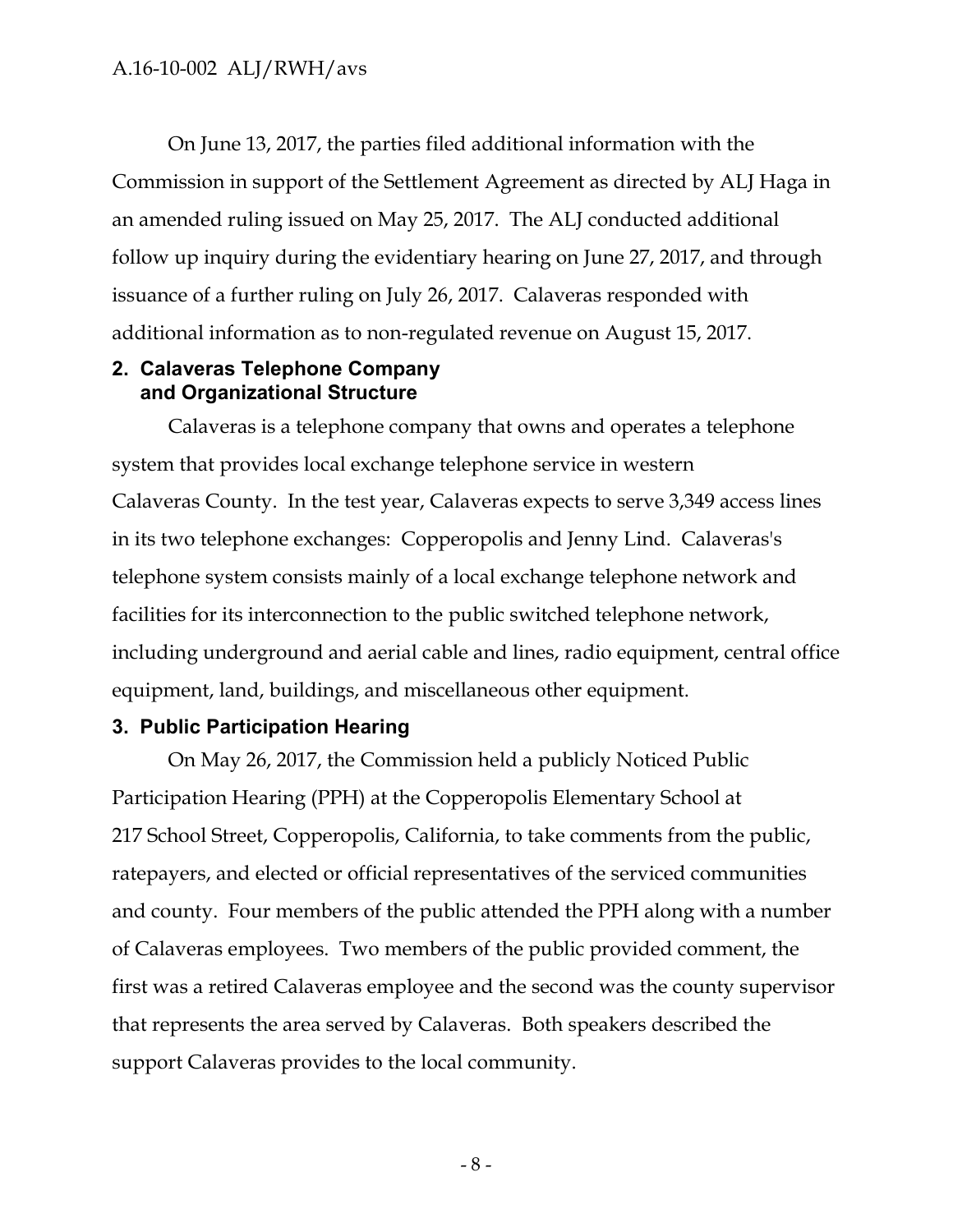# <span id="page-10-0"></span>**4. Legal Policy Framework for this GRC**

 $\overline{a}$ 

Pub. Util. Code § 451 provides that public utilities may demand and receive only just and reasonable charges, and must provide "adequate, efficient, just and reasonable service" in a way that promotes the "safety, health, comfort, and convenience of [their] patrons, employees, and the public."7 Pub. Util. Code § 454 prohibits public utilities from making rate changes until they have made a showing before the Commission and the Commission has made a finding that the new rates are justified.

Responsibility for fixing rates is placed with the commission, as "the primary purpose of the Public Utilities Act [] is to insure the public adequate service at [just and] reasonable rates without discrimination...."<sup>8</sup> Further, California has long recognized "the commission has the power to prevent a utility from passing on to the ratepayers unreasonable costs for materials and services by disallowing expenditures that the commission finds unreasonable.<sup>"9</sup> Thus, "[i]t is settled that commissions have power to prevent a utility from passing on to the ratepayers unreasonable costs for materials and services."<sup>10</sup> Accordingly, our task is to determine what is just and reasonable, and disallow costs that are found to be unjust or unreasonable.

<sup>7</sup> All statutory references are to the California Public Utilities Code unless otherwise stated.

<sup>8</sup> Pacific Tel. & Tel. Co. v. Public Utilities Com. (1950) 34 Cal.2d 822,826 [215P.2d 441] (citations omitted).

<sup>9</sup> Pacific Tel. & Tel. Co. v. Public Utilities Com. (1965) 62 Cal. 2d 634, 647 [401 P.2d 353, 361]. (*See*, Pub. Util. Code § 728.)

<sup>10</sup> Pacific Tel. & Tel. Co. v. Public Utilities Com. (1950) 34 Cal.2d 822,826 [215P.2d 441] (citations omitted).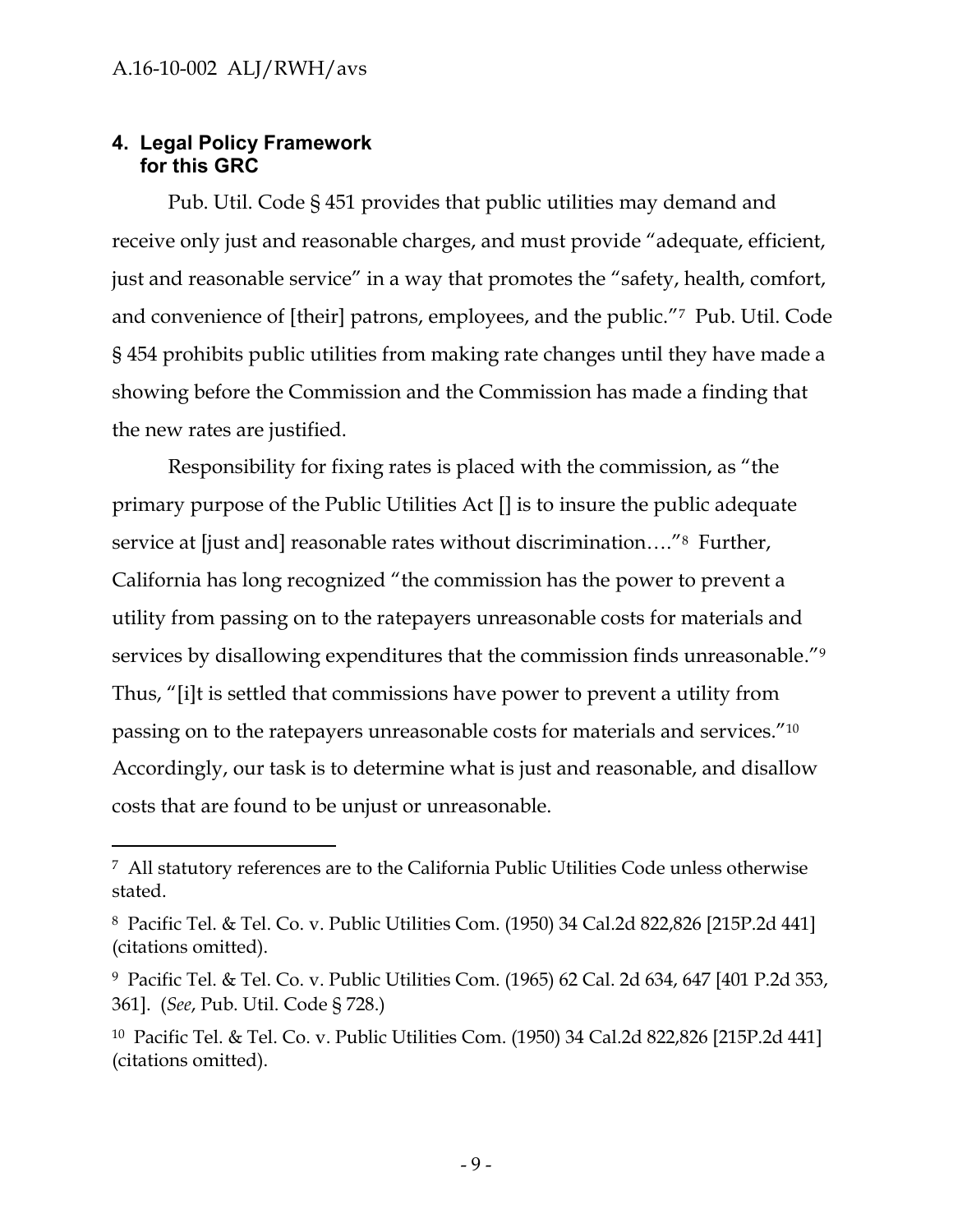# <span id="page-11-0"></span>**5. California High Cost Fund-A**

Pub. Util. Code § 275.6 requires the Commission to minimize telephone rate disparities between rural and metropolitan areas to keep rates affordable in areas with lower population densities. As part of that responsibility, the Commission must continue to set rates charged by companies like Calaveras in accordance with Sections 451, 454, 455, and 728.11 In addition, pursuant to Pub. Util. Code  $\S 275.6(c)(2)$ , the Commission must:

Employ rate-of-return regulation to determine a small independent telephone corporation's revenue requirement in a manner that provides revenues and earnings sufficient to allow the telephone corporation to deliver safe, reliable, high-quality voice communication service and fulfill its obligations as a carrier of last resort in its service territory, and to afford the telephone corporation a fair opportunity to earn a reasonable return on its investments, attract capital for investment on reasonable terms, and ensure the financial integrity of the telephone corporation.

Thus, the scope of this proceeding must include all relevant information necessary to determine whether the applicant's proposed revenue requirement and other requests are just and reasonable, and permit the utility to fulfill its duties under § 451.

The purpose of the CHCF-A is to provide a source of supplemental revenues to Small Incumbent Local Exchange Carriers (Small ILECs) whose basic exchange access line service rates would otherwise be increased to levels that would threaten universal service.12 In executing its responsibilities over the CHCF-A, the Commission has determined that "[u]niversal, reliable, affordable,

<sup>11</sup> Pub. Util. Code § 275.6(c)(1).

<sup>12</sup> *See* Pub. Util. Code § 275.6(c)(4)-(6).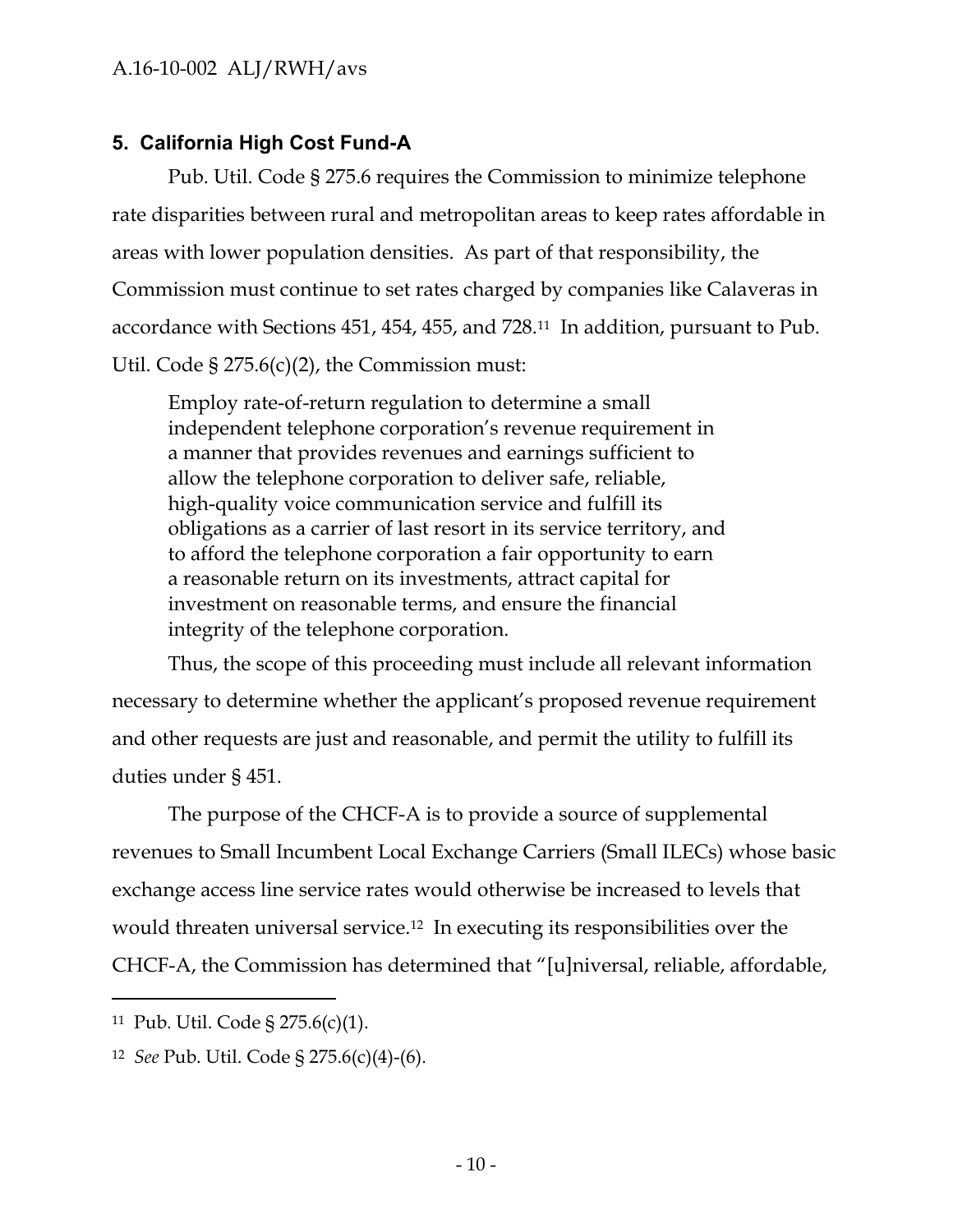service is critical to public safety and benefits the state as a whole."13 The CHCF-A currently supports eligible small independent telephone companies in helping rural residents stay connected to essential services to maintain public health and safety.

The CHCF-A program is funded by a surcharge assessed on revenues collected from end-users of intrastate telecommunications services subject to surcharge. The Commission periodically reviews the program fund levels and adjusts the surcharge rate to ensure the program is sufficiently funded. All telecommunications carriers<sup>14</sup> and interconnected Voice-over Internet Protocol service providers<sup>15</sup> are required to assess the CHCF-A surcharge rate. The rate is currently 0.35 percent assessed on revenues collected from end users for intrastate telecommunications services.<sup>16</sup>

In administering the CHCF-A program, the commission must "ensure that rates charged to customers of small independent telephone corporations are just and reasonable and are reasonably comparable to rates charged to customers of urban telephone corporations."17 Historically, "comparable" has meant that target rates for residential customers are no more than 150 percent of basic service rates for California's urban telephone customers. The "150 percent formula" was originally established in D.91-09-042, and the formula has been

<sup>13</sup> D.14-12-084 at 53.

<sup>14</sup> *See* Pub. Util. Code § 275.

<sup>15</sup> *See* Pub. Util. Code § 285(c).

<sup>16</sup> Resolution T-17453, issued on November 21, 2014, set a surcharge rate of 0.35 percent effective January 1, 2015.

<sup>17</sup> Pub. Util. Code § 275.6(c)(3).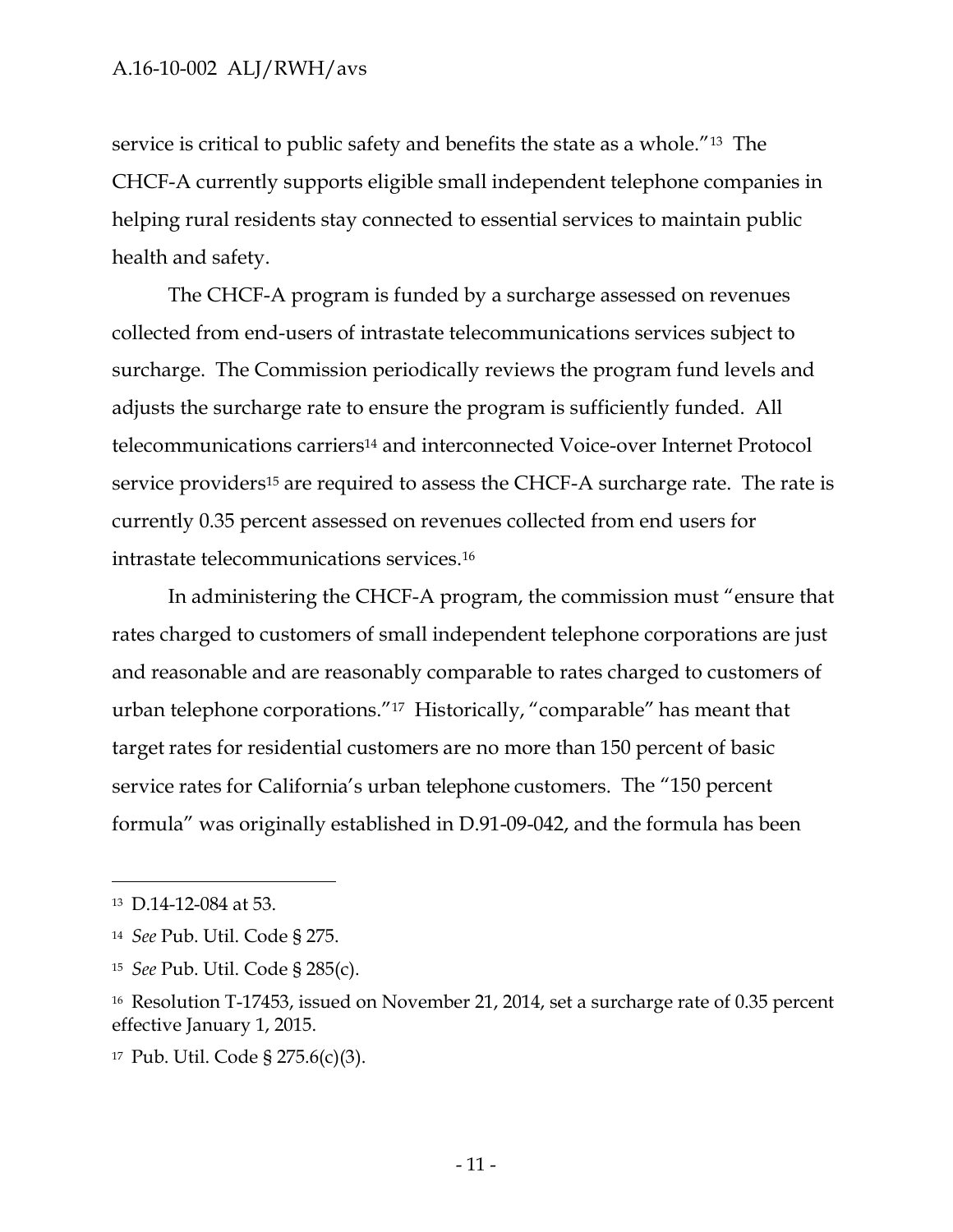used in part to evaluate the reasonableness of rates charged to customers. In D.10-02-016, the Commission modified the 150 percent formula so that the Small ILECs were no longer required to charge up to 150 percent of the basic urban rate to qualify for CHCF-A support, instead setting the basic service rate for residential customers at \$20.25 per month.18 This requirement remained in effect until the Commission adopted D.14-12-084 in its CHCF-A rulemaking,<sup>19</sup> that deemed presumptively reasonable and non-rebuttable a rate range of \$30.00 to \$37.00, for basic residential service, inclusive of additional charges such as federal and state fees and surcharges.<sup>20</sup>

Pursuant to Pub. Util. Code § 275.6(c)(7), the Commission must ensure that CHCF-A support for Calaveras "is not excessive so that the burden on all contributors to the CHCF-A program is limited." In this GRC, as in all others, the Commission seeks to promote the public interest. Promoting the public interest in this case requires that the Commission carefully review the revenue requirement request of Calaveras with an eye toward protecting not only ratepayers and customers of Calaveras, but also all other carriers' customers that pay into the CHCF-A from which Calaveras is requesting funding. In carrying out this responsibility, the Commission assesses whether Calaveras has justified its revenue increase proposals, and disallows those proposals that have not been justified.

<sup>18</sup> D.10-02-016, Ordering Paragraph (OP) 3.

<sup>19</sup> R.11-11-007.

<sup>20</sup> D.14-12-084, OP 9.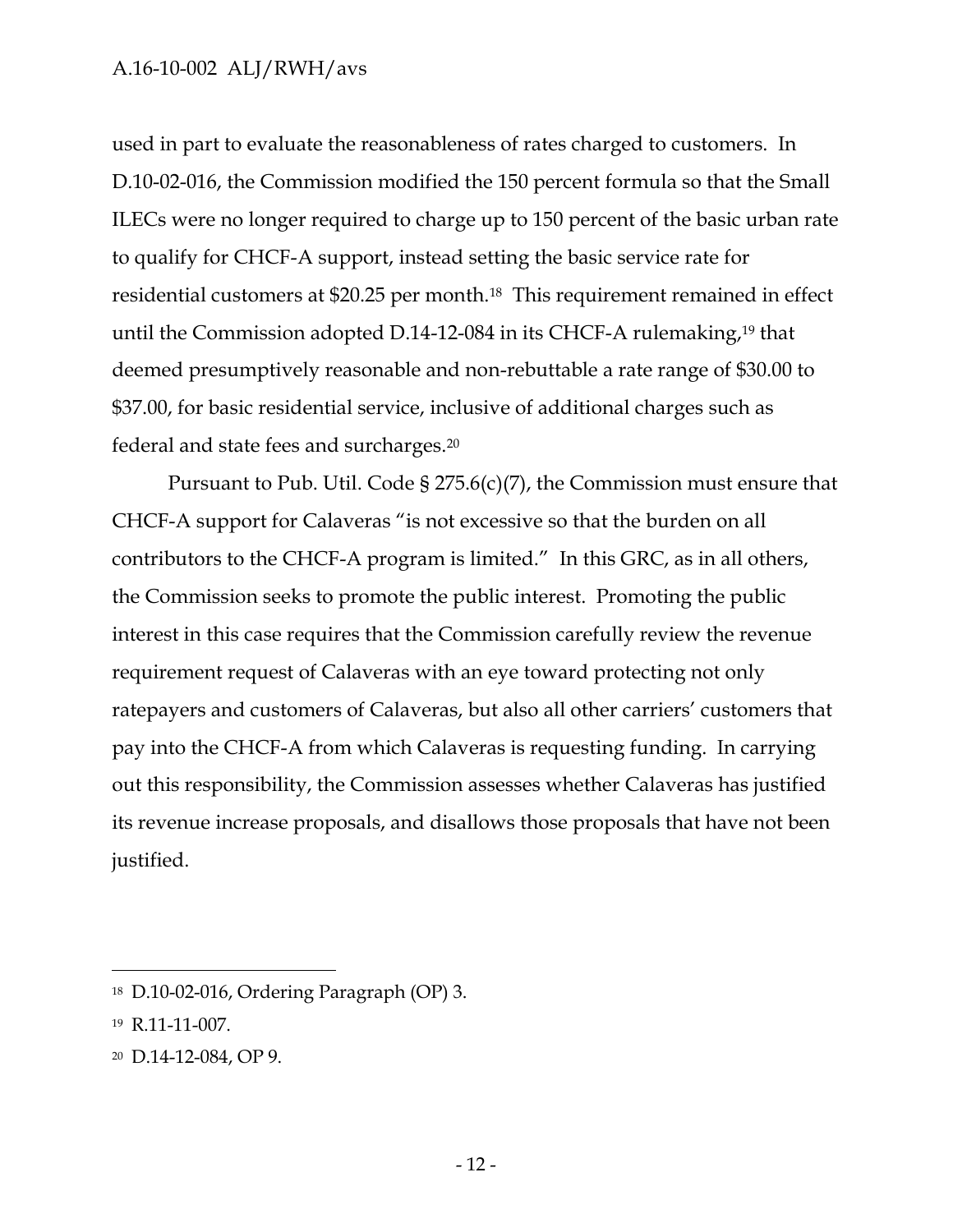In our review of the settlement agreement, testimony, work papers, and responses to ORA data requests, we identified a non-trivial amount of revenue that Calaveras considers "rent" revenue. As this could have included leased plant investment, such as access rights to portions of its fiber and conduit plant and central office colocation space that had been "removed" from rate base, the Communications Division (CD) staff made additional requests for information to ensure the application fully presented the actual intrastate revenue of Calaveras. However, unlike other recent telephone company general rate case applications,<sup>21</sup> Calaveras did clearly and specifically present the amount of miscellaneous revenues in its application. Calaveras's noted that rent revenue from leased plant investment was used to offset expenses for colocation in building and lease cable and wire facilities. Calaveras entered these transactions in this manner pursuant to guidance provided by the National Exchange Carrier Association (NECA) Reporting Guideline 8.3 (Rent Revenues – Separations). Miscellaneous revenues were reported and equivalent expense amounts were recorded resulting in a zero net effect. This issue was not addressed in the Settlement Agreement.

Thus, our general concerns regarding the selection of the second option provided in NECA Cost Issue 8.3 do not have a material impact in this case. However, in order to fully assess this issue in the future we expect Calaveras to continue to include or disclose all non-regulated revenue, including any and all

<sup>21</sup> *See, e.g.*, D.18-01-011 in A.16-10-004.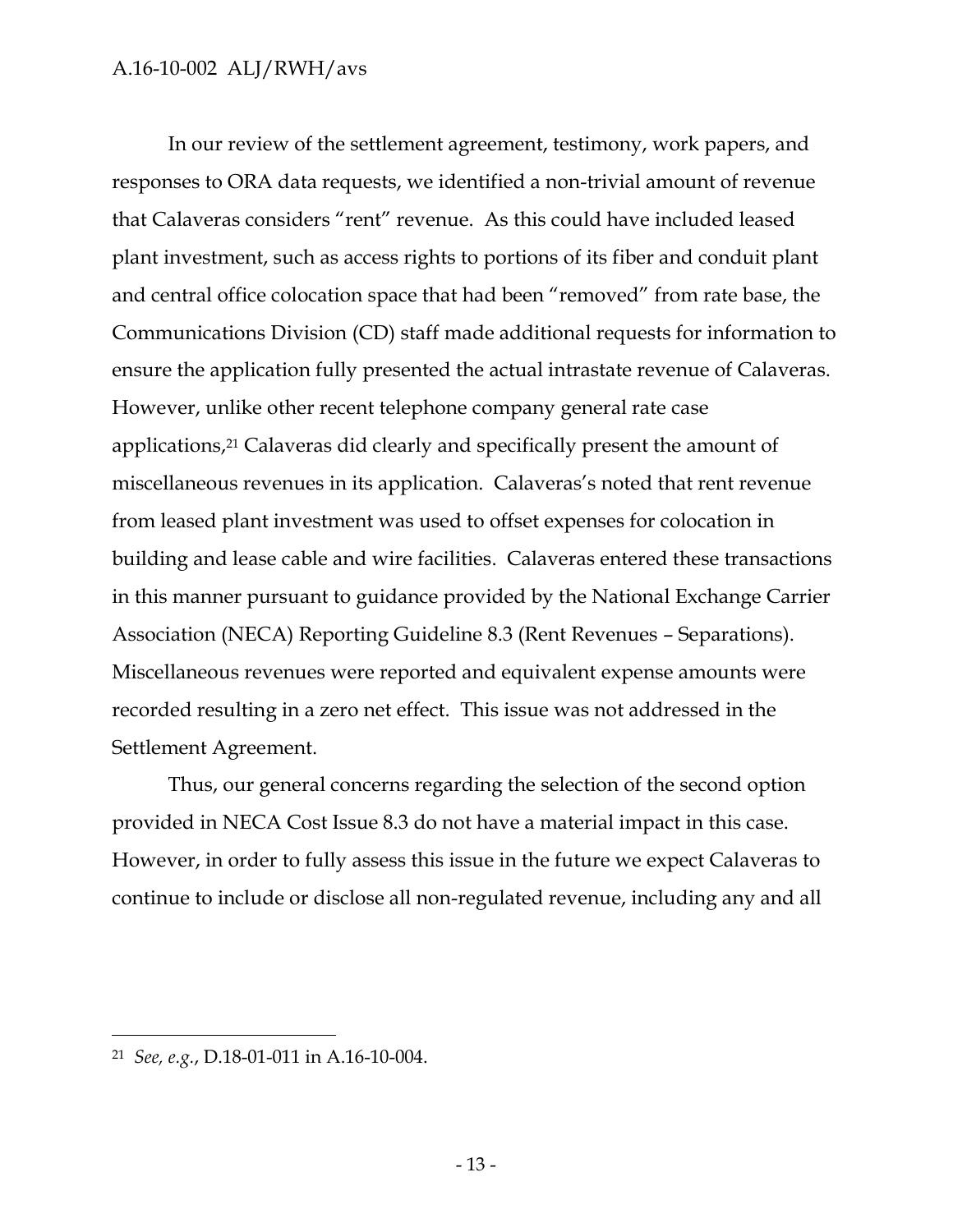revenues derived from GO 69-C transactions, in its next general rate case application and testimony.<sup>22</sup>

In its Application, Calaveras requested a CHCF-A draw of \$4,109,108 in this GRC for TY 2018, which is an increase from its currently authorized CHCF-A subsidy draw of \$2,148,967. 23

### **5.1. Means Test for CHCF-A**

<span id="page-15-0"></span>The Commission limits the CHCF-A support to amounts which would provide no more than either: 1) a utility's authorized intrastate rate of return, or 2) the utility's current funding level for the year for which CHCF-A is being requested, whichever is lower. The foregoing is determined by using a "means test."24 The means test is based, in part, upon at least seven months of recorded data which can then be compared to the utility's forecasted intrastate rate of return based upon its adopted Results of Operation for a particular year.

The CHCF-A support for a utility's test year is determined in its GRC decision.25 The CHCF-A support for TY 2018 is \$2,932,899 as reflected in Appendix 2 to this decision. Pursuant to D.91-09-042, "the means test shall not be applied to the determination of a LEC's CHCF-A funding levels following

<sup>&</sup>lt;sup>22</sup> As we have done with other telephone companies, we encourage Calaveras to meet with CD staff to discuss what information should be included in the next GRC as well as the benefits of submitting a written report to CD of any and all similar transactions as they occur, particularly any it conducts that implicates GO 69-C. The discussion should include what information should be included in the report and timing for submission of the report(s) between the adoption of this decision and the next GRC.

<sup>23</sup> Res. T-17184 (2009) as modified by D.10-09-007.

<sup>24</sup> *See* D.91-05-016 as modified and clarified by D.91-09-042.

<sup>25</sup> GRC decisions are generally issued by the Commission toward the end of a year prior to the Test Year.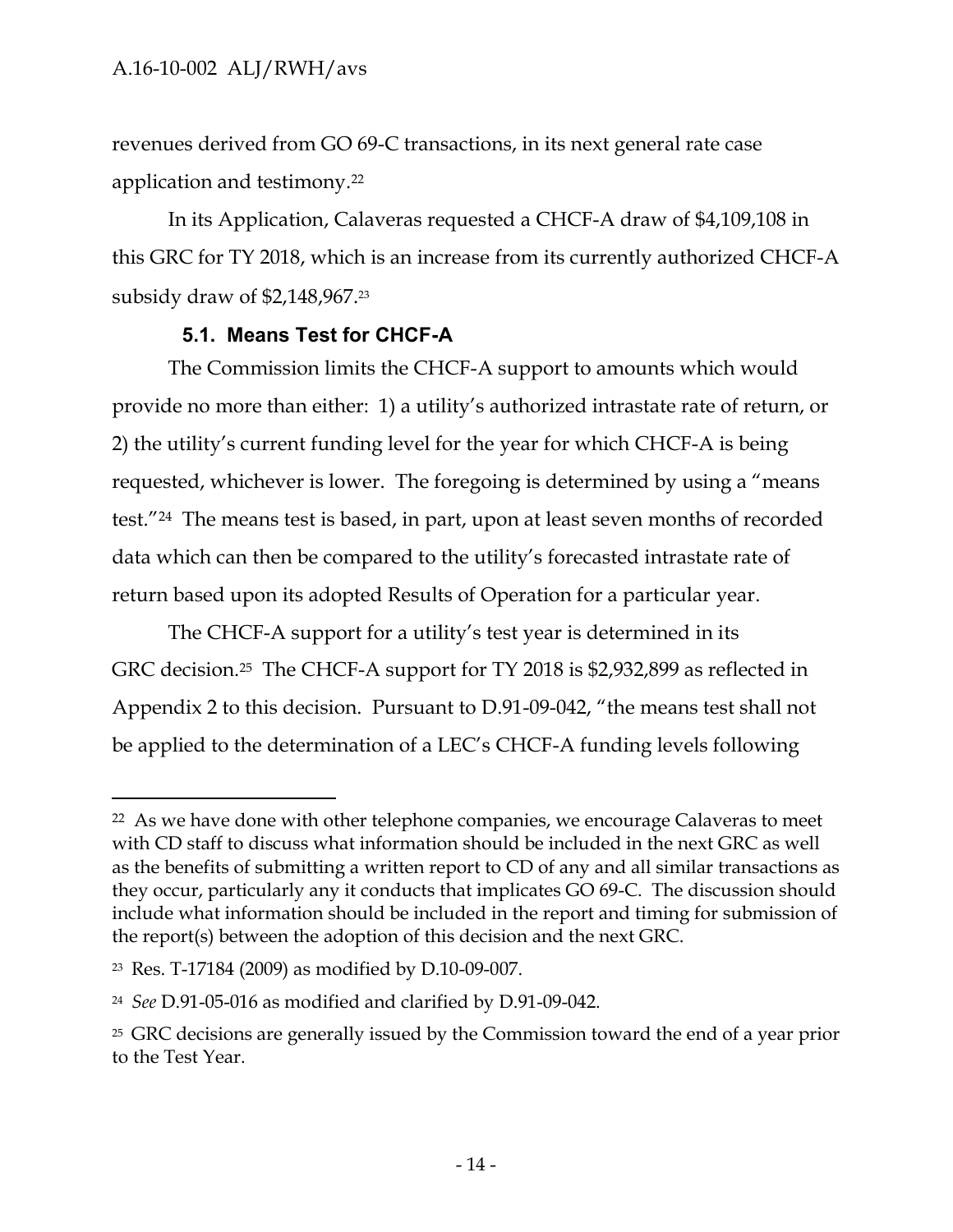12 months after a decision or resolution is rendered by the Commission in a LEC's general rate review proceeding."26 Commission staff will rely upon the Results of Operation in set forth in Appendix 2 to determine CHCF-A support, as permitted by D.91-09-042 and confirmed by the September 26, 2017 letter from Calaveras at Appendix 3.<sup>27</sup>

On June 13, 2017, the parties filed additional information with the Commission in support of the Settlement Agreement as directed by the ALJ in an amended ruling issued on May 25, 2017. The ALJ conducted additional follow up inquiry during the evidentiary hearing on June 27, 2017, to determine the figures that needed to be included in the Results of Operations table that is included in Commission decisions regarding general rate cases. As the information included in the June 13, 2017 filing contained conditions as to its use, the ALJ sought to understand the how the figures contained in Appendix 2 to this decision could be calculated based on the information in the settlement agreement, testimony, work papers, and responses to ORA data requests. 28 Based on our review of all the information in the record we were able to

28 RT at 21-28.

<sup>26</sup> *See* D.91-05-016 as modified and clarified by D.91-09-042, Ordering Paragraph 2; *see also* D.15-06-048, Appendix A, Table 1.

<sup>27</sup> Calaveras provided a letter dated September 26, 2017 regarding "A.16-10-002, Calaveras Telephone Company General Rate Case: Results of Operations Details and the Annual CHCF-A Means Test. This letter stated, "…Calaveras does not object to C[ommunication]D[ivision] using the specific 'results of operation' information in Exhibit B [same as Appendix 2 to this ruling] to the parties' June 13, 2017 filing as a reference for reviewing Calaveras's future 'means test' submissions." ORA separately communicated with the Communications Division by email dated September 25, 2017 stating that it "is fine using Exhibit B for purposes of the means test." This email was attached to Calaveras's September 26, 2017 letter. (*See* Appendix 3.)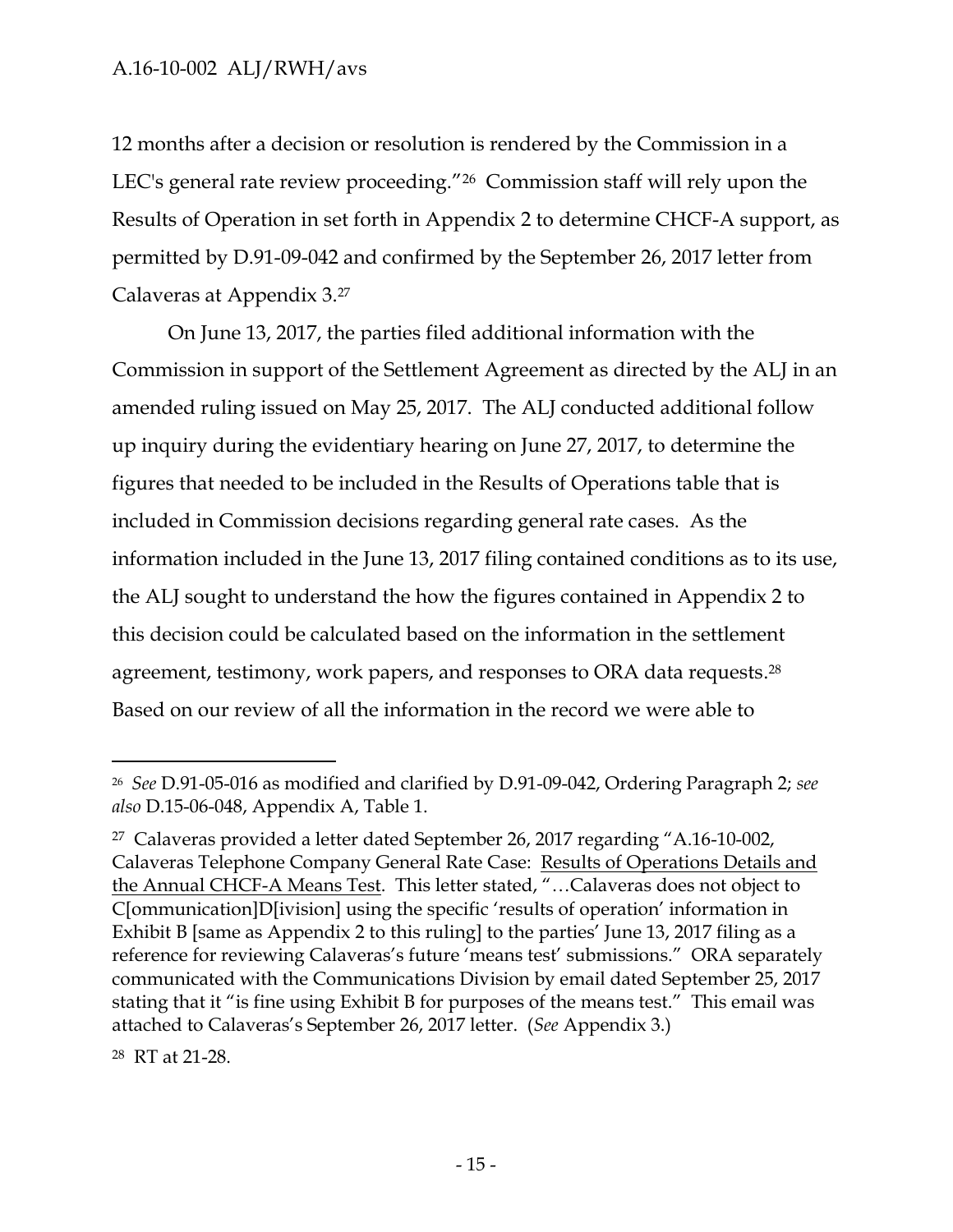determine the Results of Operations for Calaveras for the test year and that Appendix 2 represents an accurate reflection thereof. Accordingly, the Results of Operations (Appendix 2) shall be adopted for the Calaveras for all purposes consistent with established and historical GRC processes practiced by all Commission Industry Divisions, including Communications Division.

### <span id="page-17-0"></span>**6. ORA's Position**

California consumer interests in this GRC are represented by ORA, and ORA's statutory mandate requires it to "advocate on behalf of the interests of public utility customers and subscribers within the jurisdiction of the Commission," and "obtain the lowest possible rate for service consistent with reliable and safe service levels."<sup>29</sup> Despite ORA's role in this case, the burden of presenting evidence and justifications for its request remains with Calaveras.

The record of this proceeding shows that ORA actively engaged with Calaveras, prior to and after the filing of this Application as required by the Rate Case Plan in D.15-06-048, and discharged its statutory responsibility in this proceeding. ORA filed its protest to Calaveras's GRC Application timely; and raised relevant questions to test and confirm Calaveras's assumptions and projections regarding its rate designs, revenue requirements and Results of Operation, end-user rates and proposed CHCF-A subsidy, among others. The issues raised in ORA's protest are referenced above.

ORA participated in the prehearing conference held on December 12, 2016, and conducted a site visit of Calaveras's business office located within Calaveras's service territory. ORA submitted testimony and work papers, and

<sup>29</sup> *See* Pub. Util. Code § 309.5.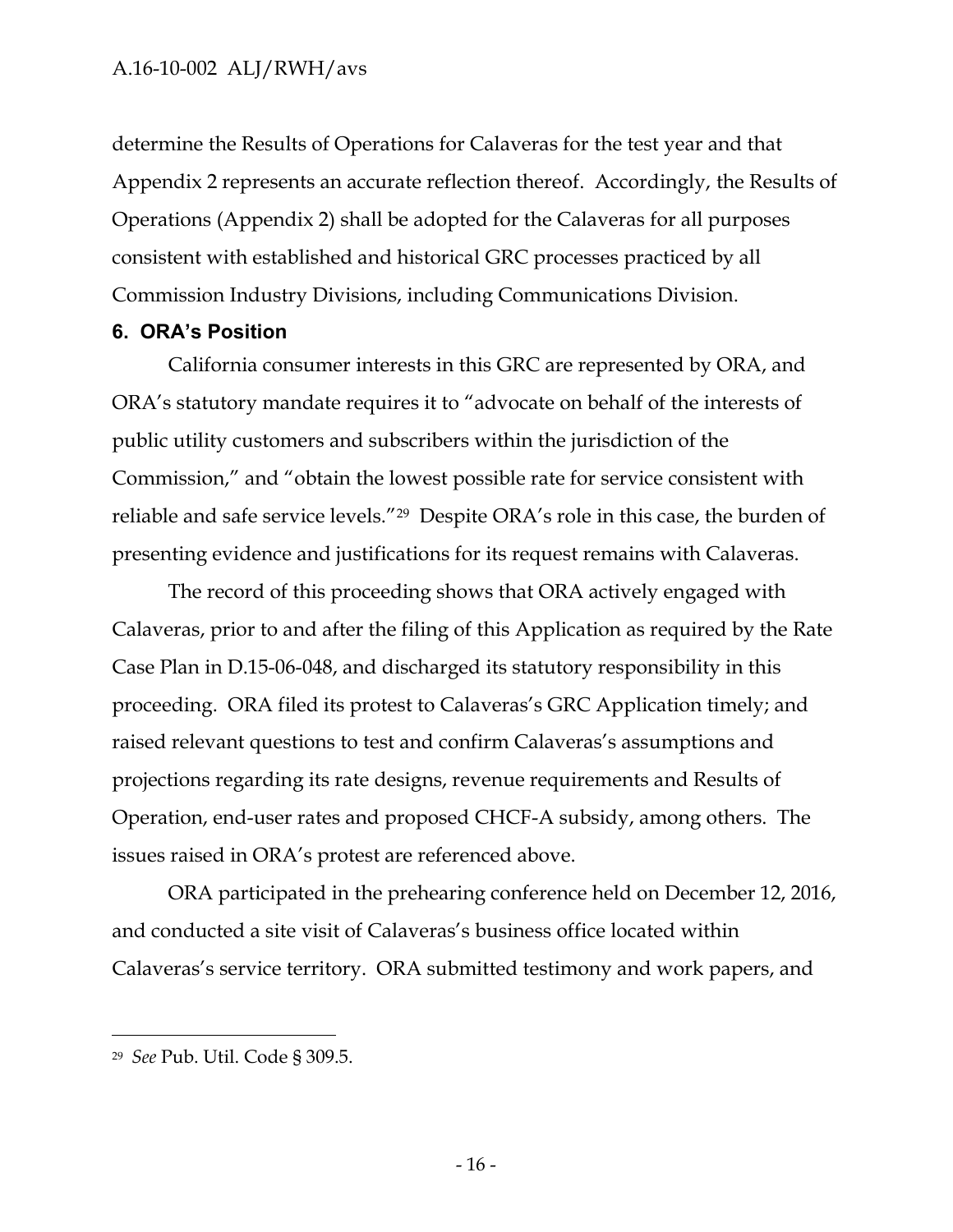attended the public participation hearing held on May 26, 2017, in Copperopolis, California, to obtain comments and feedback from Calaveras's customers.

In its evaluation of Calaveras's Application and requests, ORA requested extensive information from Calaveras in order to examine the issues raised by the Application and test the validity of Calaveras's statements and conclusions. Calaveras responded to ORA's questions and provided ORA with requested information and materials. ORA served testimony of its witnesses on March 10, 2017.

ORA's work in this proceeding was helpful and persuasive, and ORA's effective advocacy in this proceeding was a contributing factor to the ALJ's recommendation that the Settlement Agreement be adopted by the Commission.

Due to ORA's participation in this case, Calaveras accepted: (1) an adjusted/reduced overall intrastate revenue requirement by eliminating unsupported expense items based on ORA's analysis and conclusions; (2) end user rates for its residential and business customers that are reasonably comparable to the rates urban customers pay;<sup>30</sup> (3) an adjusted/reduced CHCF-A subsidy draw of \$2,932,899;<sup>31</sup> (4) new rules regarding Calaveras's dealings with its affiliates in order to foster greater accountability and benefits to ratepayers; (5) new requirements relating to Calaveras's service quality, safety and project reporting, among others; and (6) participation by Calaveras in any future

<sup>30</sup> Pub. Util. Code § 275.6(c).

<sup>31</sup> The \$2,932,899 CHCF-A draw is based on the 8.91 percent rate of return (ROR) that the Commission adopted in A.15-09-005. In its Application, Calaveras had requested \$4,109,108.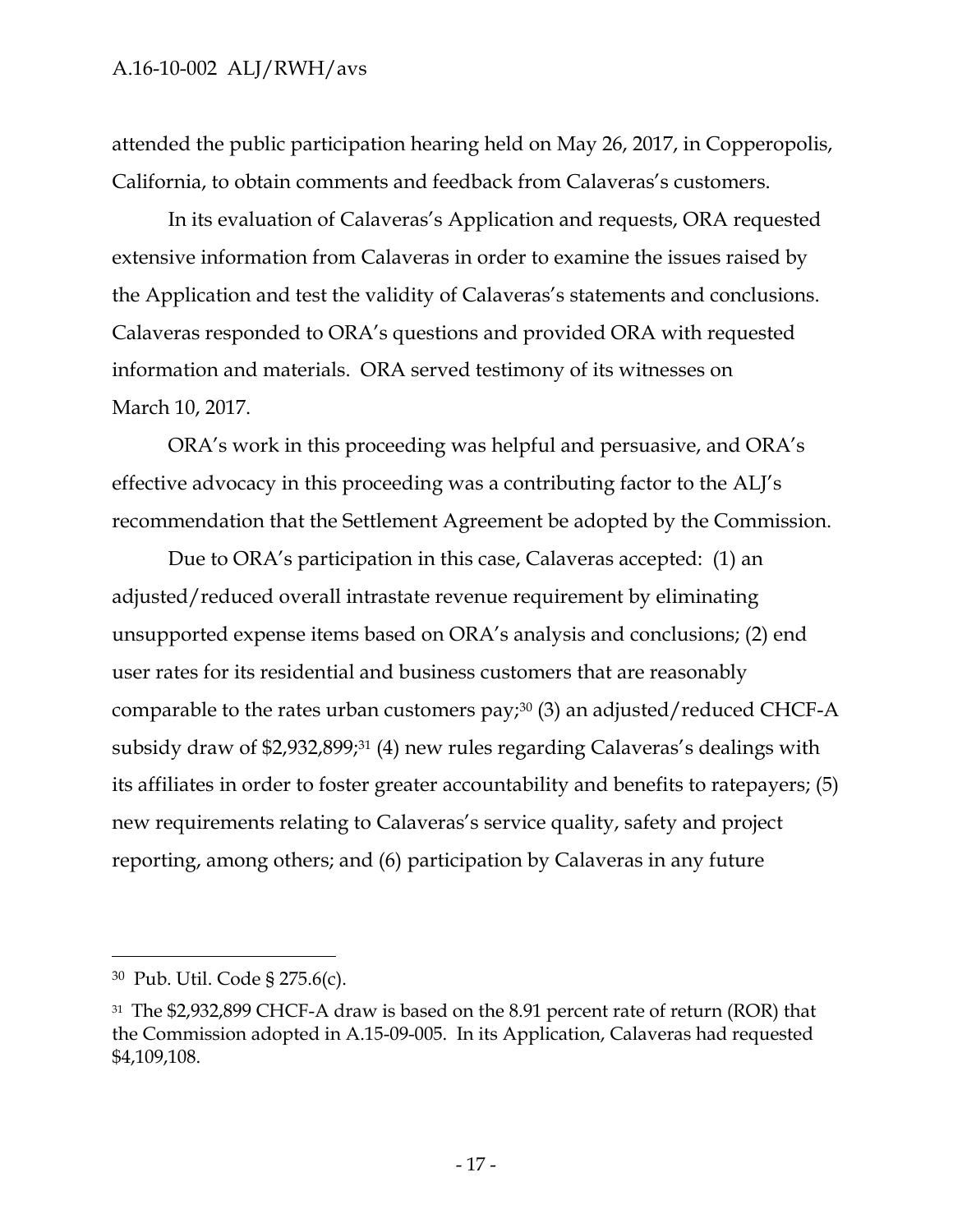workshops on service quality and investments in broadband infrastructure projects.

Overall, ORA was thorough and diligent in its approach, and ORA effectively discharged its responsibilities to work to protect the interests of California consumers and ratepayers, as required by law.

### <span id="page-19-0"></span>**7. Settlement Agreement Between the Parties**

In accordance with Article 12 of the Rules, on April 18, 2017, Calaveras and ORA (the parties) submitted a "Joint Motion for Adoption of All-Party Settlement Agreement" together with the fully executed "Joint Settlement Agreement" (Settlement Agreement.) The parties request that the Commission approve the Settlement Agreement pursuant to Rule 12.1. A copy of the Settlement Agreement, which resolves Calaveras's GRC in its entirety, is attached hereto as Appendix 1.

As reflected in the Settlement Agreement, based upon the mutual agreement of the parties, the parties agree to a resolution of Calaveras's GRC Application for the TY 2018 as follows:

- A. Results of Operation. The results of Calaveras's operations figures shall incorporate the following elements:
	- i. **Rate of return**: For purposes of calculating Calaveras's 2018 test year revenue requirement, Calaveras shall apply the 8.91 percent cost of capital that the Commission adopted in D.16-12-035, unless D.16-12-035 is later annulled or revised by the Commission or a court of law, or the Commission adopts a new cost of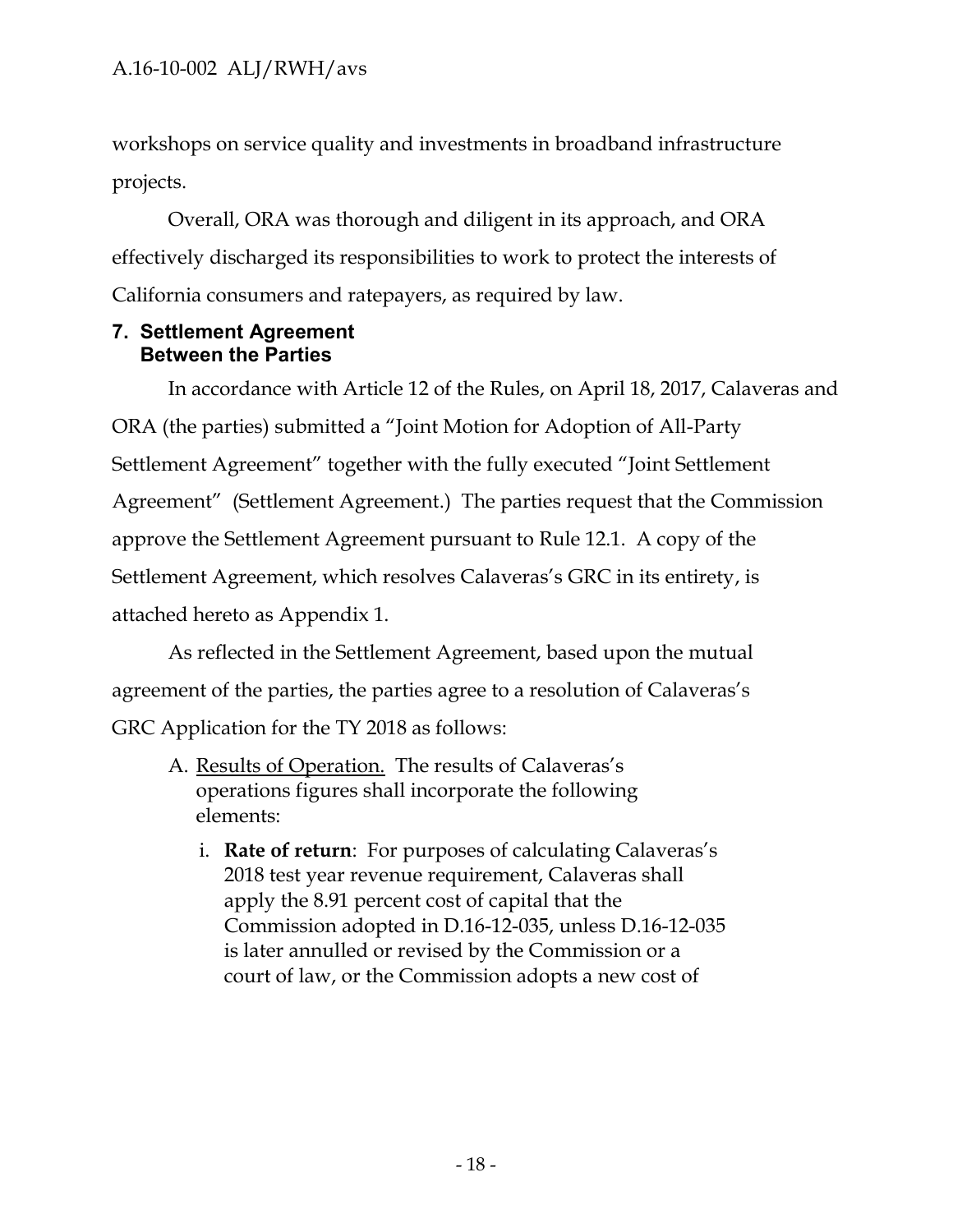$\overline{a}$ 

capital for Calaveras in a subsequent cost of capital proceeding.<sup>32</sup>

ii. **Revenue requirement**: Based on the 8.91 percent rate of return, Calaveras's intrastate revenue requirement in the amount of \$6,200,000 is agreed to.

### **iii. End-user rates and rate design:**

- a) Calaveras's tariffed basic, residential rates shall be increased to \$25.00, exclusive of any surcharges, fees, or taxes,<sup>33</sup> effective January 1, 2018, with no further adjustments until Calaveras's next rate case.
- b) Calaveras's tariffed business rates shall be set at \$27.33, exclusive of any surcharges, fees, or taxes, effective January 1, 2018, with no further adjustments until Calaveras's next rate case.
- c) Additional services and other rates shall be increased by the same percentage increase as residential rates for 2018 as listed in Attachment 1 to the Settlement Agreement.
- d) **Rate design**. Calaveras's rate design shall incorporate the tariff schedule rates set forth in Attachment 1 of the Settlement Agreement based upon the following forecasted revenue sources:
	- 1. \$1,431,708 in Local Network Services revenues;

<sup>&</sup>lt;sup>32</sup> The intrastate revenue requirement agreed to by the parties is based on the 8.91 percent rate of return adopted in D.16-12-035, and reflects several adjustments/deductions to the intrastate revenue requirement requested by Calaveras. If D.16-12-035 is later revised by the Commission or court of law, or the Commission adopts a new cost of capital for Calaveras in a subsequent cost of capital proceeding, any resulting adjustments/revisions to cost of capital shall be applied to Calaveras based on the instructions from the Commission. The Commission denied rehearing of D.16-12-035 in D.17-12-029.

<sup>&</sup>lt;sup>33</sup> Surcharges, fees, and taxes may include items such as the access recovery charge (ARC), subscriber line charge, and Extended Area Service (EAS).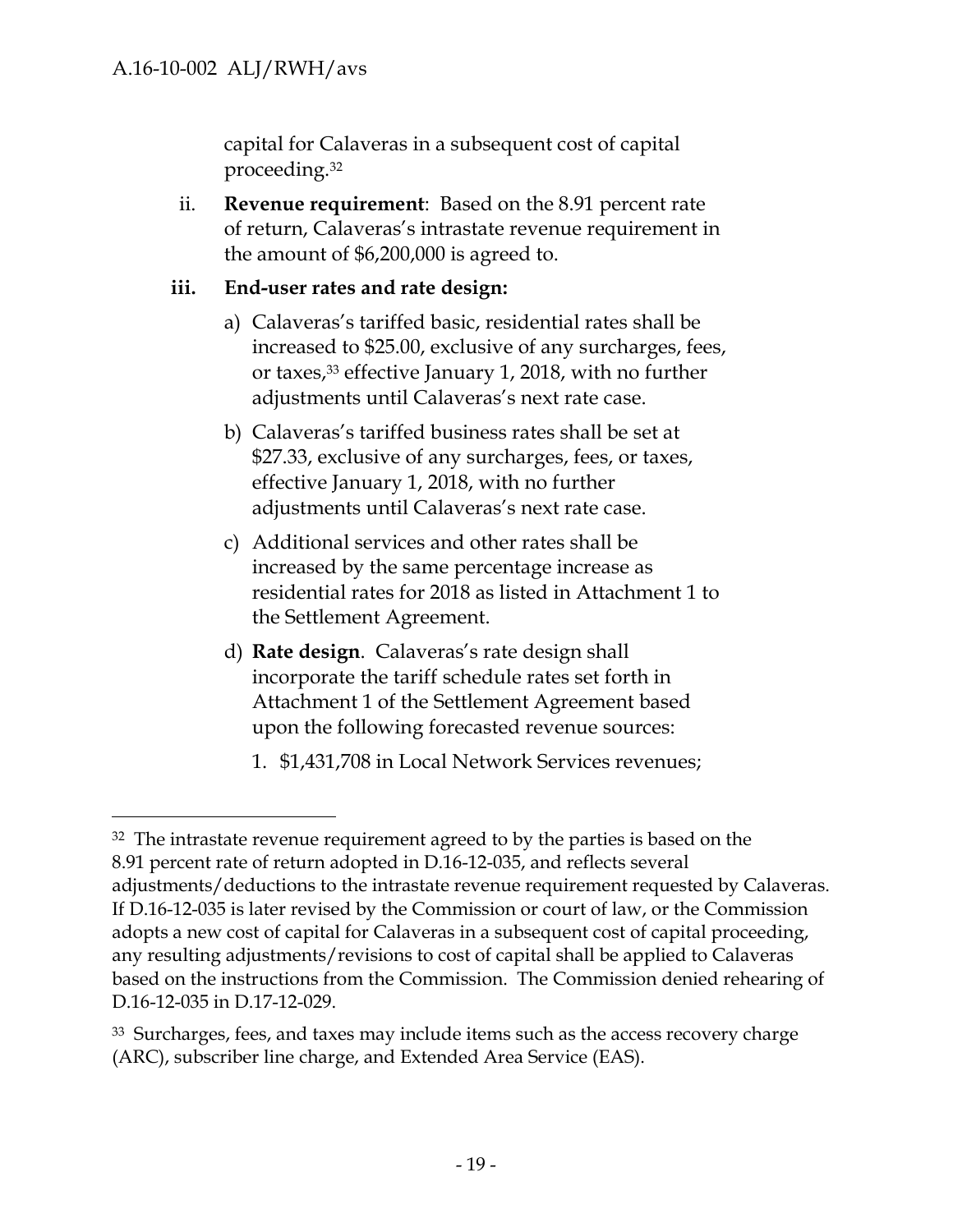- 2. \$1,613,488 in Interstate Universal Service Fund support for intrastate revenue requirement;
- 3. \$135,094 in intrastate access revenues;
- 4. \$86,811 in miscellaneous and uncollectible revenues;<sup>34</sup>
- 5. The remainder necessary to fulfill revenue requirement from the CHCF-A, based on the revenue requirement established pursuant to the formula in subpart (b), above. Under the currently approved 8.91 percent cost of capital, a CHCF-A draw of \$2,932,899.
- iv. **Depreciation rates**: Calaveras shall use the depreciation rates listed in Attachment 2 to the Settlement Agreement.

# v. **Tax Liabilities**:

- a) The current tax rates for Calaveras shall be used for purposes of this Agreement.
- b) If the current tax rate changes after the decision is issued in this case and before January 2018,<sup>35</sup> Calaveras shall file a Tier 2 Advice Letter informing the Commission of the revised revenue requirement within 30-days of the tax change going into effect.
- c) If the current tax rate changes after January 2018 and after the decision is issued in this case, Calaveras shall file a Tier 2 Advice Letter with revised revenue requirement within 30-days of the tax change taking effect.

 $34$  This nets amounts from intrastate billing and collections, uncollectible write-offs, directory revenues, reciprocal compensation, and other incidental regulatory revenues. (*See* June 2017 Joint Response.)

<sup>35</sup> *See*, Public Law No. 115-97, H.R.1 - An Act to provide for reconciliation pursuant to titles II and V of the concurrent resolution on the budget for fiscal year 2018.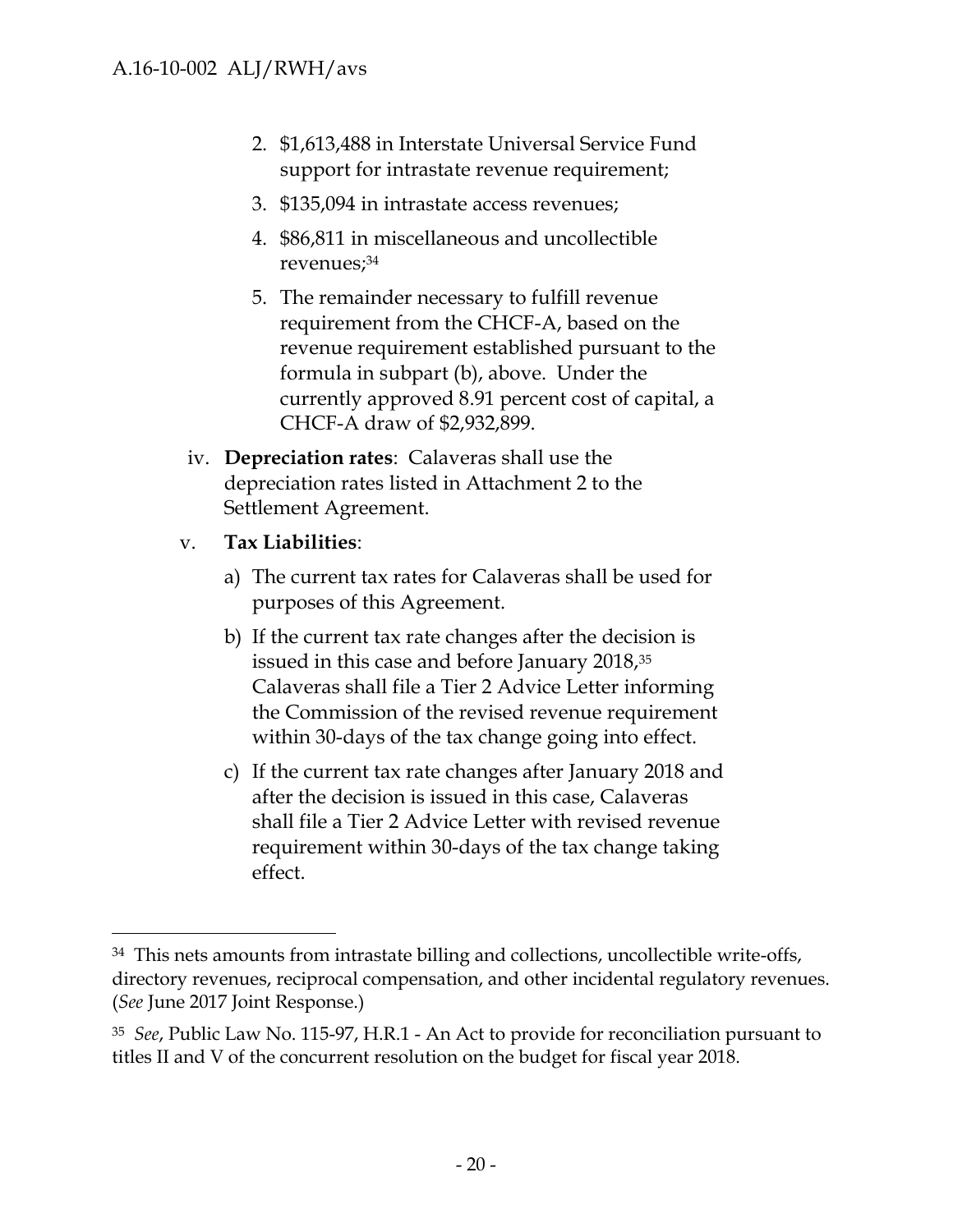- B. Affiliates Transaction Rules. Calaveras shall abide by the following requirements relative to its affiliates:
	- i. Calaveras and each of its affiliates must be held in separate legal entities.
	- ii. Calaveras shall maintain separate books from its affiliates as to all transactions.
	- iii. Calaveras shall maintain separate bank accounts from its affiliates as to all transactions.
	- iv. The cost of any advertising or marketing conducted jointly on behalf of Calaveras and any of its affiliates shall be apportioned according to the extent that the advertising or marketing benefits each company. Calaveras's share of the cost of such advertising or marketing shall not exceed an even division of the cost amongst all companies involved in the joint advertising or marketing.
	- v. Calaveras shall not include in its regulated expenses the costs of any joint sponsorships, fundraisers, or charitable donations with its affiliates.
	- vi. Calaveras shall not transfer any physical assets that are used and useful without first obtaining necessary approvals from the Commission.
	- vii. Calaveras shall conduct financial transactions with its affiliates at "arms-length."
- viii. Calaveras shall ensure that affiliate transactions are conducted at rates and upon terms no less advantageous than those otherwise available to Calaveras from unaffiliated third parties for similar transactions.
- C. Requirements Relating to Service Quality, Safety and Project Reporting. Calaveras shall abide by the following requirements relating to service quality, safety and project reporting:
	- i. Calaveras shall serve ORA and the Commission on an ongoing basis with an Annual Progress Report (Report)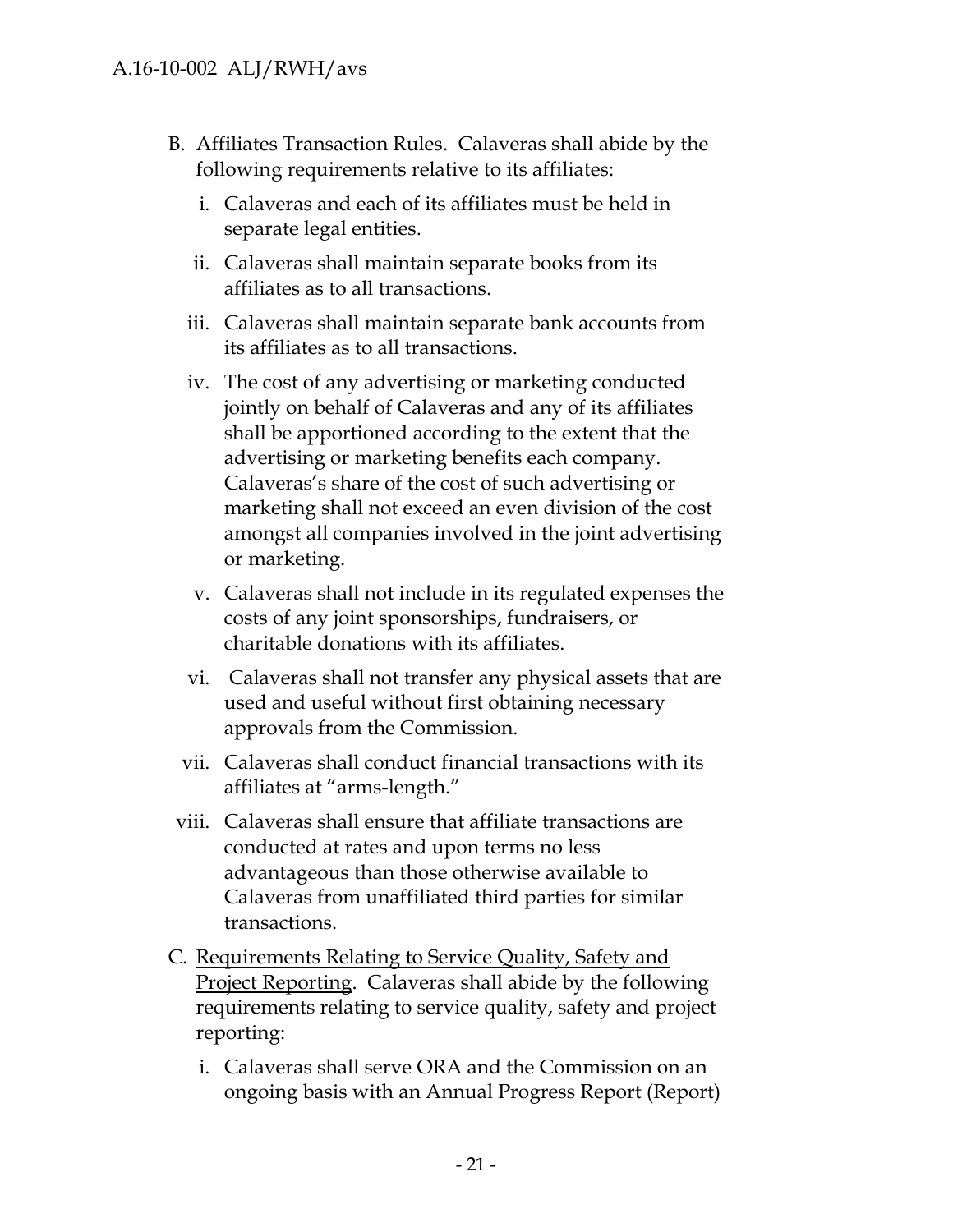on the status of its plant additions. The Report shall be submitted on or before September 15 of each year with information covering an annual period. The Report shall be submitted in excel format, and shall be submitted using the format attached herein as Attachment 3 to the Settlement Agreement.

- ii. If Communications Division facilitates a workshop on the topic of service quality and investments in broadband infrastructure projects, Calaveras shall actively participate with ORA in such workshop.
- iii. Calaveras shall make good-faith best effort to establish formal Mutual Aid Agreements with other utilities, emergency responders, and local organizations.
- iv. Calaveras shall incorporate its emergency equipment list into its emergency planning documents.
- v. Calaveras shall incorporate its recovery and restoration strategy into its emergency planning documents.
- D. Other Agreements. Other than the above specified provisions in the Settlement Agreement, resolving Calaveras's GRC Application for the Test Year 2018, the parties further agree as follows, among others:
	- i. **Compromise and Settlement**. This Agreement constitutes a compromise and settlement of any and all disputed proposals or claims by the Parties; and no action taken by either Party in connection with this Agreement shall be deemed or construed to be (1) an admission of the truth or falsity of any proposals or claims made by the other party, or (ii) a waiver of any objection or claim in any motion to strike.
	- ii. **Settlement Agreement Not Precedent**. The provisions of this Settlement Agreement shall not be construed as or deemed to be a precedent by any party or the Commission with respect to any issue, principle, or interpretation or application of law and regulations, for any purpose or in connection with any proceeding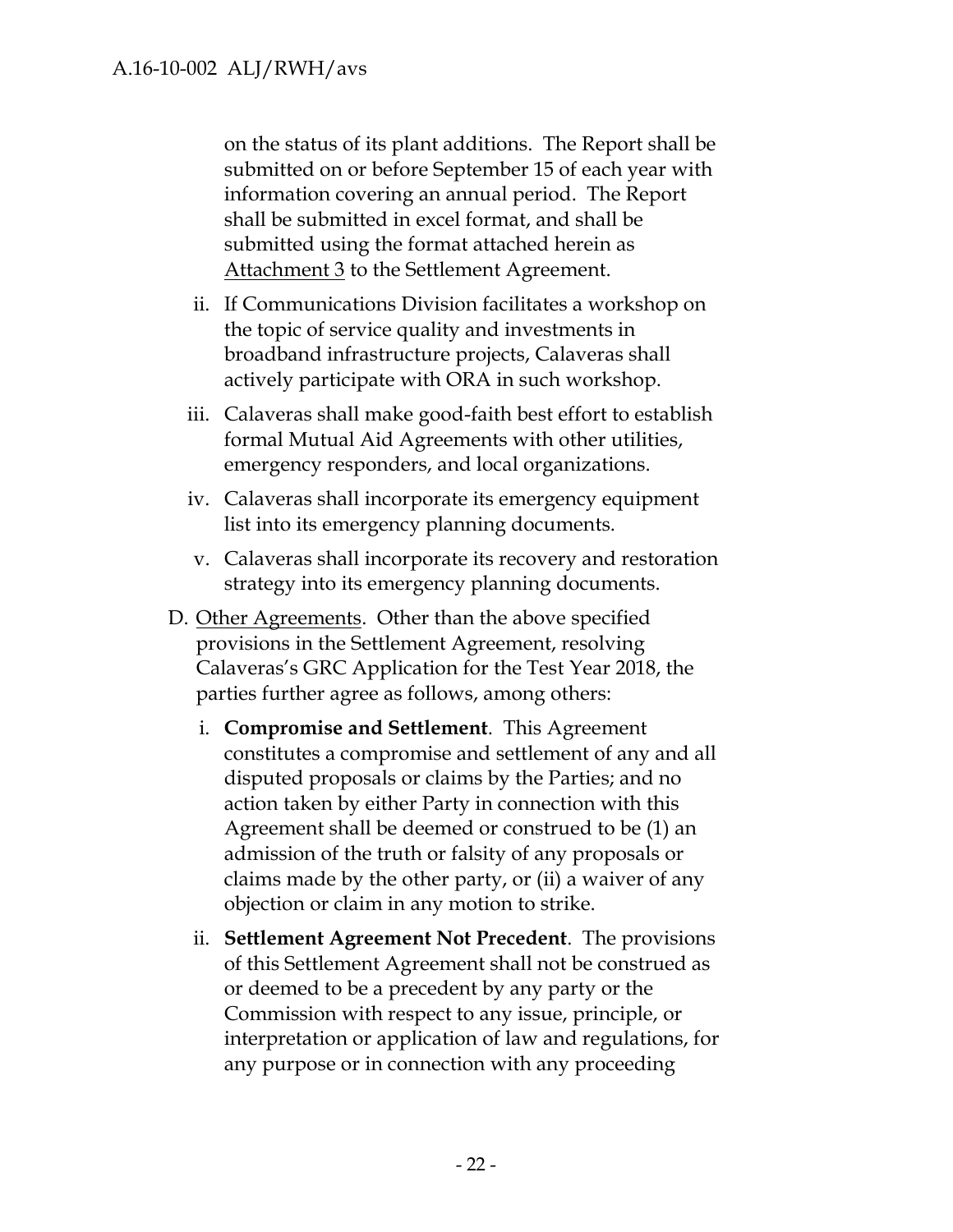before a court of law or any state or federal government regulatory body.

- iii. **Settlement Agreement Not Severable or Modifiable, Except By the Parties**. The provisions of this Settlement Agreement are not severable and shall become effective only after the Commission has entered an order approving this Settlement Agreement without modification. In the event this Settlement Agreement is not accepted in its entirety by the Commission, the Settlement Agreement shall be deemed to be withdrawn, without prejudice to any claims, positions, or contentions that may have been made or are made in this proceeding by any party and shall not be admissible in evidence or in any way described in any proceedings hereinafter. The Settlement Agreement cannot be amended or changed except by a written amendment signed by both Parties and approved by the Commission.
- iv. **Commission Has Exclusive Jurisdiction Over Settlement**. The Commission shall have exclusive jurisdiction over all issues related to this Settlement Agreement. No other court, regulatory agency or other governing body will have jurisdiction over any issue related to the interpretation of this Settlement Agreement, or the rights of the Parties in this Settlement Agreement, with the exception of any court that may now or in the future, by statute or otherwise, have jurisdiction to review Commission decisions.
- v. **Settlement Agreement Binding on Parties**. Each of the Parties agrees to abide by the terms of this Settlement Agreement.
- vi. **Parties' Entire Agreement and Understanding**. This Settlement Agreement constitutes and represents the entire agreement between the Parties and supersedes all prior and contemporaneous agreements, negotiations, representations, warranties, and understandings of the Parties with respect to the subject matter set forth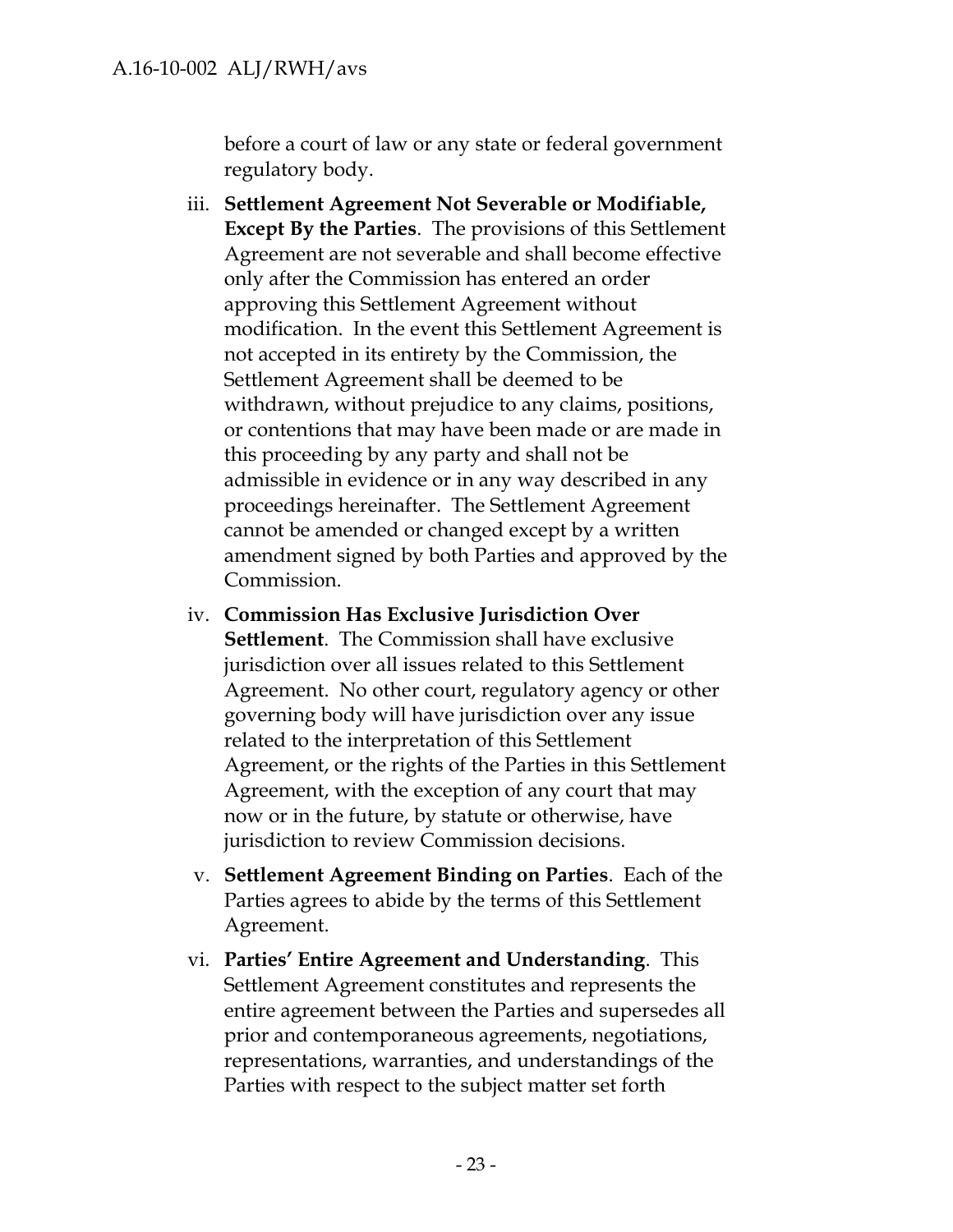herein. Any uncertainty or ambiguity existing in the document will not be interpreted against any party on the basis that such party drafted or prepared the Settlement Agreement.

- vii. **Admission of Testimony into the Record of the Proceeding**. Calaveras and ORA agree (and thus request) to admit into the record of this proceeding testimony already served (by the parties), without waiving the right to object to such testimony or to cross-examine witnesses sponsoring such testimony in the even the Commission rejects or modifies the terms of this Settlement Agreement. If the Commission rejects the Settlement Agreement, in full or any part thereof, Calaveras may serve its rebuttal testimony within three week of the date of any final decision rejecting the Agreement.
- viii. **Agreement Resolves All Issues**. The Settlement Agreement resolves all outstanding issues in this proceeding.

The parties assert that in reaching the above settlement, the applied their expertise, experience, and knowledge of the issues in this case, and that based on "the breadth and thoroughness of discovery in in this case [that] facilitated well-informed settlement discussions," that have demonstrated that the Settlement Agreement is reasonable. The parties argue that the mutual endorsement of the Settlement Agreement by the parties attests to the reasonableness of the pending settlement, and that all parties believe that the settlement is a fair, agreed-upon resolution of Calaveras's GRC.

The parties contend that the Settlement Agreement, of which essential terms are presented above, is reasonable in light of the whole record, consistent with law, and in the public interest. Accordingly, the parties request that the Commission find that the Settlement Agreement meets the requirements and/or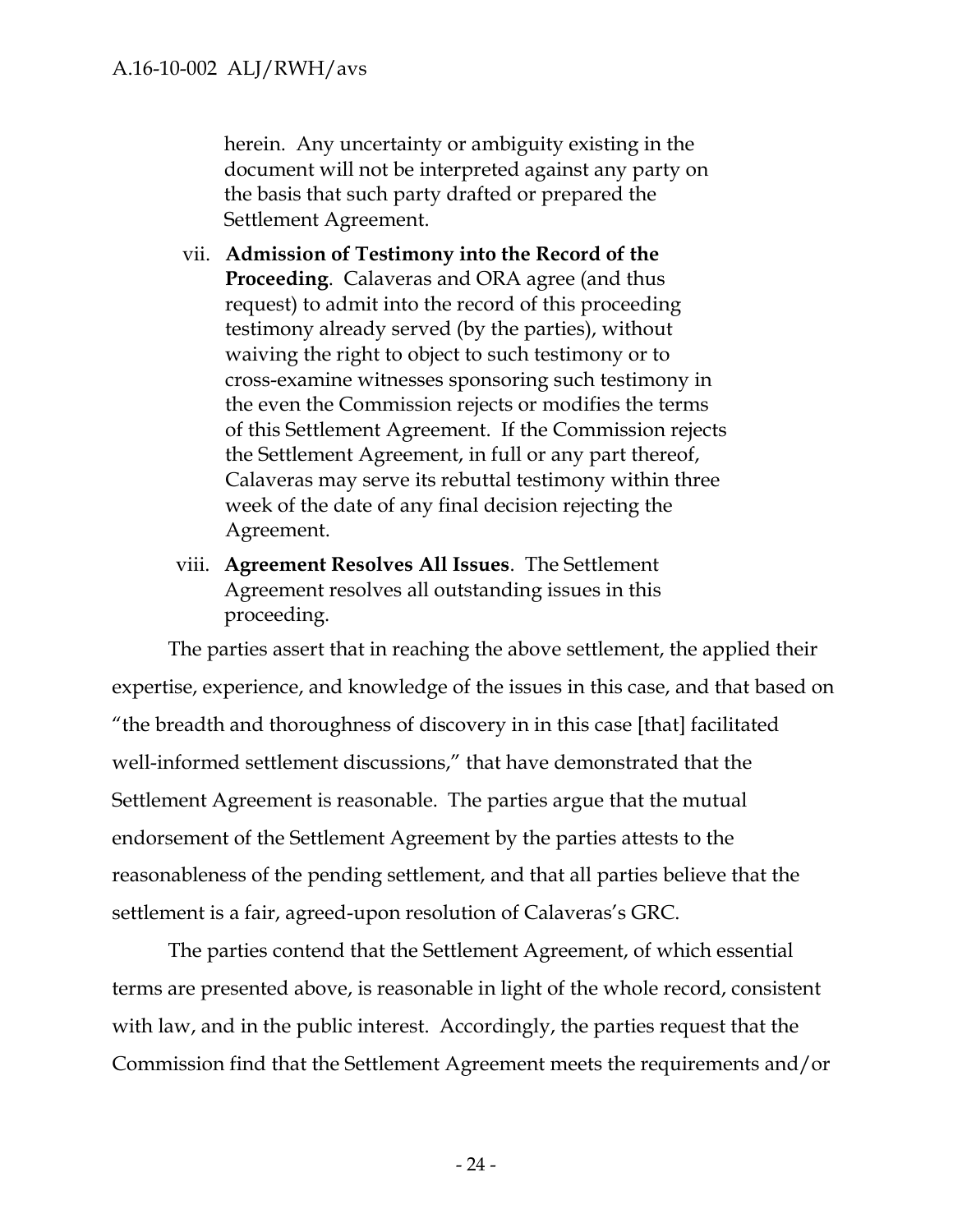standards under Rule 12.1(d), and adopt the Settlement Agreement as a full resolution of the issues in this proceeding.

#### **7.1. Rulings and Information Received After the Filing of Settlement Agreement**

<span id="page-26-0"></span>Following the filing of the Joint Motion for the adoption of the Settlement Agreement, the ALJ issued a ruling on May 25, 2017, in order to obtain additional information in support of the proposed settlement from the parties, and/or require explanations (from the parties) regarding various provisions of the Settlement Agreement. The parties timely responded to the ALJ ruling, and submitted their joint response on June 13, 2017. The ALJ conducted additional follow up inquiry during the evidentiary hearing on June 27, 2017, and through issuance of a further ruling on July 26, 2017. Calaveras responded to that ruling on August 15, 2017.

In submitting the June 13, 2017 response to the ALJ ruling, the parties contend that the TY 2018 Results of Operations presented in that filing, and found at Appendix 2, should be used only for the limited purpose of determining and/or performing the "means test" component of Calaveras's future annual CHCF-A filing. The Commission disagrees with the parties' proposed limited use of Appendix 2.

As explained above, parties submitted information in the record that would allow us to adopt the Results of Operation for Calaveras in this case. Thus, while the Settlement Agreement may not have included the same level of detailed financial information that was in the supplemental information presented by the parties in support of the Settlement Agreement, the ALJ did conduct additional follow up inquiry during the evidentiary hearing on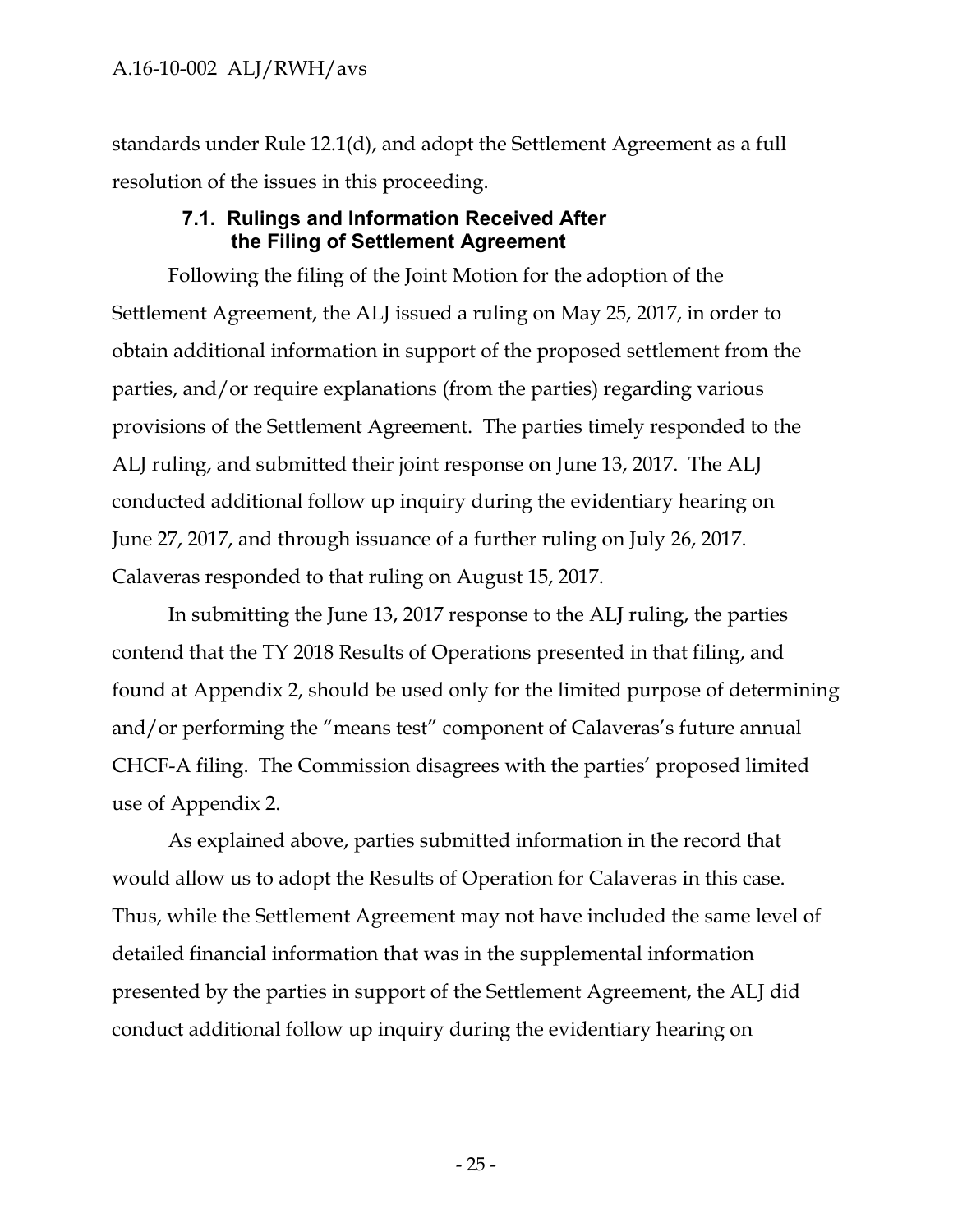June 27, 2017,<sup>36</sup> and we have reviewed the testimony and filings in this case, and can determine the figures that need to be included in the Results of Operations table that is included in Commission decisions regarding general rate cases. Based on our review of all the information in the record we were able to determine the Results of Operations for Calaveras for the test year and that Appendix 2 represents an accurate reflection thereof. Based on our review of all the information in the record we can independently determine and adopt the figures contained in the Results of Operations for Calaveras for the test year (Appendix 2). Accordingly, the Results of Operations (Appendix 2) shall be adopted for the Calaveras Telephone Company for all purposes consistent with established and historical General Rate Case processes practiced by all Commission Industry Divisions, including Communications Division. We find that Appendix 2 is reasonable, wholly consistent with the Settlement Agreement, and that it reflects TY 2018 Results of Operations for Calaveras based on the record in this proceeding.

### **7.2. Settlement Agreement and Rule 12.1 Analysis**

<span id="page-27-0"></span>In evaluating a settlement, the Commission is guided by Rule 12.1(d), which requires that the settlement be reasonable in light of the whole record, consistent with law, and be in the public interest.<sup>37</sup> Generally, the parties' evaluation carries material weight in the Commission's review of a settlement,

<sup>36</sup> RT at 21-28.

<sup>37</sup> Rule 12.1(d); *See also*, D.98-12-075 (84 CPUC2d 155, 188-90).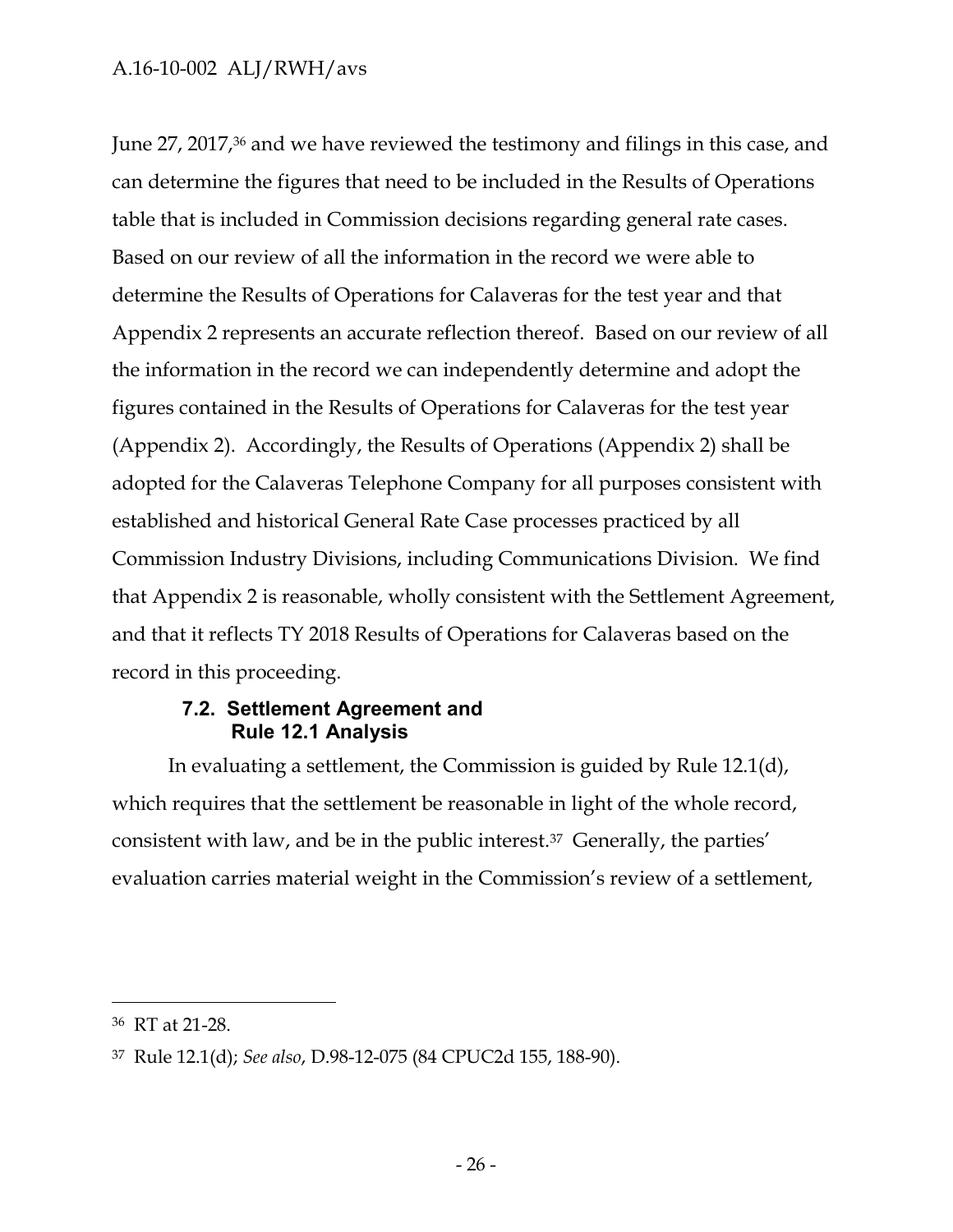$\overline{a}$ 

however, our duty to fix just and reasonable rates requires that the final responsibility to support and interpret the decision rests with us.<sup>38</sup>

This Settlement Agreement was reached after significant data exchange between the parties, submission of testimony, provision of required notices by Calaveras to its customers, public and elected officials, public participation hearing and negotiations between the parties.<sup>39</sup> ORA conducted a site visit of Calaveras's offices within its service territory, and issued detailed sets of data requests. ORA began its review before the Application was submitted through the issuance of the "Minimum Data Requests" pursuant to the Rate Case Plan in order to examine the issues raised by Calaveras's Application, and test the validity of Calaveras's statements and conclusions. In addition to responding to each of the data requests, Calaveras submitted direct testimony supporting the relief sought in the Application, and ORA submitted responsive testimony. Calaveras did not serve rebuttal testimony, but reserved the right to do so if the settlement was not approved by the Commission. On April, 7, 2017, the parties held a duly-noticed all-party settlement conference in compliance with Rule 12.1(b), resulting in the execution of the All-Party Settlement Agreement herein. On April 18, 2017, the parties submitted a joint motion for adoption of the All-Party Settlement Agreement.

The Settlement Agreement largely resolves each and every issue identified in the Joint Scoping Memo and Ruling of Assigned Commissioner and

<sup>38</sup> *See*, In re Southern California Gas Co., D.00-09-034, 2000 Cal. PUC LEXIS 694 at \*27-31, *citing,* In re Pacific Gas and Electric Company, D.88-12-083, 30 CPUC2d 189, 225.

<sup>39</sup> *See* Joint Motion for Adoption of All Party Settlement Agreement at 2-4, Settlement Agreement at 2.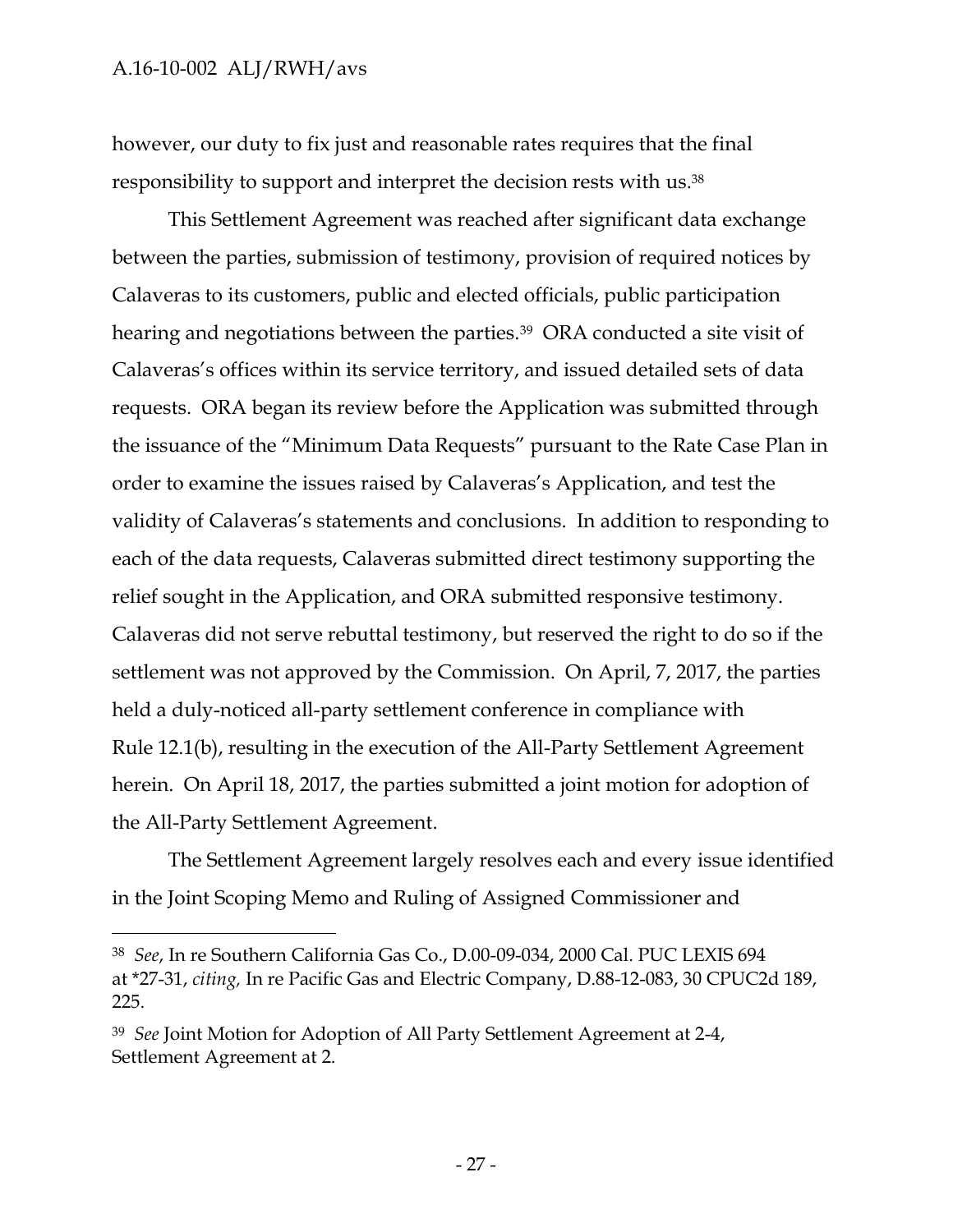$\overline{a}$ 

Administrative Law Judge issued on February 17, 2017, and addresses issues raised in ORA's protests, and is a reasonable resolution of these issues. Pursuant to the Settlement Agreement, Calaveras accepts rate increases for its residential and business customers, and agrees to an overall intrastate revenue requirement of \$6,200,000 for the TY 2018 including a subsidy draw of \$2,932,899 from the California High Cost Fund-A. The agreed-to intrastate revenue requirement reflects various adjustments/deductions requested by ORA,<sup>40</sup> and substantially addresses the issues raised by ORA in its protest and testimony. Based on this record, the agreed-to intrastate revenue requirement reflects a total reduction of \$1,099,807 from the originally requested intrastate revenue requirement of \$7,299,807 for the TY 2018 in Calaveras's application, and a reduction of \$1,176,209 in the CHCF-A draw from \$4,109,108. In addition, Calaveras accepts new affiliate transaction rules that will lead to greater transparency, greater accountability and greater reporting of Calaveras's dealing and transactions with its affiliates. Further, Calaveras accepts new requirements relating to service quality, safety and project reporting that will benefit customers and ratepayers.

Overall, the record of this proceeding demonstrates that the Settlement Agreement is reasonable in light of the whole record, consistent with law, and is in the public interest, as discussed below. The proposed Settlement Agreement is reasonable because it save the Commission and the parties significant time, and protects the public interest when compared to the uncertain risk, expense, and complexity of a litigated outcome.

<sup>40</sup> *See* the Comparison of Parties' Positions and Settlement Terms submitted as Exhibit 2 to the Joint Motion for Adoption of All Party Settlement Agreement, and attached to this decision as Appendix 4.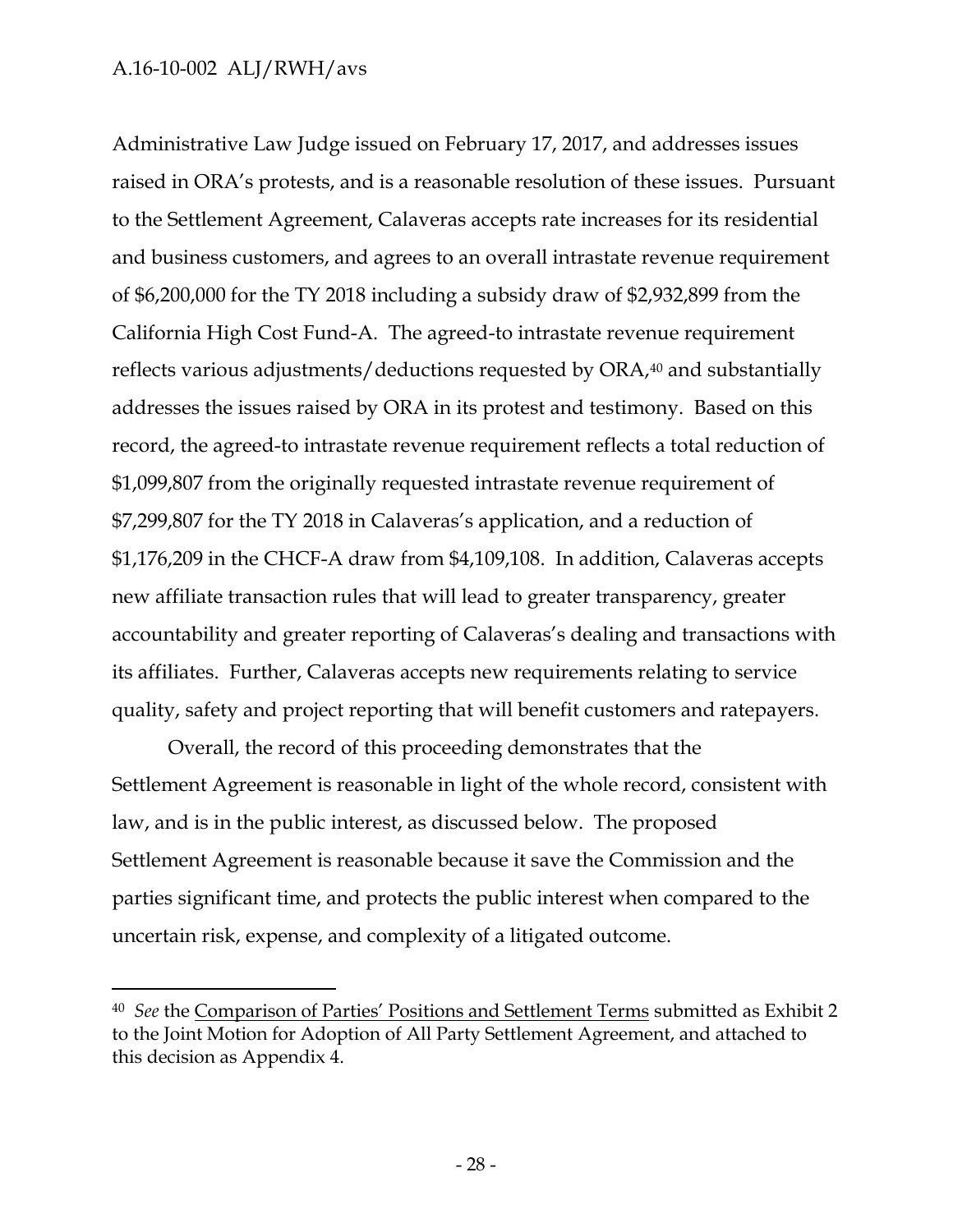The proposed settlement is supported by the record in this proceeding, and the settlement benefits the public by ensuring that: (1) Calaveras's CHCF-A draw for the TY 2018 is reasonable (by reducing the CHCF-A amount Calaveras requested in its Application); (2) Calaveras's residential and business customers pay rates that are reasonably comparable to the rates urban customers pay, as required by Pub. Util. Code § 275.6(c)(3);<sup>41</sup> (3) Calaveras adopts new affiliate transaction rules that will lead to greater transparency, accountability, and reporting of affiliates dealings and transactions; and (4) Calaveras adopts new requirements relating to service quality, safety and project reporting that will benefit consumers and ratepayers. Overall the Settlement Agreement offers a reasonable resolution in light of the evidence, and avoids continued litigation and associated costs.<sup>42</sup>

While the Settlement Agreement is binding on the parties, it creates no precedent on the Commission. The Settlement Agreement preserves the Commission's authority and jurisdiction over each and every issue in this proceeding, and over the parties with regards to interpretation, implementation, and enforcement of the Settlement Agreement. The record in this proceeding, including the Settlement Agreement, provides sufficient information to enable the Commission to enforce its terms and discharge the Commission's future regulatory responsibilities with respect to the parties and interests in this

<sup>41</sup> *See also*, D. 91-09-042 as modified by D.10-02-016. The residential basic service rate proposed in the Settlement Agreement is within the Commission established all-inclusive reasonable range for residential customers. By raising the rates from current amounts, the amount of Calaveras's CHCF-A proposed subsidy is reduced, and the CHCF-A is not overburdened.

<sup>42</sup> *See, e.g.*, D.06-06-014 at 12.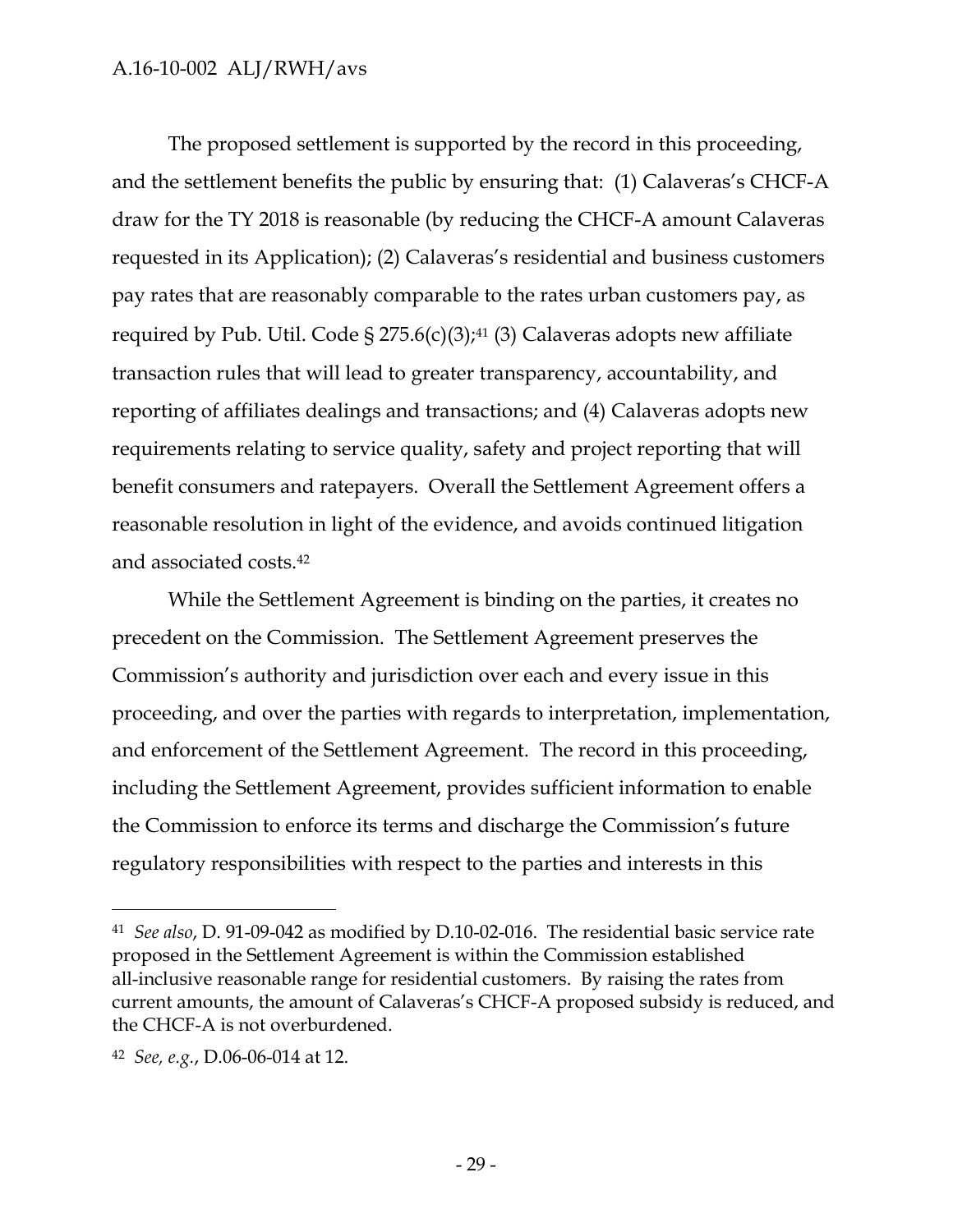proceeding. The settlement does not contravene any statutory provisions or prior Commission decisions.

In conclusion, the All-Party Settlement Agreement fairly resolves all issues in this proceeding, and complies with Rule 12.1(d). Accordingly, the Commission should adopt the Settlement Agreement as is with the addition of the updated TY 2018 Results of Operation set forth in Appendix 2 to this decision.

#### **7.3. Potential for Revenue Shortfall**

<span id="page-31-0"></span>Finally, given that this decision addressing Calaveras's GRC is not effective on January 1, 2018, and recognizing that the revenue requirement is based on a full year of data, we anticipate a revenue shortfall could result in Calaveras not being able to recover its full revenue requirement. In light of this fact, we authorize Calaveras to submit a Tier 2 Advice Letter within 30 days of this decision to request the revenue differential between January 1, 2018 and the first day of the next month following the adoption of this decision (effective date), through the CHCF-A fund. The Advice Letter should provide a calculation to "true-up" the revenue differential.

The Settlement Agreement included provisions to recognize income tax changes could occur after the submission of the Settlement Agreement but before Calaveras's next GRC. As Public Law No. 115-97, H.R.1, was enacted at the end of 2017, it is necessary to reflect the change to the income tax rate as a matter of policy and pursuant to the Settlement Agreement. Thus, while Calaveras is authorized to use its current income tax rate for purposes of this Order, it shall file a Tier 2 Advice Letter within 30 days of this decision with revised revenue requirement reflecting changes to the income tax rate made after the Settlement

- 30 -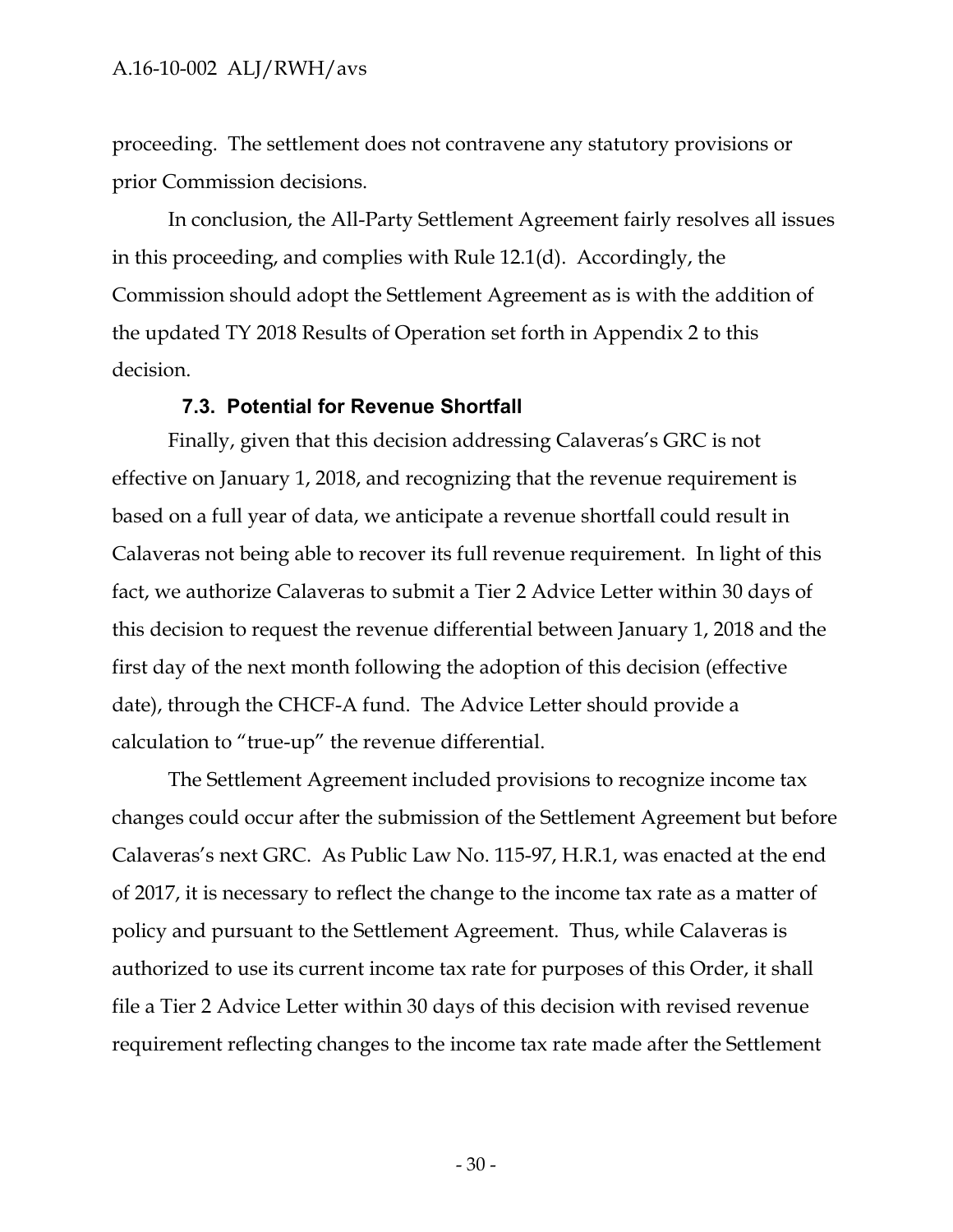Agreement was submitted. Calaveras shall submit a revised Results of Operation updating all items in Appendix 2 with the Advice Letter.

#### <span id="page-32-0"></span>**8. Safety Considerations**

We have considered the potential safety implications of the Settlement Agreement and are satisfied that the intrastate revenue requirement approved in this decision will help Calaveras meet the Commission's minimum safety goals and expectations for small local exchange telecommunications companies and/or carriers, and as a public utility that is required to "… furnish and maintain such adequate, efficient, just and reasonable service, instrumentalities, equipment, and facilities, including telephone facilities … as are necessary to promote the safety, health, comfort, and convenience of its patrons, employees, and the public," pursuant to Pub. Util. Code § 451.

#### <span id="page-32-1"></span>**9. Conclusion**

We conclude that Calaveras's GRC Application should be resolved by approving the parties' All-Party Settlement Agreement. In addition, the intrastate revenue requirement of \$6,200,000 based on the terms of the Settlement Agreement should be adopted subject to the terms and conditions set forth in the Ordering Paragraphs below. The intrastate revenue requirement of \$6,200,000 adopted herein, will enable Calaveras to fulfill its obligations as a carrier of last resort in its service territory; afford Calaveras a fair opportunity to earn a reasonable return on its investments, attract capital for investment on reasonable terms, and ensure the financial integrity of Calaveras; and assist Calaveras in meeting the Commission's minimum safety goals and expectations for small local exchange telecommunications companies and/or carriers pursuant to Pub. Util. Code § 451.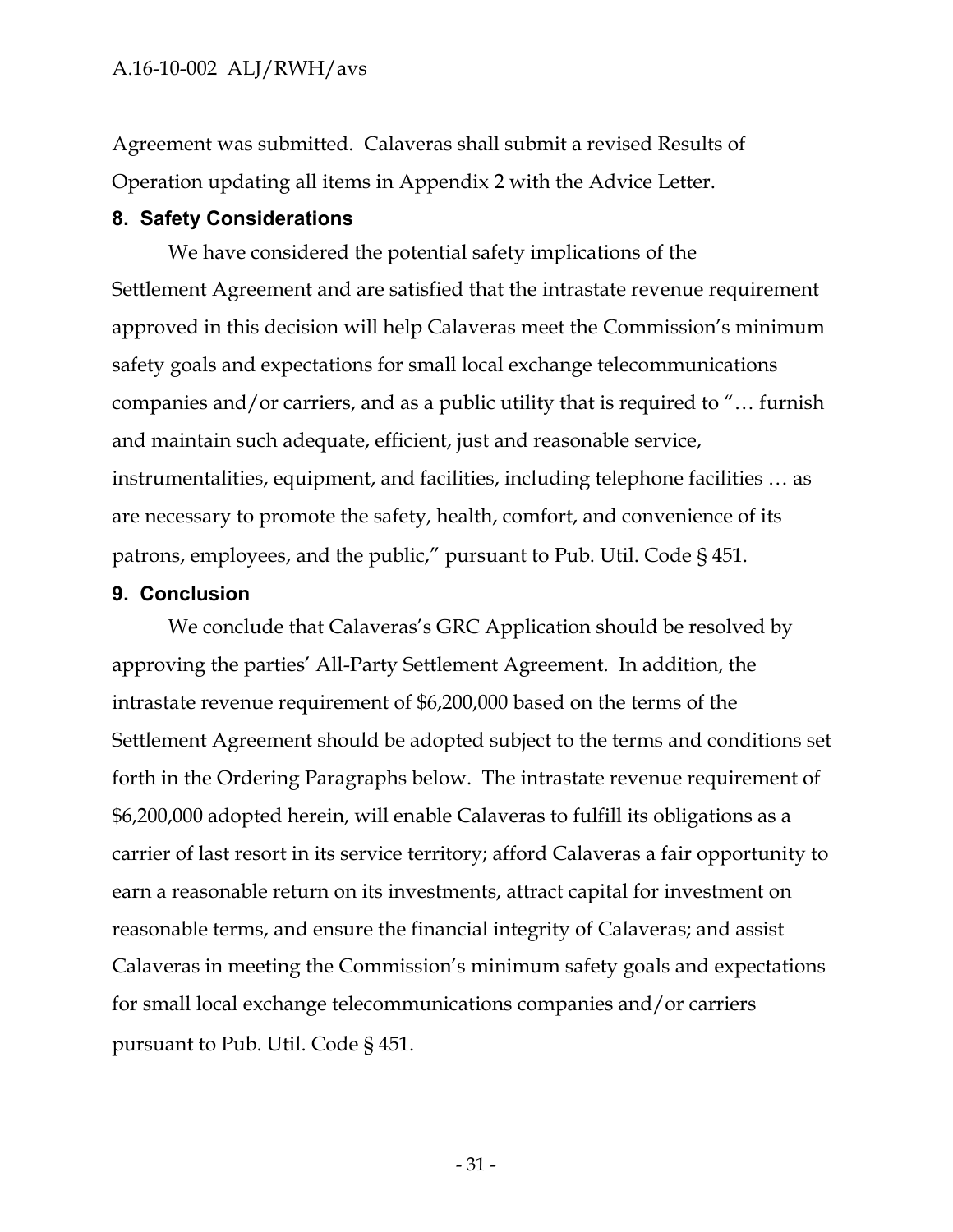#### <span id="page-33-0"></span>**10. Request to Admit Testimony**

Calaveras and ORA agree and thus request in the Settlement Agreement that previously served testimony should be admitted into the record of this proceeding, without waiving the right to object to such testimony or to cross-examine witnesses sponsoring the testimony in the event the Commission rejects or modifies the terms of this Settlement Agreement. At the evidentiary hearing on June 27, 2017, we admitted into the record of this proceeding: (1) Calaveras's opening testimony (served on October 3, 2016, in support of its Application) consisting of the testimony of Chad Duvall, Dale Lehman, Joanne Reuter, Dan Richardson, James Tower, and its list of acronyms; (2) Calaveras's supplemental opening testimony (served on January 19, 2017) consisting of the testimony of Chad Duvall; (3) ORA's testimony (served on March 10, 2017) consisting of the testimony of Laura Roman, Patrick Hoglund, James Ahlstedt, Quang Pham, Enrique Gallardo, and its list of acronyms; and (4) ORA's corrected testimony of Patrick Hoglund (served June 27, 2017).<sup>43</sup>

The parties submitted certain reports, exhibits and testimony designated as "confidential." The marking of these reports, exhibits and testimony as "confidential" is deemed to be a request by each party for leave to file those reports, exhibits, and testimony under seal pursuant to Rule 11.4.44 These materials, including the confidential work papers and exhibits to Calaveras's Application and/or testimony, and the confidential testimony of Chad Duvall, the confidential supplemental testimony of Chad Duvall, and the confidential testimony of Dan Richardson, and ORA's confidential testimony of Laura

44 *Id.*

<sup>43</sup> *See*, RT at 15-18, 31-33.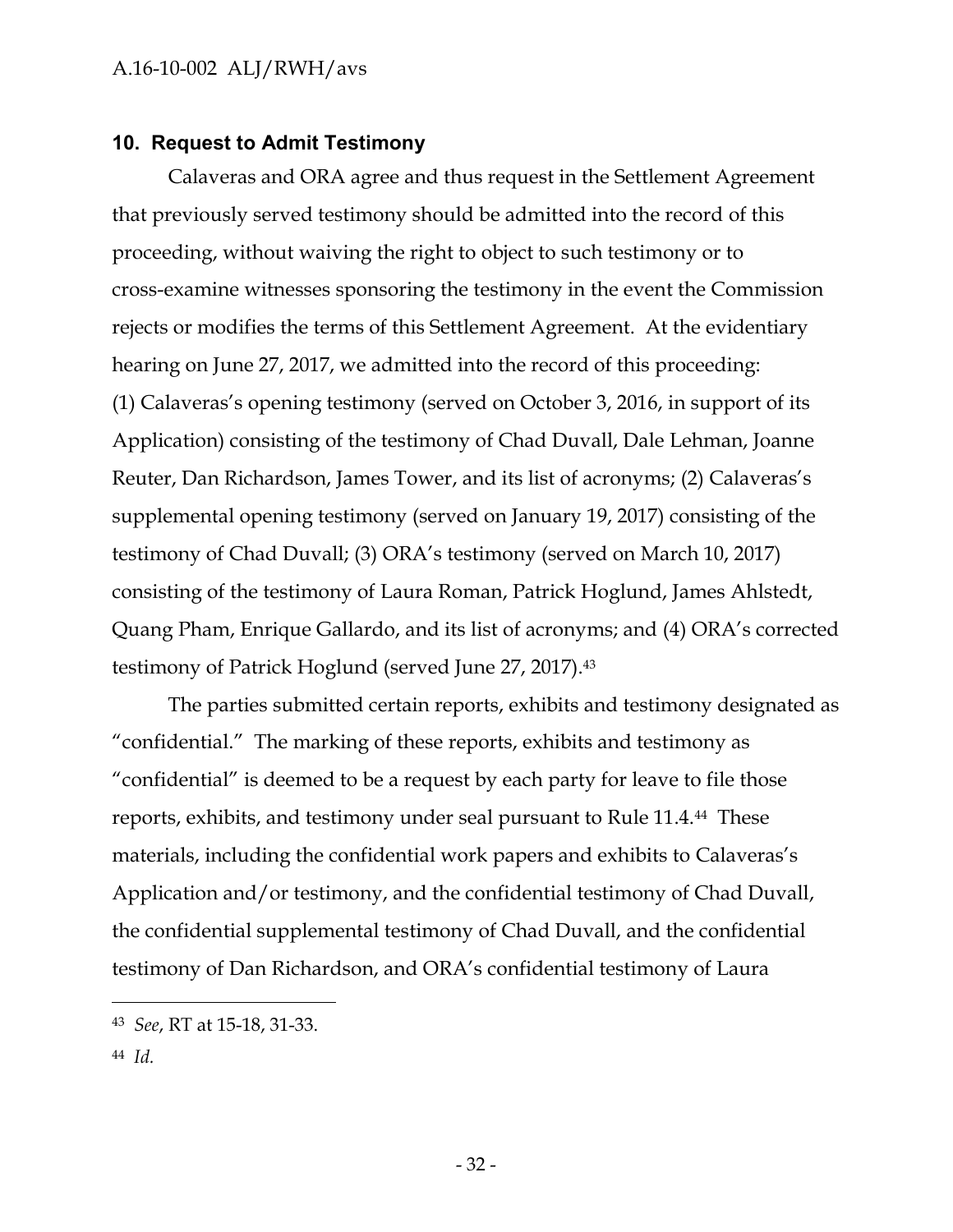Roman, Patrick Hoglund, James Ahlstedt, Quang Pham, and Enrique Gallardo, along with attached confidential reports, materials and recommendations, that contain sensitive financial data, operational and other privileged information, the disclosure of which could place the moving party in serious disadvantage or unfair business disadvantage. Accordingly, the requests to place these materials under seal pursuant to Rule 11.4 are granted as set forth in the Ordering Paragraphs below.

#### <span id="page-34-0"></span>**11. Categorization and Need for Hearing**

In Resolution ALJ 176-3386, dated October 13, 2016, the Commission preliminarily categorized this Application as ratesetting, and preliminarily determined that hearings were necessary. ORA filed a protest, and this proceeding was scheduled for evidentiary hearings. Although the parties stated they resolved all outstanding issues through the Settlement Agreement adopted by this decision, evidentiary hearings did occur on June 27, 2017.

### <span id="page-34-1"></span>**12. Comments on Proposed Decision**

The proposed decision of the ALJ in this matter was mailed to the parties in accordance with Section 311 of the Public Utilities Code and comments were allowed under Rule 14.3 of the Commission's Rules of Practice and Procedure. Comments were filed on March 29, 2018, by Calaveras, and reply comments were filed on April 3, 2018, by ORA.

We have carefully considered the suggested changes proposed by Calaveras and ORA in their comments. The proposed changes that we have accepted are reflected in this revised document in underline and strikeout. Specifically, Calaveras "strongly endorses the overall conclusions in the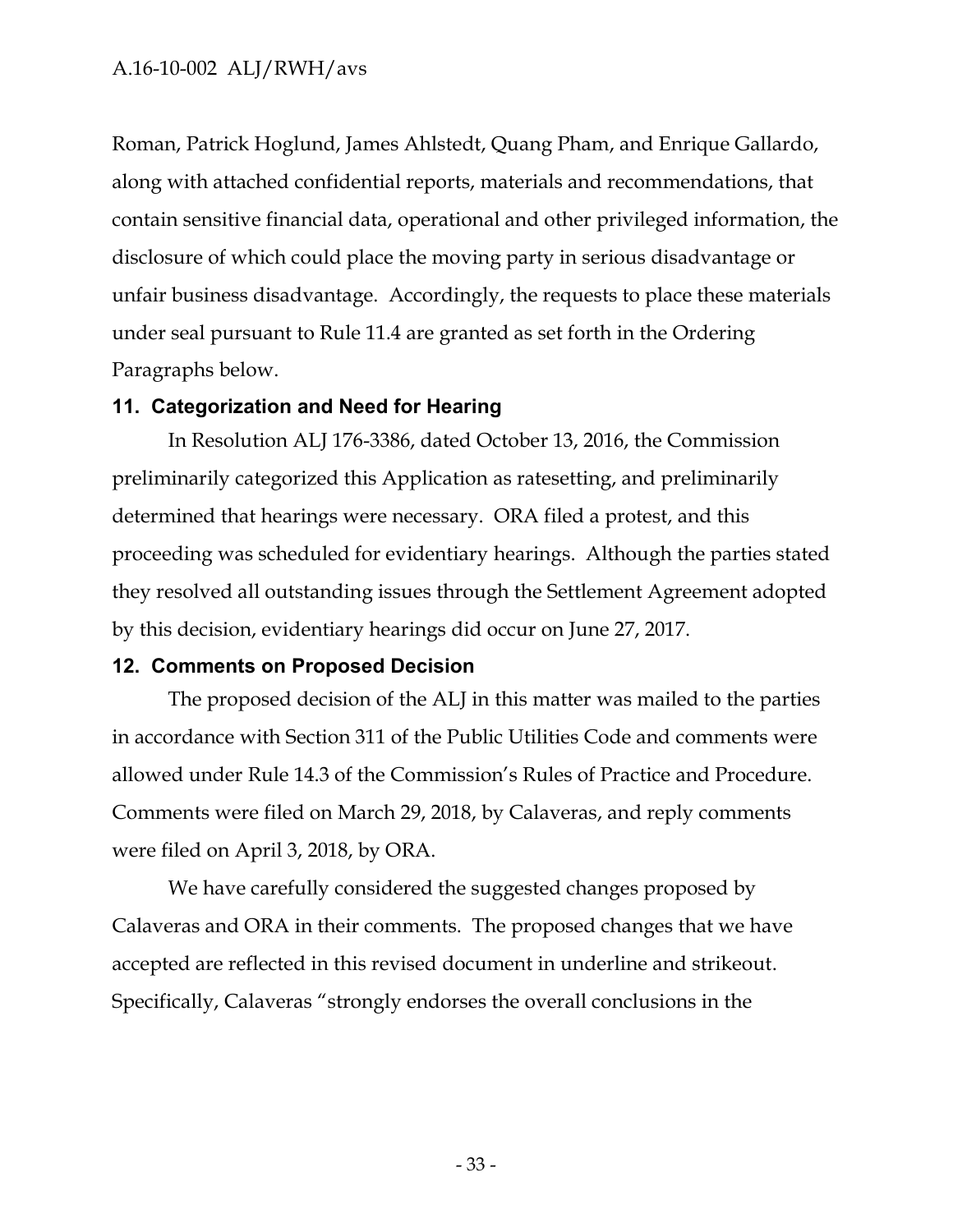Proposed Decision,"<sup>45</sup> and "supports the Proposed Decision overall,"<sup>46</sup> but seeks five modifications to clarify and update the proposed decision. First, Calaveras seeks to change Ordering Paragraph 12 in a manner that does not have the Commission adopt the specific figures in the Results of Operations table in Appendix 2 as the results of this case. Second, Calaveras contests the February 2, 2018, submission date. Third, Calaveras argues that the end user rates for its residential and business customers are higher than it proposed and the proposed decision should be changed to reflect that characterization. Fourth, Calaveras would have the proposed decision add a citation to the supplemental opening testimony of Chad Duval in the background and procedural history section of the proposed decision, and include that testimony in the summary of testimony submitted in this proceeding. Fifth, Calaveras seeks to increase its CHCF-A support by \$9,647.48 to reflect updated federal universal service support and incorporate the Lifeline reimbursement nonrecurring adjustment.

ORA agrees with Calaveras with respect to the first four issues,<sup>47</sup> but disagrees with the CHCF-A adjustment figure included by Calaveras.48 ORA argues that the CHCF-A fund draw should be reduced by \$176,282 to reflect the actual 2018 interstate universal service amount released on October 1, 2017 by the National Exchange Carrier Association. ORA also takes issue with the

<sup>45</sup> Opening Comments of Calaveras Telephone Company (U1004C) to the Proposed Decision of ALJ Haga Adopting All-Party Settlement (Opening Comments of Calaveras), March 29, 2018, at 1.

<sup>46</sup> *Id.* at 2.

<sup>&</sup>lt;sup>47</sup> Reply Comments of the Office of Ratepayer Advocates (ORA Reply Comments), April 3, 2018, at 3.

<sup>48</sup> ORA Reply Comments at 2-3.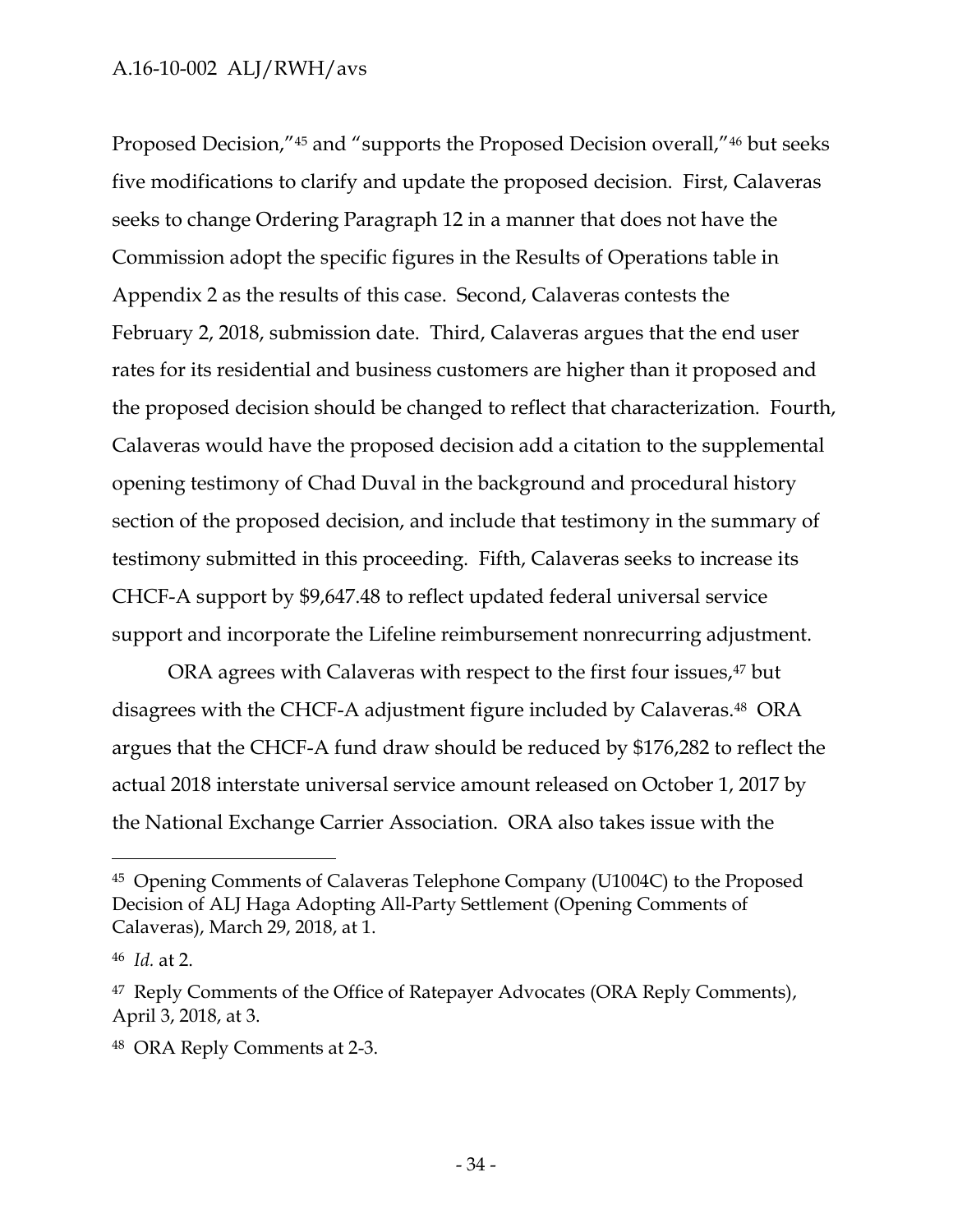inclusion of prior year adjustments that are outside of test year 2018, in particular the 2017 revenue shortfalls and Lifeline cost figures reflected in Resolution T-17585 Appendix A, lines 3(a)-(c). ORA argues that these 2017, non-recurring amounts requested by Calaveras are not costs for test year 2018, and that if they were included Calaveras would earn \$185,929 above the agreed upon total 2018 revenue requirement of \$6,200,154.<sup>49</sup>

The first two issues raised by Calaveras are related. As explained to the parties at the evidentiary hearing,<sup>50</sup> the All-Party Settlement Agreement did not fully resolve all the issues in the case.<sup>51</sup> By not including a complete and agreed upon Results of Operations in the Settlement Agreement, the parties did not provide the Commission with complete information needed to reach an informed decision.52 Thus, the evidentiary hearing was convened to resolve issues that were not included in the Settlement Agreement, but that were part of the scope of the case.53 At the June 2017 evidentiary hearing the parties presented jointly an "illustrative" and "demonstrative" Results of Operations that was explained on the record.<sup>54</sup> It is not that "illustrative" and "demonstrative" Results of Operations that is adopted in this decision. What we

 $\overline{a}$ 

<sup>54</sup> RT at 20-28.

<sup>49</sup> ORA Reply Comments at 3, *citing*, Settlement Agreement at 3; Joint Response of Calaveras Telephone Company (U1004C) and the Office of Ratepayer Advocates to the May 25, 2017 ALJ Amended Ruling Seeking Additional Information Regarding Proposed Settlement (June 13, 2017) at Exhibit B (Results of Operations).

<sup>50</sup> RT at 28:7-15.

<sup>51</sup> *See*, Scoping Memo at 2.

<sup>52</sup> RT at 28:7-15.

<sup>53</sup> RT at 13:19-28 – 14:1-3.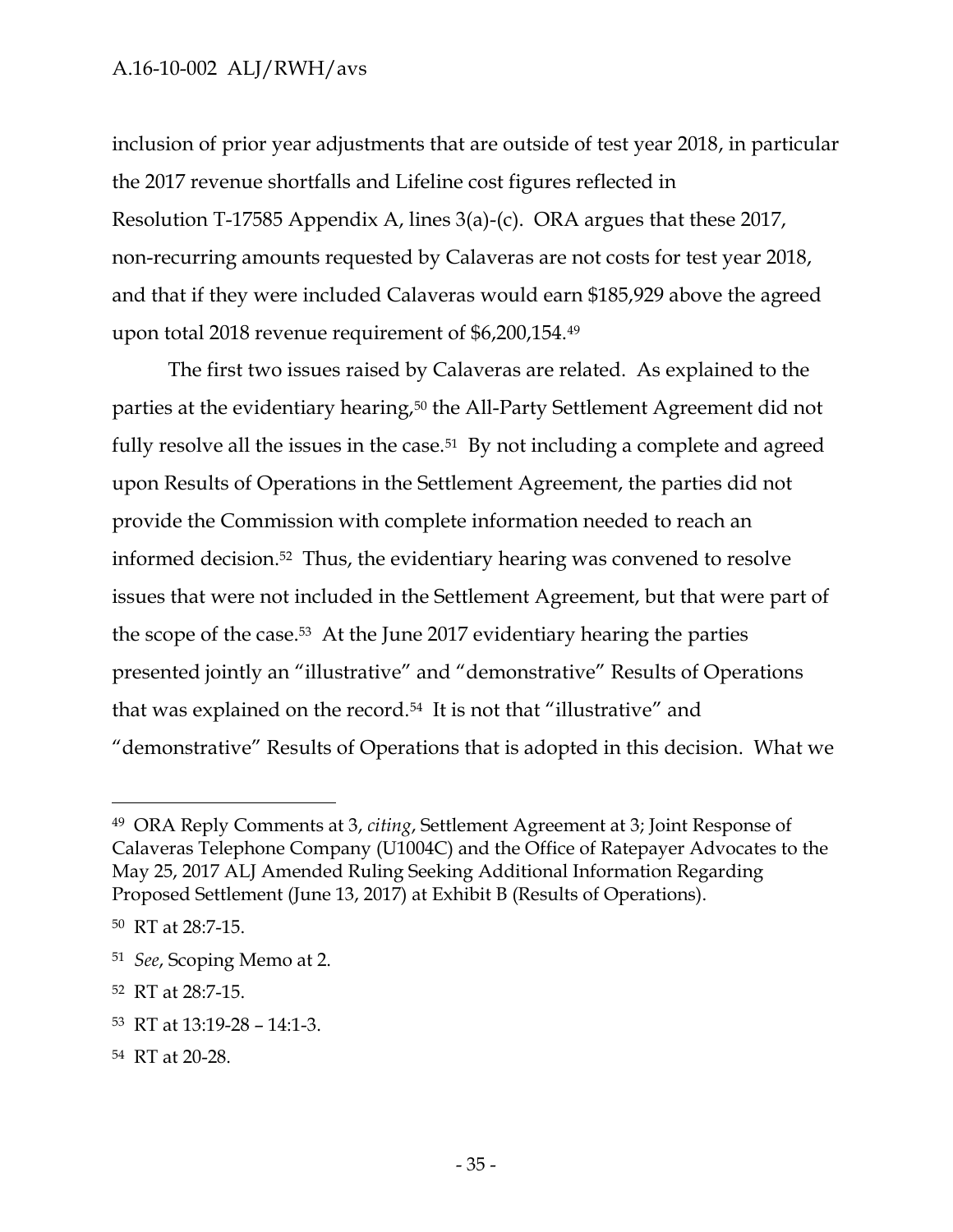adopt in this decision is the Results of Operations that meets the full scope of the Commission's requirements, after having reviewed and considered all the information in the record, our legal requirements, and the public interest. Accordingly all of the references to the Results of Operations adopted herein need not be modified.

Calaveras also argues that because no hearings or filings took place after August 15, 2017, that date should be adopted as the submission date for this case. However, there is no specific requirement in the rule that the submission date be the last date that hearings or filings took place, and Calaveras provides no explanation as to why such a rigid interpretation must be adopted here. In this case the parties' failure to provide the Commission with a complete Results of Operations table prevented the case from being submitted before February 2, 2018, which is the earliest date we could conclude the record was complete. According to Rule 13.14, a proceeding stands submitted for decision after the taking of evidence, the filing of briefs, and presentation of oral argument as prescribed. This is a technical procedural step to close the evidentiary record which must occur before the Commission considers the evidence and proposes a decision. In this case, we could not close the record until February 2, 2018. Once the record was closed and the proceeding submitted we were able to complete our independent review. We did not know whether we would need additional evidence submitted into the record until after we completed our review of figures that should be included in the Results of Operation table. The Results of Operations table was completed on February 2, 2018, thus, we could not conclude before February 2, 2018, that we could close the record and deem the proceeding record complete. Accordingly, no change need be made to the submission date included in this decision.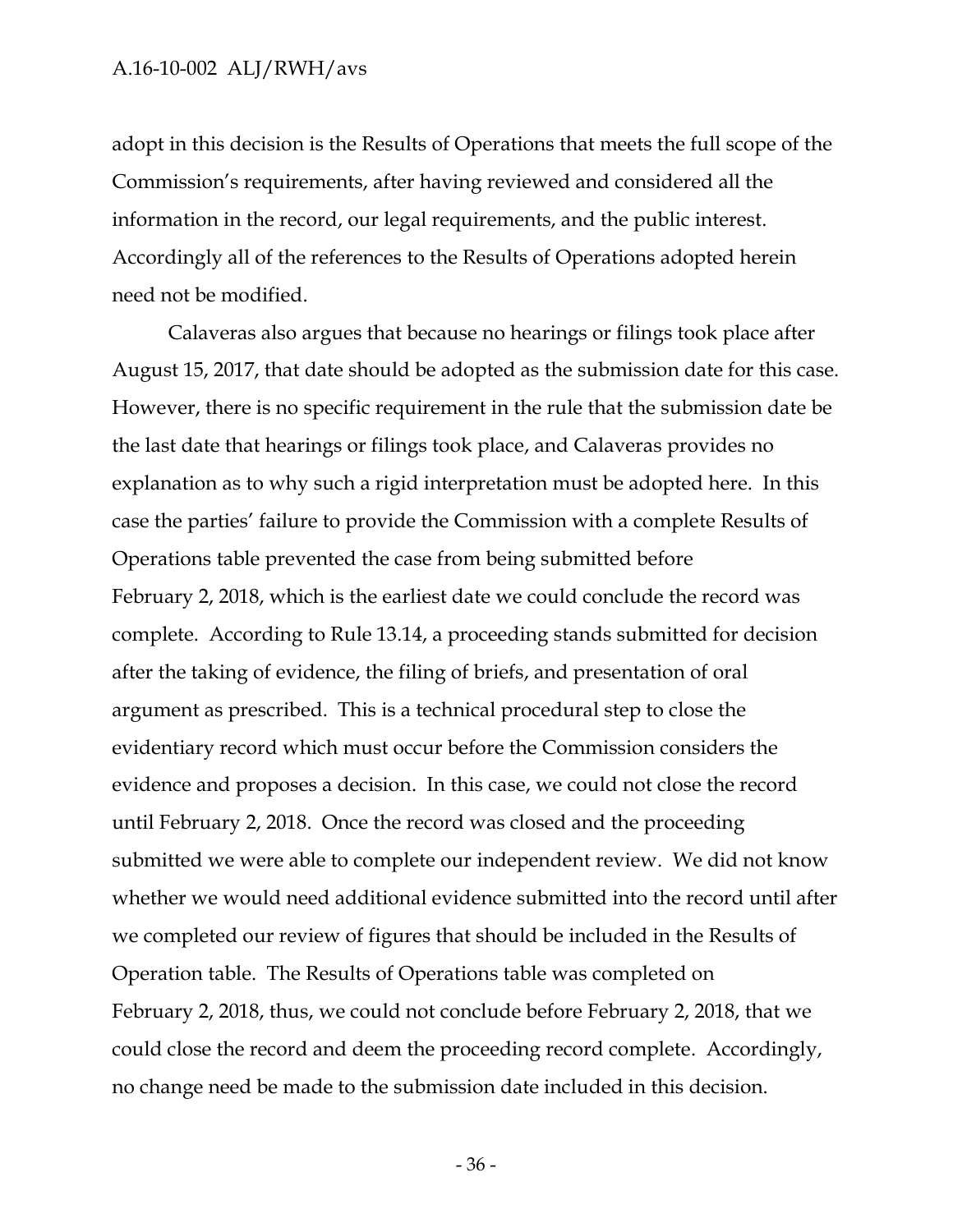Calaveras is correct in pointing out the error in the decision regarding the comparison of rates it proposed to what is proposed in the Settlement Agreement. Calaveras proposed to align the rates in its two exchanges through an increase in its residential basic rate to \$22.50 per month (exclusive of the Subscriber Line Charge and the other surcharges), and an increase its single-line business rate to \$26.00. We adopt the rates agreed upon in the Settlement Agreement of \$25 for basic residential service (exclusive of surcharges, fees or taxes), and \$27.33 for business service (exclusive of surcharges, fees, or taxes). The proposed decision has been modified accordingly.

The fourth issue Calaveras raises would have us specifically include the citation to the supplemental opening testimony of Chad Duval in the background and procedural history section of the proposed decision, and include that testimony in the summary of testimony submitted in this proceeding. While we believe the phrasing of the identification of the testimony of Mr. Duval intended to include both his original and supplemental testimony, we can be more specific and have modified the proposed decision accordingly.

Finally, Calaveras seeks to increase its CHCF-A support by \$9,647.48 to reflect updated federal universal service support and incorporate the Lifeline reimbursement nonrecurring adjustment. ORA opposes this change.<sup>55</sup> ORA states that the Settlement Agreement used an estimated Interstate USF amount that was lower than the actual 2018 Interstate USF amount released by the National Exchange Carrier Association on October 1, 2017. ORA argues that this increase in federal support should reduce the CHCF-A draw from \$2,932,899 to

<sup>55</sup> Reply Comments of ORA at 2-3.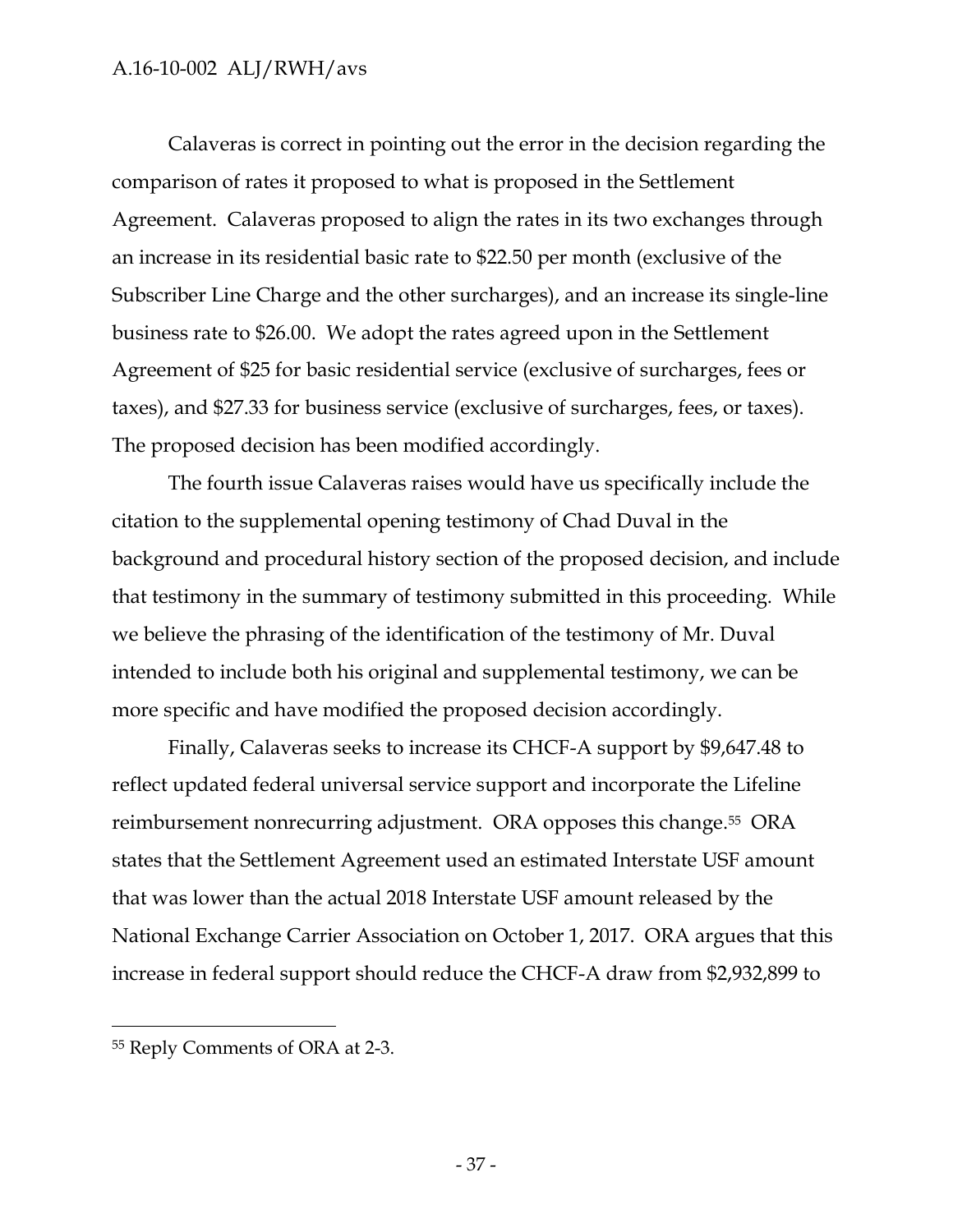\$2,756,617 (a \$176,282 reduction). ORA further argues that the additional adjustments proposed by Calaveras in its opening comments to the proposed decision are inappropriate to include as they are comprised of prior-year adjustments that are outside the 2018 test year.<sup>56</sup> Calaveras argues the proposed decision should be modified to reflect all adjustments to its CHCF-A support for revenue effects of regulatory changes of industry-wide effect.57 Calaveras explains that Resolution T-17585 said that federal High Cost Loop Support adjustments should be reflected and updated in the pending GRC Settlement Agreement between Calaveras and ORA, and that all other adjustments should be addressed in Calaveras's rate case.<sup>58</sup> Calaveras states that all of the adjustments are required to properly reflect all revenue impacts resulting from regulatory changes of industry-wide effect. Calaveras then asserts that it would be "extremely prejudicial and unfair" to include one adjustment that decreases its CHCF-A support, but to exclude adjustments that increase its CHCF-A support.59 Calaveras notes that while the Settlement Agreement says that all adjustments would be handled via the CHCF-A annual advice letter process, Resolution T-17585 says they should be sought in the rate case.<sup>60</sup> Finally Calaveras asserts that if its CHCF-A support amount is modified pursuant to

<sup>56</sup> *Id.*

<sup>57</sup> Opening Comments of Calaveras at 8.

<sup>58</sup> *Id.*, *citing*, Resolution T-17585 at 12-14.

<sup>59</sup> Opening Comments of Calaveras at 8.

<sup>60</sup> *Id.*, Calaveras has applied for rehearing of Resolution T-17585. (*See,* A.18-02-014.)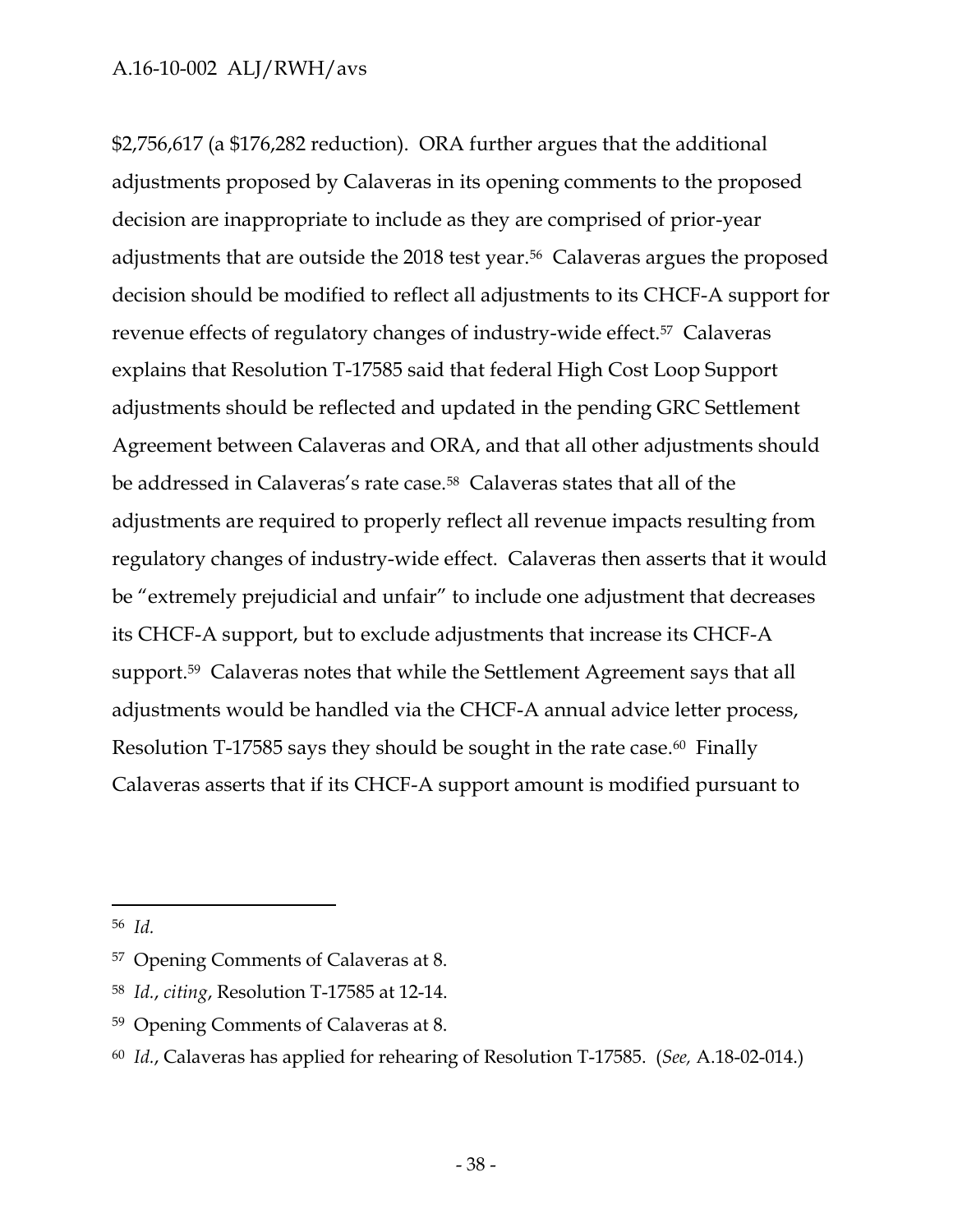comments on the proposed decision, that the parties must be given an opportunity to accept or reject those changes and to submit comments.<sup>61</sup>

In the Settlement Agreement the parties agreed to a forecast interstate high cost support amount of \$1,613,488. As recited above, the Settlement Agreement states that any adjustments to federal funding from that forecasted amount would be subject to the normal annual process dealing with CHCF-A support. Responding to comments on the proposed decision is not the normal annual process for addressing changes to CHCF-A support amounts. Thus, Calaveras is correct when it argues that an adjustment to its CHCF-A support amount in this decision would be contrary to the terms of the Settlement Agreement. We see no benefit to ratepayers or the parties to modifying the Settlement Agreement that would surely result in additional litigation and would likely end up with nearly the same amount of CHCF-A support for the test year, as any and all adjustments could be considered. Accordingly, we decline to modify the proposed decision to decrease the CHCF-A support provided to Calaveras for TY 2018.

Resolution T-17585 disallowed all adjustments for Calaveras, pending the completion of its general rate case. That Resolution states, "the GRC process is the opportunity to include all costs for the test year including the final High Cost Loop Support adjustment from NECA on October 1, every year. Seeking additional adjustments outside the GRC process is contradictory to D.91-09-042."<sup>62</sup> The non-recurring amounts requested by Calaveras in the annual

<sup>61</sup> Opening Comments of Calaveras at 8-9, *citing*, Commission Rules 14.1(d), 14.3,  $12.4(c)$ .

<sup>62</sup> Resolution T-17585 at 12.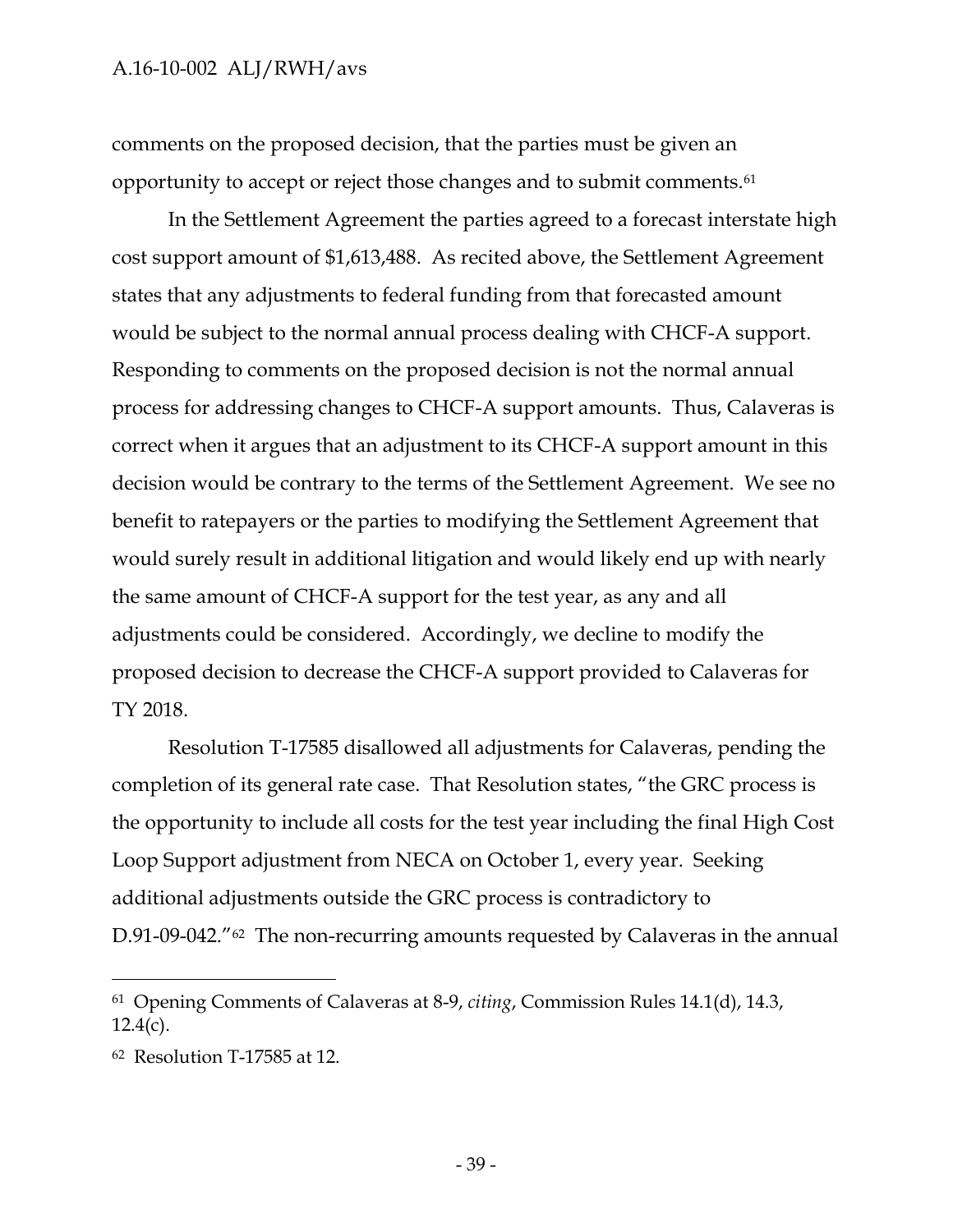CHCF-A process addressed by T-17585 are for 2017, not for TY 2018. Allowing the 2017 non-recurring amounts of \$185,929.41 would increase Calaveras's CHCF-A 2018 support to \$2,942,546.48. The parties could have included an allowance for these changes in the settlement agreement, but they did not. As noted above, the Settlement Agreement states that adjustments for revenue effects of regulatory changes of industry-wide effect from that forecasted amount would also be subject to the normal annual process dealing with CHCF-A support. In addition, ORA is correct in pointing out it is not appropriate to include these prior year adjustments in the 2018 GRC, and making these proposed adjustments in response to comments on the proposed decision is not the normal annual process for addressing changes to CHCF-A support amounts. Accordingly, we decline to alter the Settlement Agreement to make them here.

Further, the Commission's policy has been adjustments to CHCF-A support are not allowed when a decision has established a carrier's upcoming TY CHCF-A support amount. Thus, the rehearing of Resolution T-17585 is the appropriate forum to consider these specific changes for Calaveras,<sup>63</sup> and Phase 2 of the CHCF-A rulemaking is the appropriate forum to consider overarching policy changes.

### <span id="page-41-0"></span>**13. Assignment of Proceeding**

 $\overline{a}$ 

Carla J. Peterman is the assigned Commissioner and Robert Haga is the assigned ALJ in this proceeding.

<sup>63</sup> Should the Commission find merit in the rehearing application, we would expect all changes, including the increased federal high cost support, to be considered as part of the "normal annual process."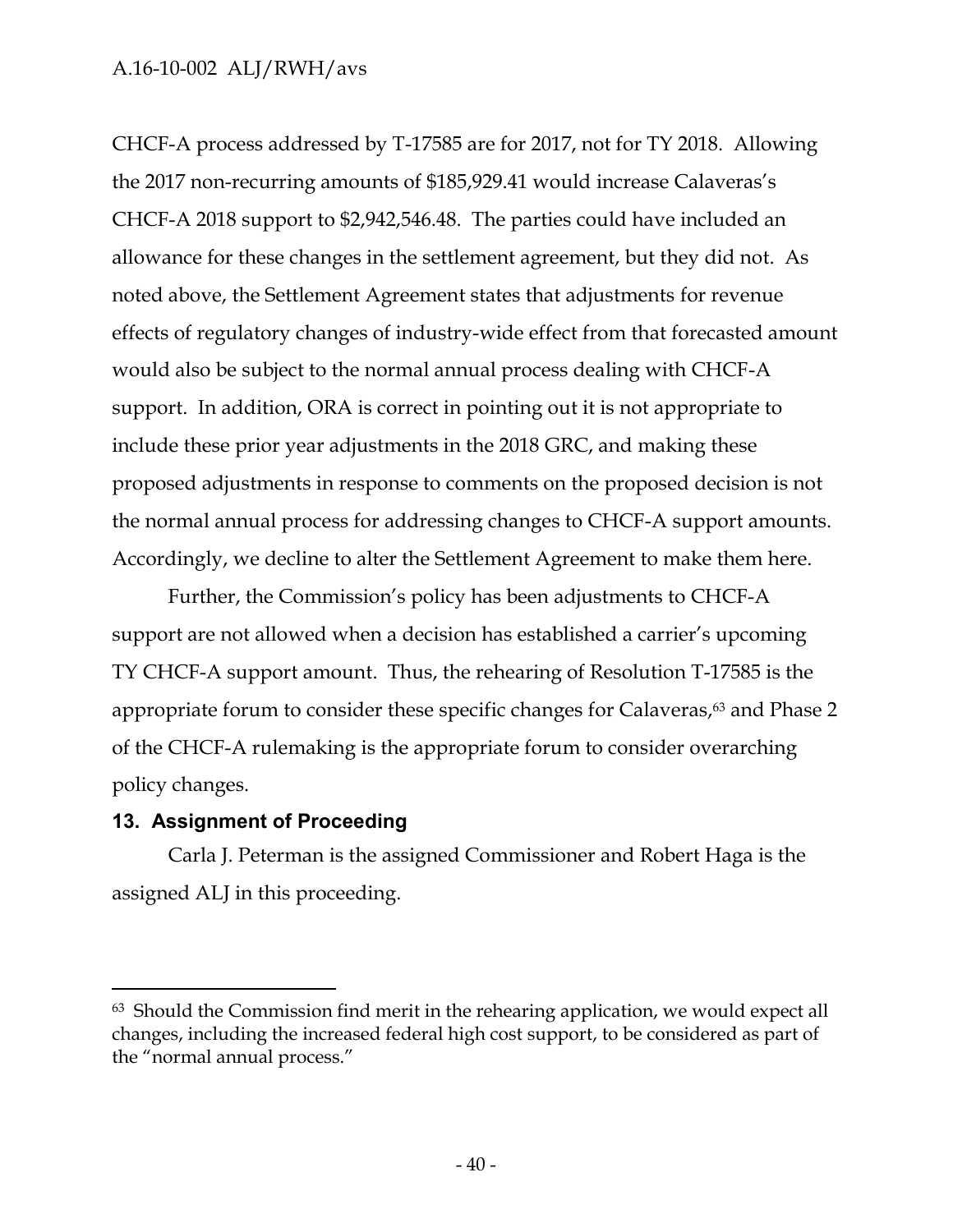#### <span id="page-42-0"></span>**Findings of Fact**

1. On October 3, 2016, Calaveras filed this GRC Application seeking to update its intrastate rates and charges, adopt an intrastate revenue requirement, establish a rate design, and increase its draw from the CHCF-A.

2. The Commission preliminarily categorized this Application as ratesetting, and determined that evidentiary hearings were necessary.

3. ORA filed its protest in this proceeding on November 2, 2016.

4. ORA and Calaveras are the only parties in this proceeding.

5. On May 26, 2017, a PPH took place in Copperopolis, California, to obtain comments and feedback from Calaveras's customers.

6. Calaveras and ORA served direct testimony of witnesses prepared to testify in support of their respective positions.

7. The parties engaged in significant data exchanges, contests and analysis of each other's positions and arguments, after which substantive settlement negotiation occurred between the parties.

8. On April, 7, 2017, the parties held a duly-noticed all-party formal settlement conference in compliance with Rule 12.1(b).

9. The parties have arrived at an All-Party Settlement Agreement resolving all issues in this proceeding.

10. On April 18, 2017, the parties filed a Joint Motion with the Commission for adoption of the Settlement Agreement.

11. On June 13 and August 15, 2017, the parties filed additional information with the Commission in support of, and to explain, the Settlement Agreement as directed in rulings issued by the ALJ on May 25 and July 26, 2017, respectively.

12. The parties submitted Exhibit B "Results of Operations with Additional Details for Illustrative Purposes Only" to the Joint Response of Calaveras and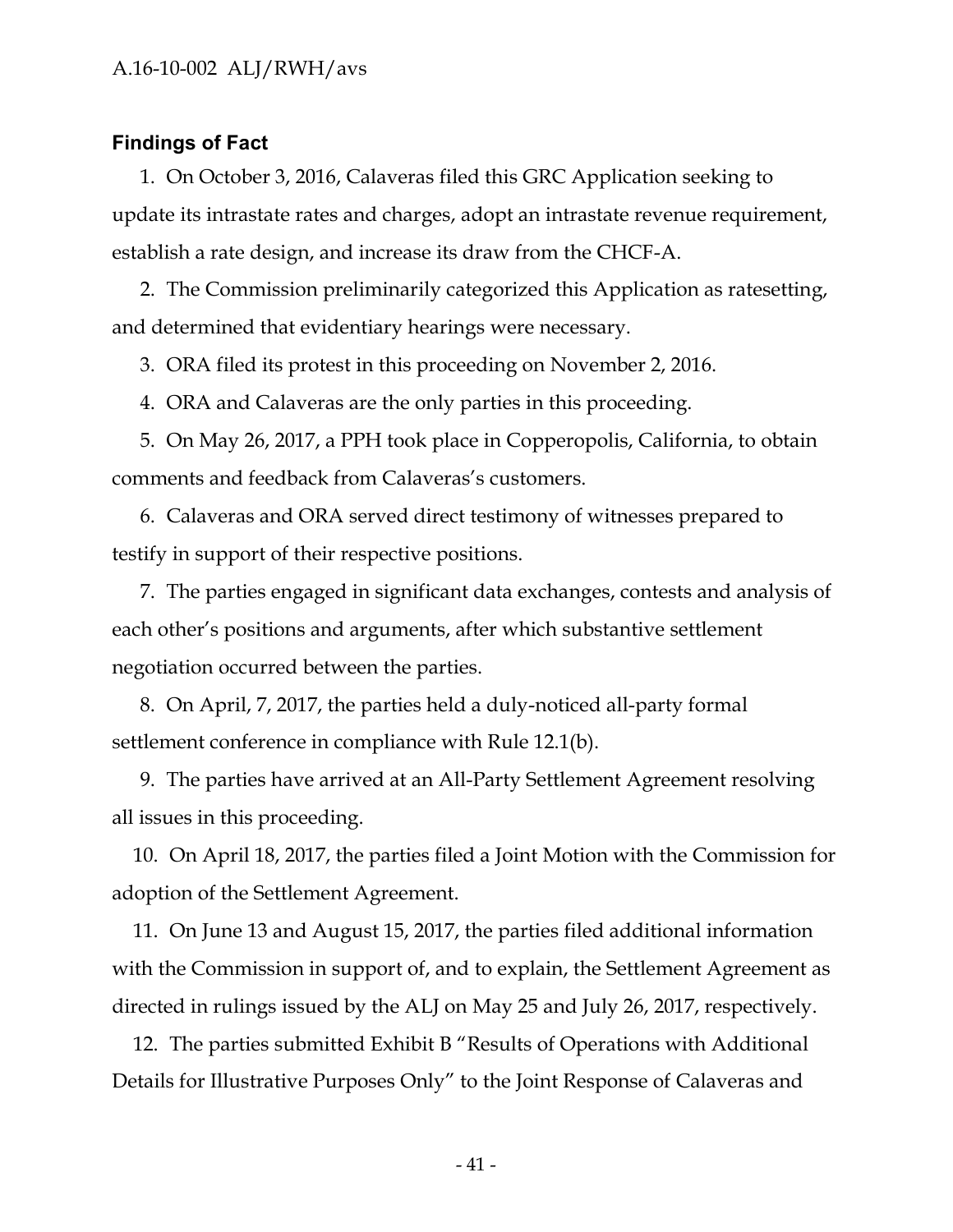ORA to the May 25, 2017 ALJ Amended Ruling Seeking Additional Information Regarding Proposed Settlement. This document is attached to this decision as Appendix 2.

13. On June 27, 2017, limited evidentiary hearings were held to receive exhibits into the record, request clarification from the applicant regarding reporting of non-regulated revenues, and to discuss the TY 2018 Results of Operations.

14. Based on our review of all the information in the record we can independently determine and adopt the figures contained in the Results of Operations for Calaveras for the TY 2018 (Appendix 2).

15. Appendix 2 is reasonable, wholly consistent with the Settlement Agreement, and it reflects TY 2018 Results of Operations for Calaveras based on the record in this proceeding.

16. The Settlement Agreement resolves all issues in Calaveras's GRC Application for TY 2018.

17. Based on the Settlement Agreement, it is reasonable to approve intrastate revenue requirements of \$6,200,000 (inclusive of \$2,932,899 in CHCF-A subsidy draw), based on the currently approved 8.91 percent cost of capital adopted in D.16-12-035, for Calaveras for the TY 2018.

18. Based on the Settlement Agreement, it is reasonable to approve Calaveras's rate design based on the following forecasted revenues:

- a) \$1,431,708 in Local Network Services revenues;
- b) \$1,613,488 in Interstate Universal Service Fund support for intrastate revenue requirement;
- c) \$135,094 in intrastate access revenues;
- d) \$86,811 in miscellaneous and uncollectible revenues; and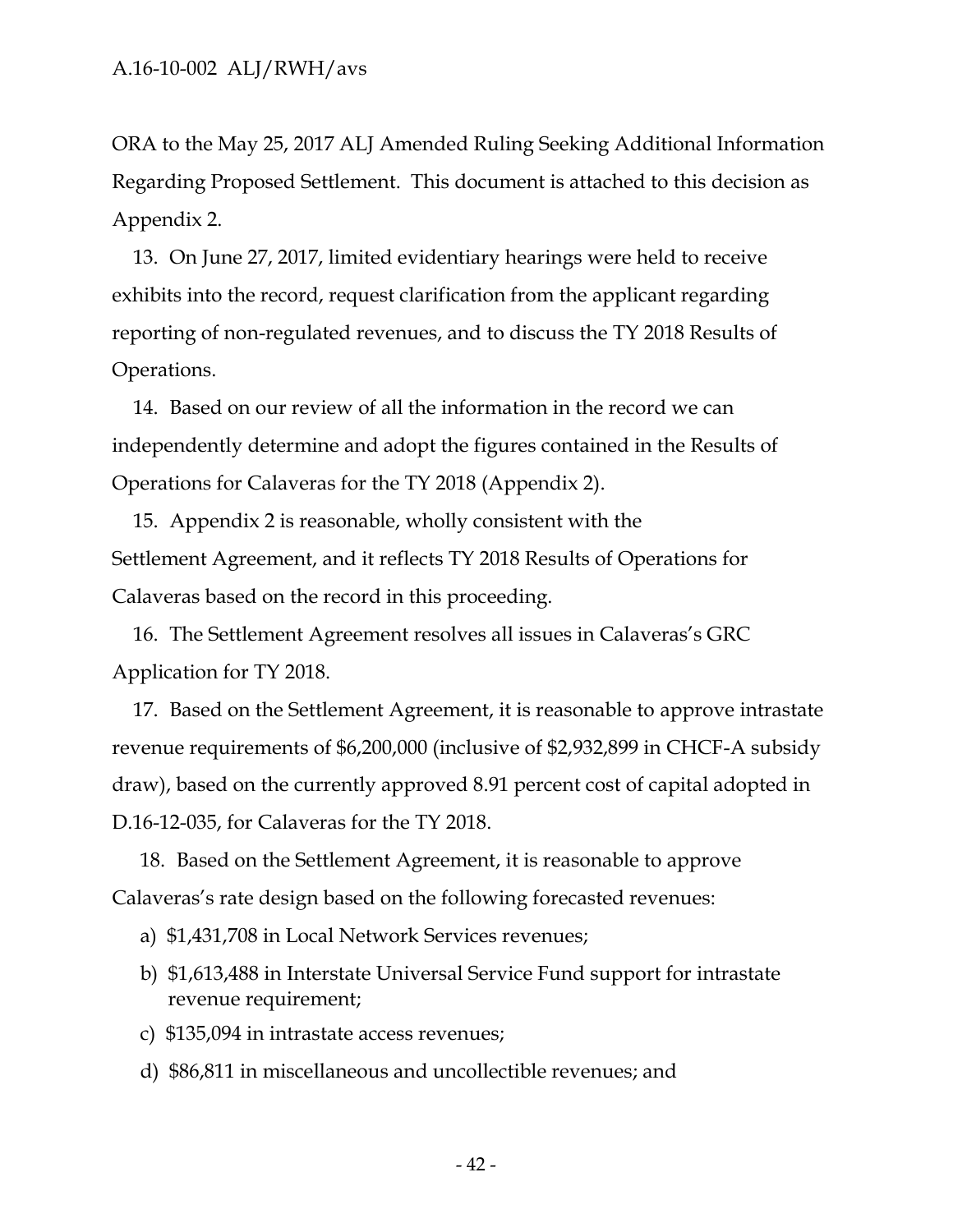e) The remainder necessary to fulfill revenue requirement from the CHCF-A, based on the \$6,200,000 revenue requirement. Under the current approved 8.91 percent cost of capital, a CHCF-A draw of \$2,932,899.

19. Based on the Settlement Agreement, it is reasonable to approve new requirements and/or rules for Calaveras and its affiliates as set forth in the Settlement Agreement.

20. Based on the Settlement Agreement, it is reasonable to approve new requirements relating to Calaveras's service quality, safety and project reporting as set forth in the Settlement Agreement.

21. Based on the Settlement Agreement, it is reasonable to approve new end-user rates for Calaveras's residential and business customers as set forth in the Settlement Agreement; and revision of Calaveras's rates for other services as set forth in the Settlement Agreement.

22. Based on the Settlement Agreement and the changes to the income tax rate made after the Settlement Agreement was submitted, it is reasonable to require Calaveras to file a Tier 2 Advice Letter informing the Commission of the revised revenue requirement within 30 days of the effective date of this decision.

23. Given that this decision addressing Calaveras's GRC is not effective on January 1, 2018, and recognizing that the revenue requirement is based on a full year of data, we anticipate a revenue shortfall could result in Calaveras not being able to recover its full revenue requirement.

24. The record in this proceeding, including the Settlement Agreement, provides sufficient information to enable the Commission to enforce its terms and discharge the Commission's future regulatory responsibilities with respect to the parties and interests in this proceeding.

- 43 -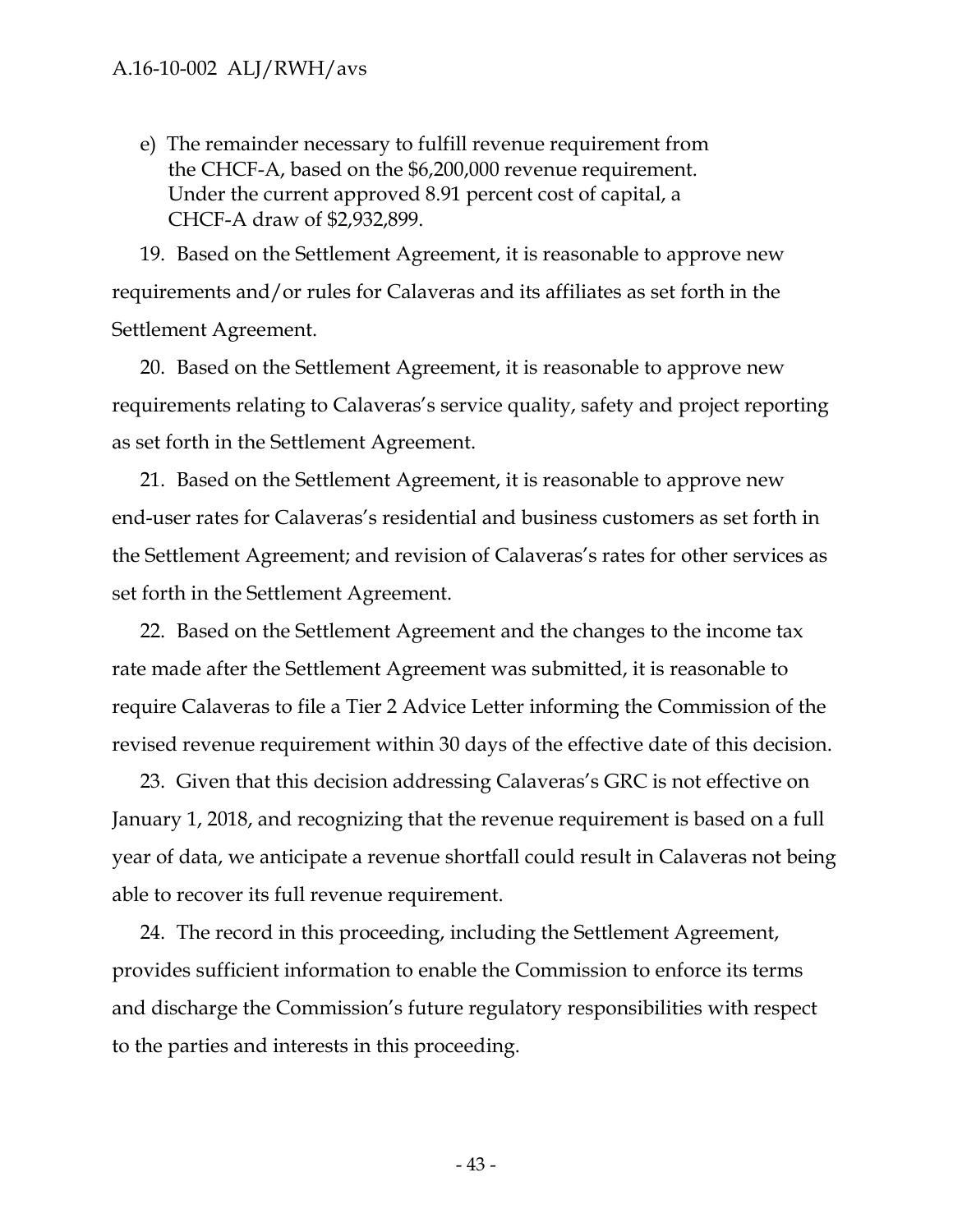25. Approving the Settlement Agreement grants the relief requested by the parties, and this relief is not opposed by any party in this proceeding.

26. Pursuant to Rule 11.4, the parties have requested to file under seal confidential materials, including reports, work papers, and testimony.

#### <span id="page-45-0"></span>**Conclusions of Law**

1. Calaveras's Application for new intrastate rates and charges for telephone services in California, and draw from the CHCF-A should be granted without modification as set forth in the Settlement Agreement between the parties (Appendix 1).

2. The Settlement Agreement between the parties complies with Rule 12.1(d) and is reasonable in light of the record, consistent with law and in the public interest and should be adopted. Nothing in the Settlement Agreement contravenes any statute or Commission decision or rule.

3. The Settlement Agreement is reasonable because it affords Calaveras the opportunity to provide "adequate, efficient, just and reasonable service" in a way that promotes the "safety, health, comfort, and convenience of [their] patrons, employees, and the public."

4. The Settlement Agreement is reasonable because it sets basic rates for Calaveras's residential customers within the Commission's established all-inclusive reasonable range for residential customers, and ensures that CHCF-A support for Calaveras "is not excessive so that the burden on all contributors to the CHCF-A program is limited."

5. The Settlement Agreement is reasonable because it requires Calaveras to implement new requirements relating to dealings with its affiliates and new requirements relating to Calaveras's service quality, safety and project reporting designed to lead to greater accountability and benefits to ratepayers.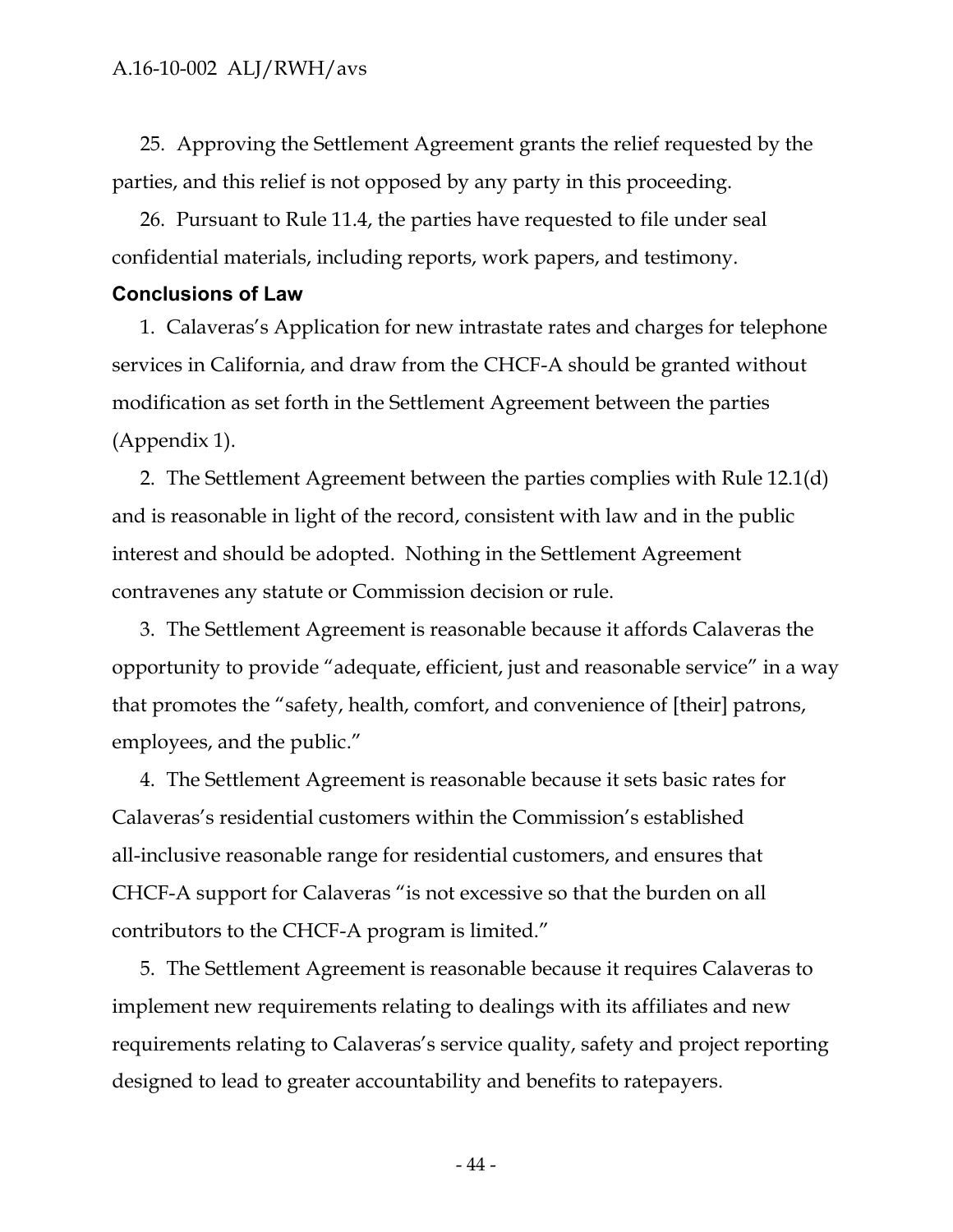6. The Settlement Agreement is binding on all parties, resolves all issues in the proceeding, saves time and resources by avoiding lengthy and costly litigation, and protects public interests and safety by imposing new accountability and service quality requirements.

7. The benefits of the Settlement Agreement to the public outweigh the benefits and/or burden and uncertainties of continued litigation.

8. The agreed-to intrastate revenue requirement of \$6,200,000 (inclusive of \$2,932,899 in CHCF-A subsidy draw), based on the currently approved 8.91 percent cost of capital in D.16-12-035 for the TY 2018, is reasonable and supported by the record in this proceeding, and should therefore be approved. The agree-to intrastate revenue requirement for the TY 2018 reflected needed adjustments (deductions) to Calaveras's requested intrastate revenue requirement.

9. Calaveras' rate design as proposed in the Settlement Agreement and based on the following forecasted revenues should be approved:

- a) \$1,431,708 in Local Network Services revenues;
- b) \$1,613,488 in Interstate Universal Service Fund support for intrastate revenue requirement;
- c) \$135,094 in intrastate access revenues;
- d) \$86,811 in miscellaneous and uncollectible revenues; and
- e) The remainder necessary to fulfill revenue requirement from the CHCF-A, based on the \$6,200,000 revenue requirement. Under the current approved 8.91 percent cost of capital, a CHCF-A draw of \$2,932,899.

10. Calaveras should be required to abide by the requirements relating to its affiliates as set forth in the Settlement Agreement.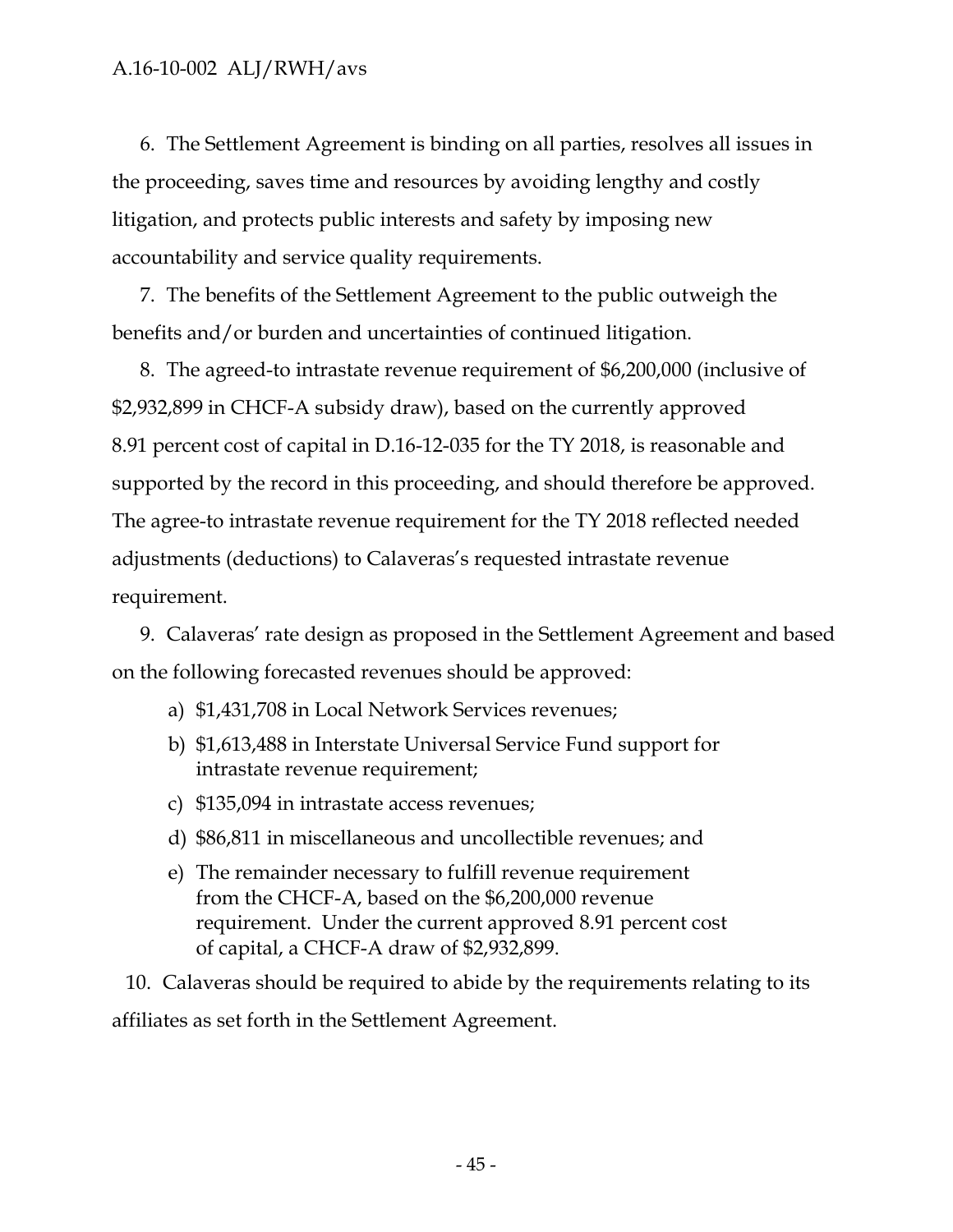11. Calaveras should be required to abide by the requirements relating to service quality, safety and project reporting as set forth in the Settlement Agreement.

12. Calaveras should be authorized to adopt new end-user rates for its residential and business customers as set forth in the Settlement Agreement; and revise its rates for other services as set forth in the Settlement Agreement.

13. Calaveras should be required to file a Tier 2 Advice Letter informing the Commission of the revised revenue requirement within 30 days of the effective date of this decision based on changes to the income tax rate made after the Settlement Agreement was submitted.

14. The Commission should rely upon the figures provided in Appendix 2 – "Calaveras Telephone Company, TY 2018 Results of Operations" to (1) perform the means test to determine Calaveras's annual CHCF-A support beyond calendar year 2018, and (2) for all purposes consistent with established and historical GRC processes practiced by all Commission Industry Divisions, including the Communications Division.

15. The CHCF-A support for TY 2018 should be the CHCF-A amount adopted and reflected in Appendix 2 to this decision.

16. Calaveras should submit a Tier 2 Advice Letter within 30 days of this decision to request any revenue shortfall resulting from this decision not being approved as of January 1, 2018, through the CHCF-A fund. The Advice Letter should provide a calculation to "true up" the revenue differential.

17. Within 30 days of the issuance of this decision, Calaveras should file a Tier 2 Advice Letter with the revised tariff schedules that implement the Settlement Agreement in Appendix 1. The advice letter should be effective for tariffs and services rendered as of the first day of the next month following the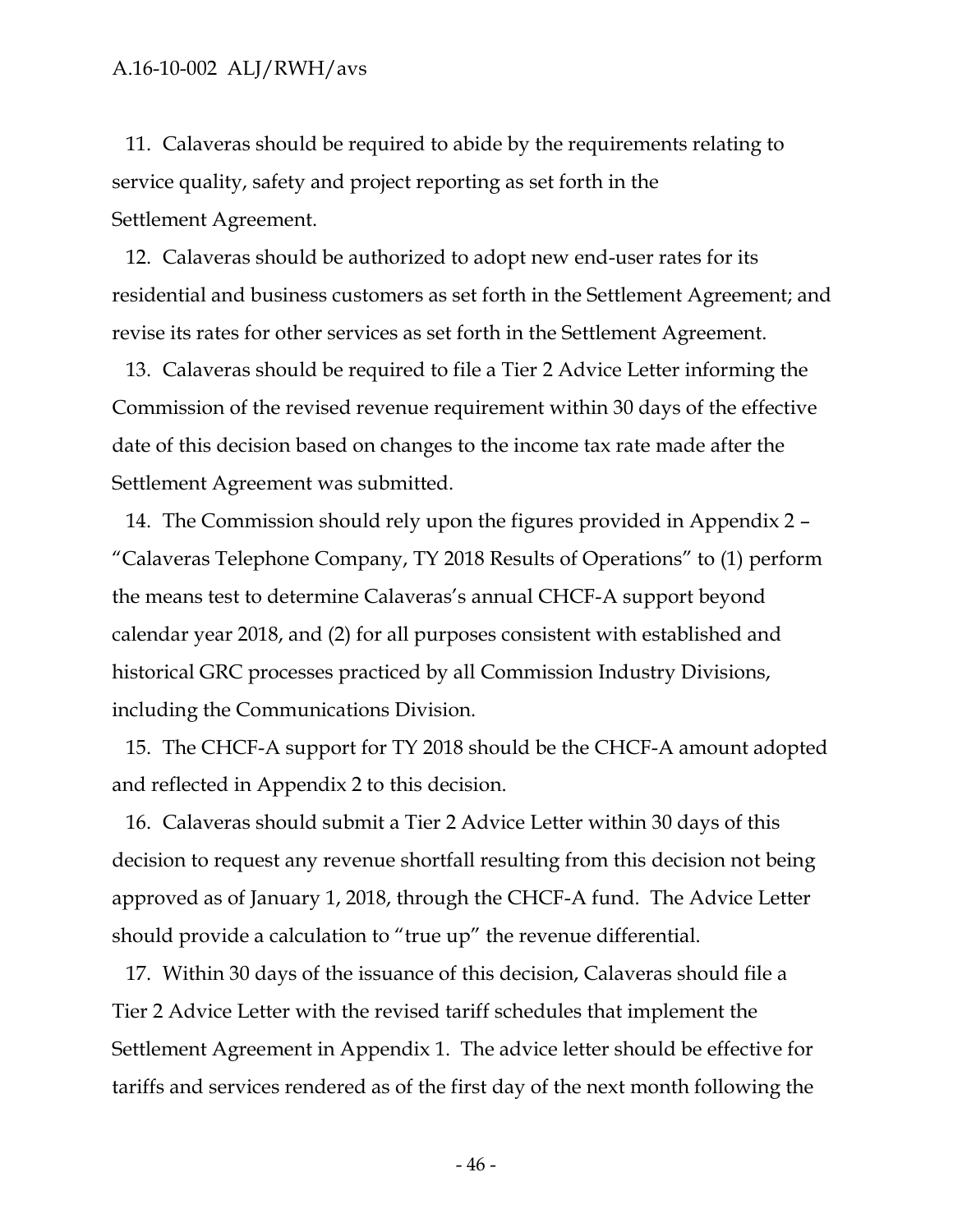adoption of this decision. Within seven days of the date that the advice letter is effective, Calaveras should notify its customers of the revised tariffs and rates.

18. The parties' requests to file confidential materials, including confidential work papers, exhibits, and testimony discussed in Section 10 above, under seal should be granted for three years.

<span id="page-48-0"></span>19. All pending motions in this proceeding not specifically addressed in this decision, or previously addressed, should be denied as moot.

#### **ORDER**

#### **IT IS ORDERED** that:

1. The April 18, 2017 Joint Motion by the Commission's Office of Ratepayer Advocates and the Calaveras Telephone Company (U1004C) for the Commission's Adoption of the All-Party Settlement Agreement in Application 16-10-004 is granted pursuant to Article 12.1 of the Commission's Rules of Practice and Procedure.

2. The All-Party Settlement Agreement between the parties (attached hereto as Appendix 1) is approved. Pursuant to the terms of the All-Party Settlement Agreement, the Calaveras Telephone Company's Application for new intrastate rates and charges for telephone services in California, and draw from the California High Cost Fund-A is granted.

3. The terms of the All-Party Settlement Agreement are adopted for the purpose of determining the Calaveras Telephone Company's intrastate revenue requirement for the Test Year (TY) 2018, end-user rates, and other service rates included in the All-Party Settlement Agreement (Appendix 1), such as rate of return, income tax liabilities, depreciation, affiliates rules, and requirements relating to service quality, safety and project reporting for the TY 2018.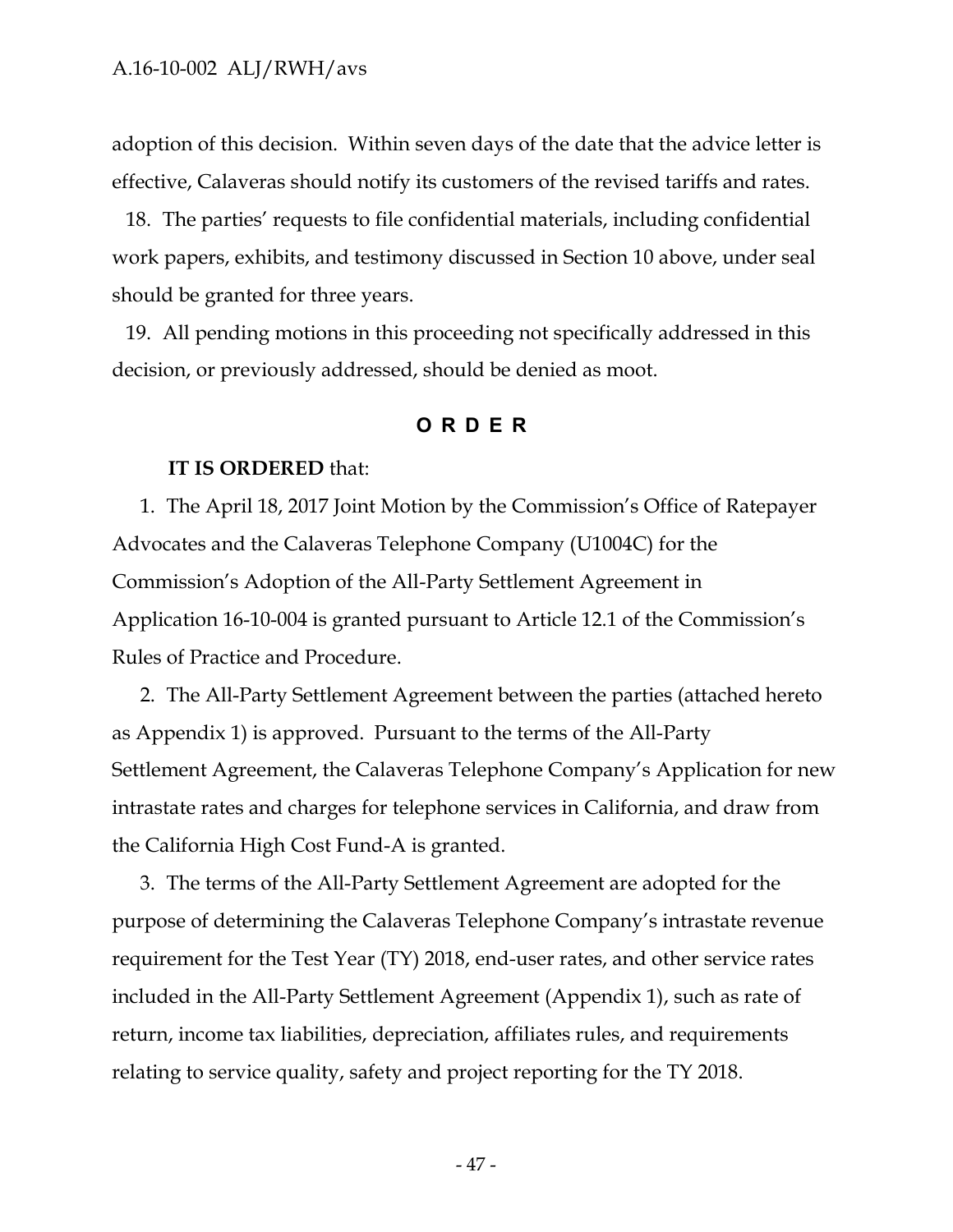4. The Calaveras Telephone Company's rate design for Test Year 2018 shall be based on the following forecasted revenue sources:

- a) \$1,431,708 in Local Network Services revenues;
- b) \$1,613,488 in Interstate Universal Service Fund support for intrastate revenue requirement;
- c) \$135,094 in intrastate access revenues;
- d) \$86,811 in miscellaneous and uncollectible revenues; and
- e) The remainder necessary to fulfill revenue requirement from the California High Cost Fund-A, based on a \$6,200,000 revenue requirement.

5. Basic residential rate of \$25.00 per month, exclusive of any surcharges, fees, or taxes (which may include items such as access recovery charge, subscriber line charge, and Extended Area Service) is adopted for the Calaveras Telephone Company (Calaveras), and is effective on the first day of the next month following the adoption of this decision. Within 30 days of the issuance of this decision, Calaveras shall file a Tier 2 Advice Letter with revised tariffs setting the basic residential rate at \$25.00 per month, exclusive of any surcharges, fees, or taxes, effective January 1, 2018. Within seven days of the effective date of the advice letter, Calaveras shall notify its customers of the revised tariffs and rates.

6. Basic business rate of \$27.33 per month, exclusive of any surcharges, fees, or taxes is adopted for the Calaveras Telephone Company (Calaveras), and is effective on the first day of the next month following the adoption of this decision. Within 30 days of the issuance of this decision, Calaveras shall file a Tier 2 Advice Letter with revised tariffs setting the basic business rate at \$27.33 per month, exclusive of any surcharges, fees, or taxes, effective January 1, 2018. Within seven days of the effective date of the Advice Letter, Calaveras shall notify its customer of the revised tariffs and rates.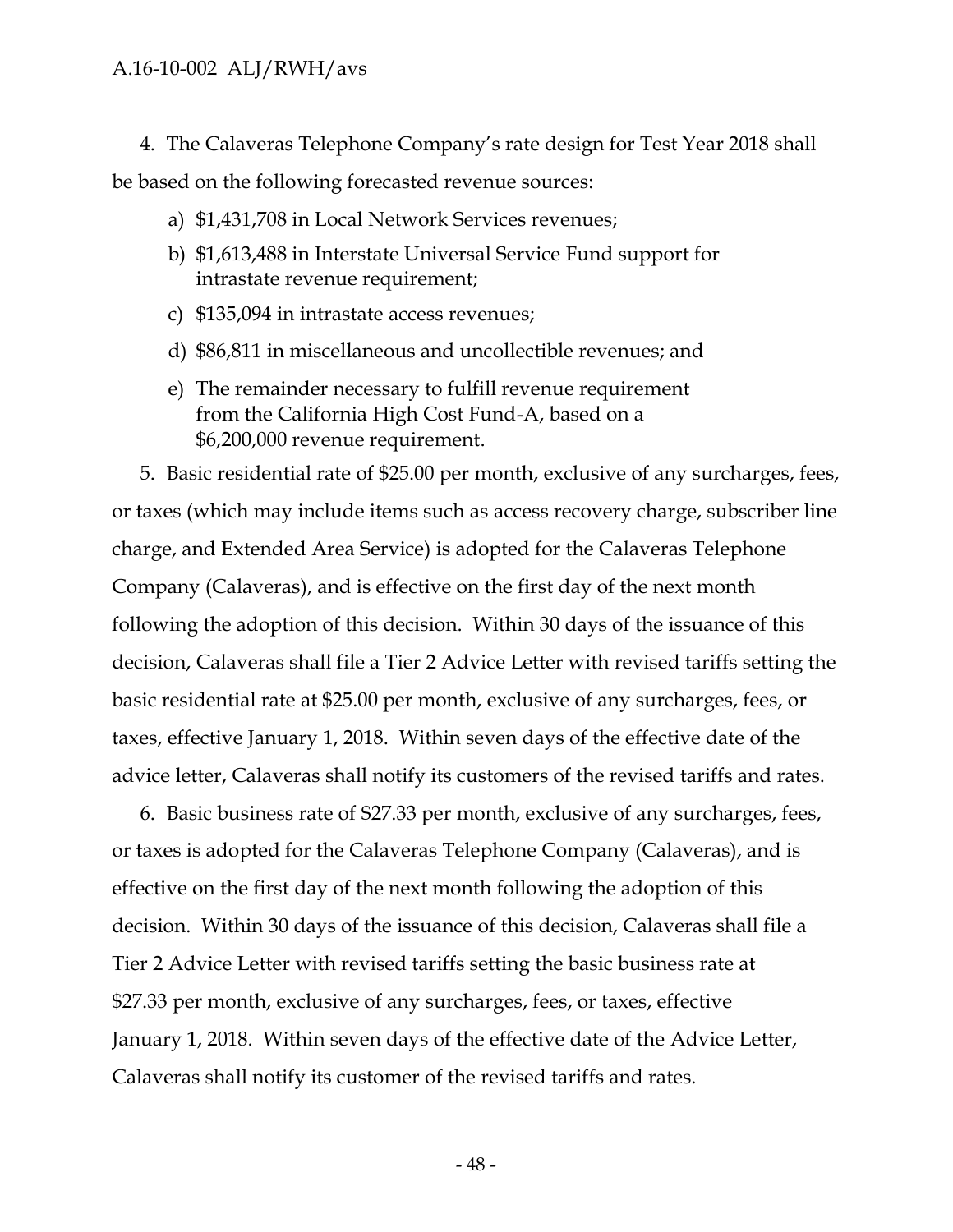7. The revision of Calaveras Telephone Company (Calaveras) rates for other services as set forth in Attachment 1 to the Settlement Agreement is approved effective the first day of the next month following the adoption of this decision. Within 30 days of the issuance of this decision, Calaveras shall file a Tier 2 Advice Letter with revised tariffs setting forth the revised rates for other services (as provided in the Settlement Agreement), effective January 1, 2018. Within seven days of the effective date of the advice letter, Calaveras shall notify its customers of the revised tariffs and rates.

8. The Calaveras Telephone Company (Calaveras) is authorized to utilize its current income tax rate for purposes of this Order. Because the income tax rate changed after the submission of the All-Party Settlement Agreement, Calaveras shall file a Tier 2 Advice Letter within 30 days of this decision with revised revenue requirement reflecting changes to the income tax rate made after the All-Party Settlement Agreement was submitted. Calaveras shall submit a revised Results of Operation updating all items in Appendix 2 with the Advice Letter.

9. The Calaveras Telephone Company is authorized to submit a Tier 2 Advice Letter to the Communications Division within 30 days of this decision to request any revenue shortfall resulting from this decision not being approved as of January 1, 2018, through the California High Cost Fund-A. The Advice Letter should provide a calculation to "true up" the revenue differential for the Test Year 2018.

10. The Calaveras Telephone Company shall disclose all non-regulated revenues, including any and all revenues derived from General Order 69-C transactions, in its next general rate case application and testimony.

- 49 -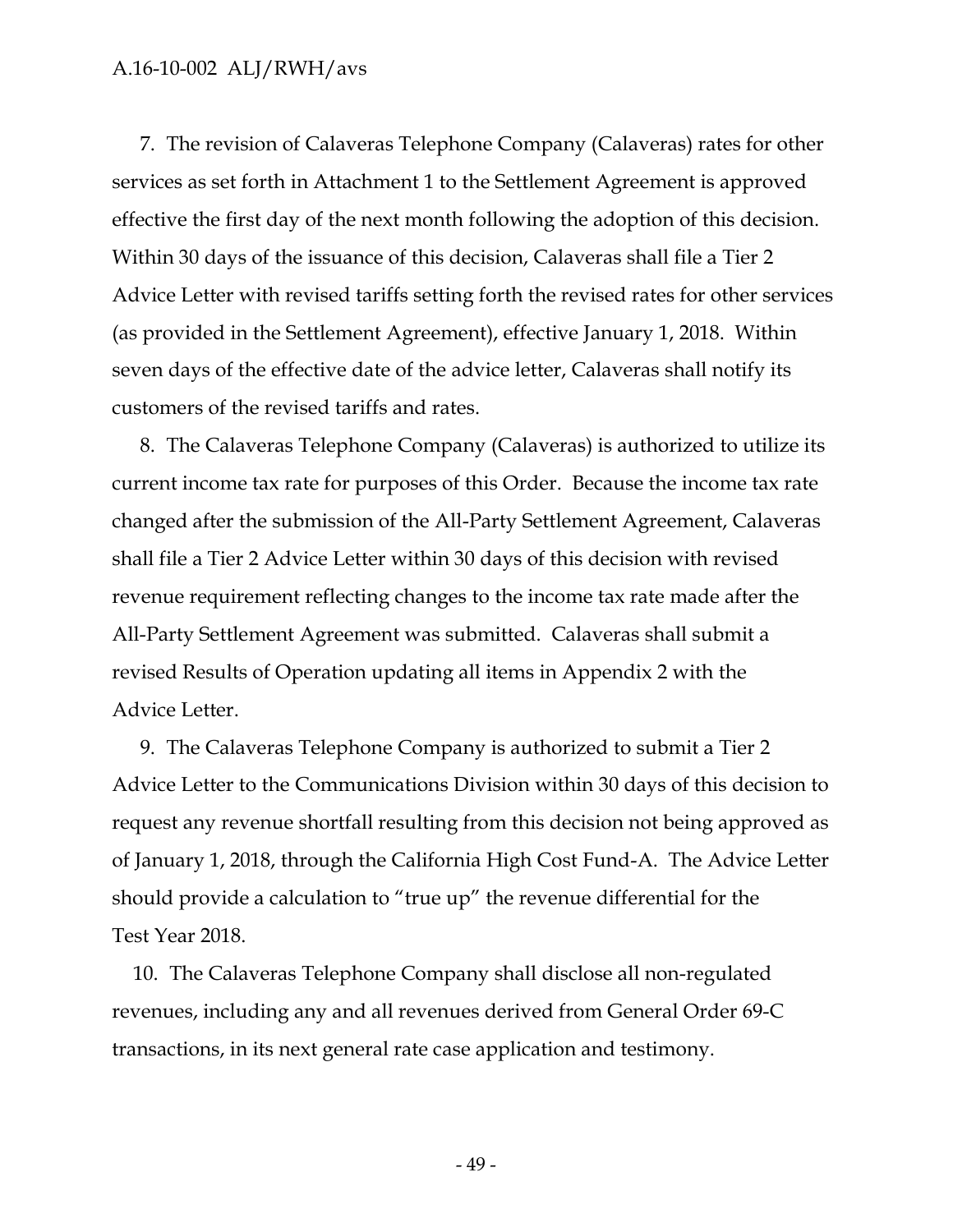11. Pursuant to the Settlement Agreement, Calaveras Telephone Company's assumed intrastate revenue requirement of \$6,200,000 (inclusive of \$2,932,899 in California High Cost Fund-A subsidy draw) is approved based on the currently approved 8.91 percent cost of capital in Decision 16-12-035, for its 2018 test year.

12. The Results of Operations (Appendix 2) is adopted for the Calaveras Telephone Company for all purposes consistent with established and historical General Rate Case processes practiced by all Commission Industry Divisions, including Communication Division, such as the California High Cost Fund-A means test.

13. Subject to the terms of, and actual language in, the Settlement Agreement:

- a. The Calaveras Telephone Company (Calaveras) and each of its affiliates must be held in separate legal entities.
- b. Calaveras shall maintain separate books from its affiliates as to all transactions.
- c. Calaveras shall maintain separate bank accounts from its affiliates as to all transactions.
- d. The cost of any advertising or marketing conducted jointly on behalf of Calaveras and any of its affiliates shall be apportioned according to the extent that the advertising or marketing benefits each company. Calaveras's share of the cost of such advertising or marketing shall not exceed an even division of the cost amongst all companies involved in the joint advertising or marketing.
- e. Calaveras shall not include in its regulated expenses the costs of any joint sponsorships, fundraisers, or charitable donations with its affiliates.
- f. Calaveras shall not transfer any physical assets that are used and useful without first obtaining necessary approvals from the Commission.
- g. Calaveras shall conduct financial transactions with its affiliates at "arms-length."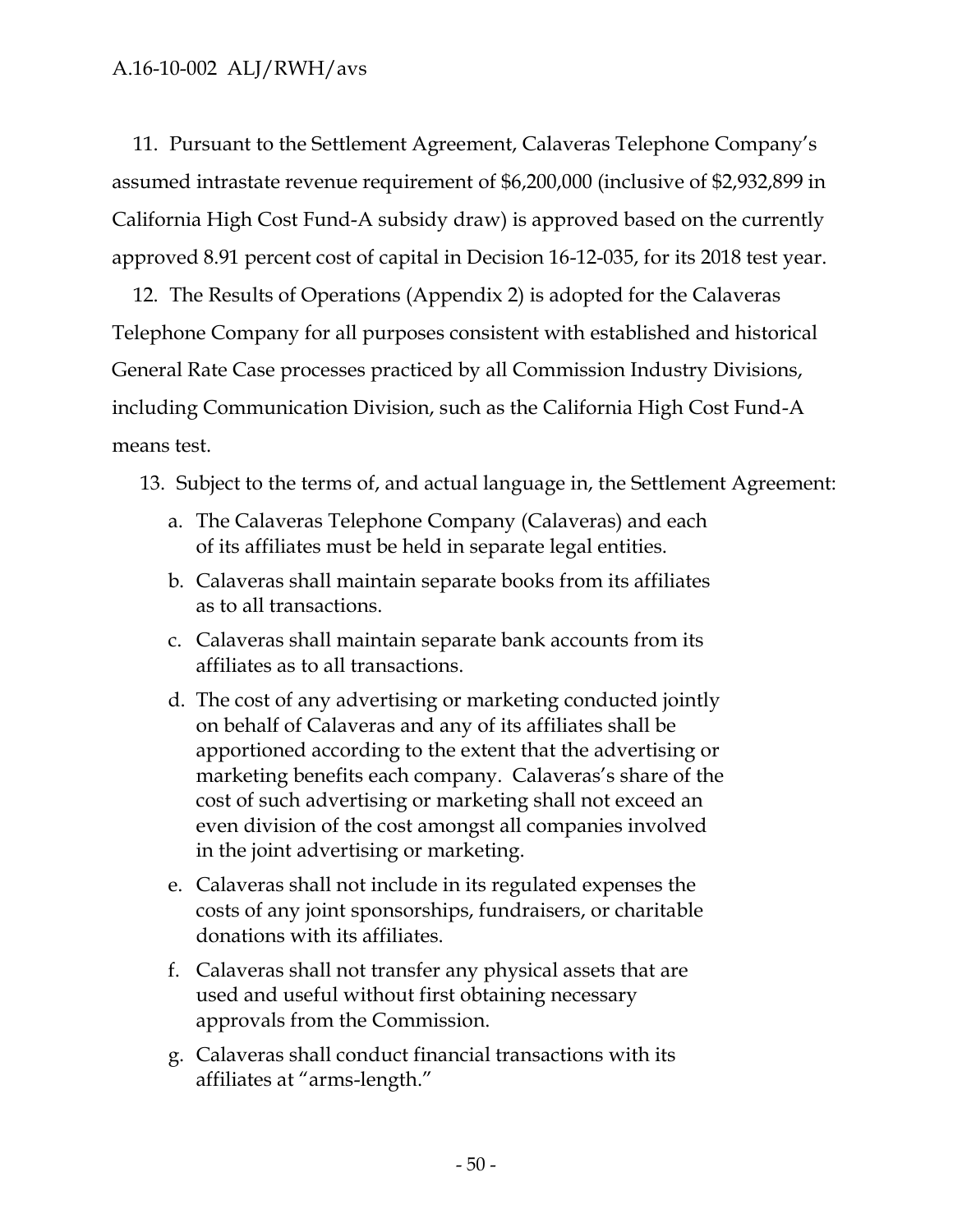- h. Calaveras shall ensure that affiliate transactions are conducted at rates and upon terms no less advantageous than those otherwise available to Calaveras from unaffiliated third parties for similar transactions.
- 14. Subject to the specific terms of, and actual language in, the Settlement

Agreement, Calaveras Telephone Company (Calaveras) shall abide by the

following requirements relating to service quality, safety and project reporting:

- a. Calaveras shall serve Office of the Ratepayer Advocates (ORA) and the Commission on an ongoing basis with an Annual Progress Report (Report) on the status of its plant additions. The Report shall be submitted on or before September 15 of each year with information covering an annual period. The Report shall be submitted in excel format, and shall be submitted using the format attached herein as Attachment 3 to the Settlement Agreement.
- b. If Communications Division facilitates a workshop on the topic of service quality and investments in broadband infrastructure projects, Calaveras shall actively participate with ORA in such workshop.
- c. Calaveras shall make good-faith best effort to establish formal Mutual Aid Agreements with other utilities, emergency responders, and local organizations.
- d. Calaveras shall incorporate its emergency equipment list into its emergency planning documents.
- e. Calaveras shall incorporate its recovery and restoration strategy into its emergency planning documents.

15. The specific terms of the Settlement Agreement as approved and adopted herein shall be binding on all parties. The terms of the All-Party Settlement shall be enforceable by the Commission against the Calaveras Telephone Company (Calaveras) and any violation of its terms may subject Calaveras to Commission actions, including penalties or sanctions.